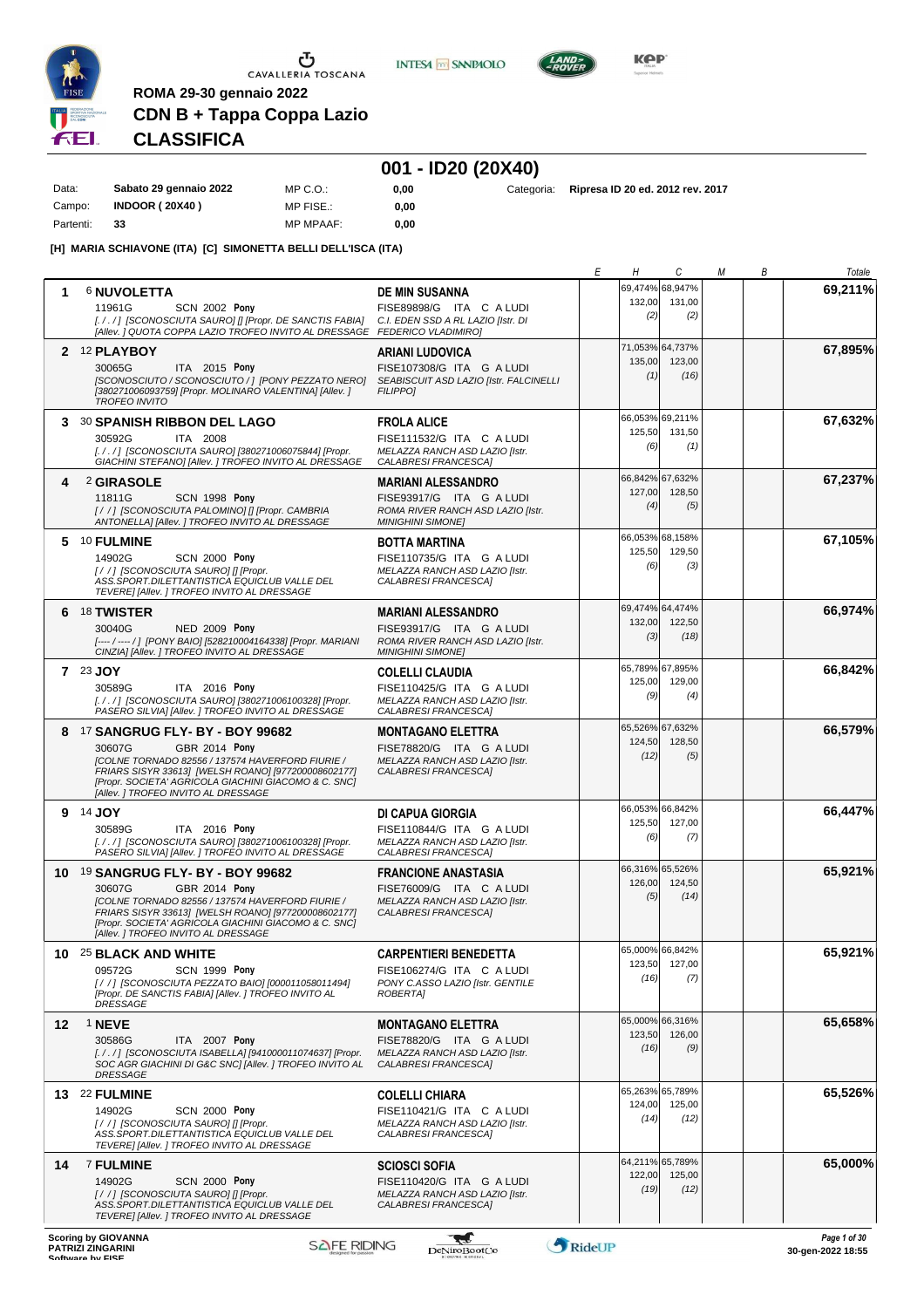

**INTES4 M SANPAOLO** 



KOP

### **CDN B + Tappa Coppa Lazio CLASSIFICA**

**ROMA 29-30 gennaio 2022**

**14** 9 **SPANISH RIBBON DEL LAGO**

### **001 - ID20 (20X40)**

**TETTONI NICOLO'**

| Data:     | Sabato 29 gennaio 2022 | MP C. O.         | 0.00 |
|-----------|------------------------|------------------|------|
| Campo:    | <b>INDOOR (20X40)</b>  | MP FISE.:        | 0.00 |
| Partenti: | 33                     | <b>MP MPAAF:</b> | 0.00 |

**[H] MARIA SCHIAVONE (ITA) [C] SIMONETTA BELLI DELL'ISCA (ITA)**

**0,00** Categoria: **Ripresa ID 20 ed. 2012 rev. 2017**

65,789% 64,211% 125,00

122,00

*E H C M B Totale*

**65,000%**

**64,868%**

**64,605%**

**64,605%**

**64,474%**

**64,342%**

ITA 2008 *[. / . / ] [SCONOSCIUTA SAURO] [380271006075844] [Propr.* 30592G FISE110434/G ITA <sup>C</sup> A LUDI *(9) GIACHINI STEFANO] [Allev. ] TROFEO INVITO AL DRESSAGE MELAZZA RANCH ASD LAZIO [Istr. CALABRESI FRANCESCA] (20)* **16** 4 **NEVE** ITA 2007 **Pony LASCIALANDARE VIOLA** *[. / . / ] [SCONOSCIUTA ISABELLA] [941000011074637] [Propr. SOC AGR GIACHINI DI G&C SNC] [Allev. ] TROFEO INVITO AL DRESSAGE MELAZZA RANCH ASD LAZIO [Istr. CALABRESI FRANCESCA]* 30586G FISE88081/G ITA <sup>C</sup> A LUDI *(9)* 65,789% 63,947% 125,00 *(21)* 121,50 **17** 15 **ISABELLA** ITA 2003 **Pony ELEFANTE FEDERICA** *[. / . / ] [SCONOSCIUTA GRIGIO] [941000013874905] [Propr. CLUB IPPICO EDEN SSD ARL] [Allev. ] QUOTA COPPA LAZIO TROFEO INVITO AL DRESSAGE C.I. EDEN SSD A RL LAZIO [Istr. VITALE GAIA]* 30520G FISE97778/G ITA <sup>G</sup> A LUDI *(14)* 65,263% 63,947% 124,00 *(21)* 121,50 **17** 20 **ISABELLA** ITA 2003 **Pony BIEGEL-NERETIN EMMA** *[. / . / ] [SCONOSCIUTA GRIGIO] [941000013874905] [Propr. CLUB IPPICO EDEN SSD ARL] [Allev. ] QUOTA COPPA LAZIO TROFEO INVITO AL DRESSAGE C.I. EDEN SSD A RL LAZIO [Istr. VITALE GAIA]* 30520G FISE100893/G USA <sup>G</sup> A LUDI *(12)* 65,526% 63,684% 124,50 *(23)* 121,00 **19** 32 **JOY** ITA 2016 **Pony SCIOSCI ALESSANDRO** *[. / . / ] [SCONOSCIUTA SAURO] [380271006100328] [Propr. PASERO SILVIA] [Allev. ] TROFEO INVITO AL DRESSAGE MELAZZA RANCH ASD LAZIO [Istr. CALABRESI FRANCESCA]* 30589G FISE110677/G ITA <sup>G</sup> A LUDI *(18)* 64,474% 64,474% 122,50 *(18)* 122,50 **20** 8 **CHAMPAGNE** ITA 2017 **Pony PERILLI OLIVIA** *[. / . / ] [SCONOSCIUTA BUCKSKIN] [380271006141614] [Propr. SOCIETA' AGRICOLA GIACHINI DI GIACHINI GIACOMO & SNC] [Allev. ] TROFEO INVITO AL DRESSAGE MELAZZA RANCH ASD LAZIO [Istr. CALABRESI FRANCESCA]* 30581G FISE110675/G ITA <sup>G</sup> A LUDI *(21)* 62,632% 66,053% 119,00 *(11)* 125,50

**20** 27 **UBILITY** NED 2001 **ZANDONADI ANNA** *[NOBILITY / MARTINA / GRODWILL] [KWPN BAIO] [528210000571177] [Propr. DI GIACINTO ANTONELLA] [Allev. ] TROFEO INVITO AL DRESSAGE PONY C.ASSO LAZIO [Istr. GENTILE ROBERTA]* 18968G FISE104821/G ITA <sup>C</sup> A LUDI *(22)* 62,368% 118,50 *(9)* 66,316% 126,00 **64,342% 22** 3 **NEVE** ITA 2007 **Pony FRANCIONE ANASTASIA** *[. / . / ] [SCONOSCIUTA ISABELLA] [941000011074637] [Propr. SOC AGR GIACHINI DI G&C SNC] [Allev. ] TROFEO INVITO AL DRESSAGE MELAZZA RANCH ASD LAZIO [Istr. CALABRESI FRANCESCA]* 30586G FISE76009/G ITA <sup>C</sup> A LUDI *(23)* 61,842% 117,50<br>(23) *(14)* 65,526% 124,50 **63,684% 23** 11 **PLANET** SCN 1994 **Pony MAGNOLI LINDA** *[ / / ] [SCONOSCIUTA GRIGIO] [] [Propr. GENTILE ALESSANDRA] [Allev. ] SCUD. LA ZERLINA ASD LAZIO [Istr. GENTILE ALESSANDRA]* 05374GXX FISE112362/G ITA <sup>C</sup> A LUDI *(28)* 60,526% 115,00 *(16)* 64,737% 123,00 **62,632% 24** 21 **GIRASOLE** SCN 1998 **Pony MUSELLA EMMA** *[ / / ] [SCONOSCIUTA PALOMINO] [] [Propr. CAMBRIA ANTONELLA] [Allev. ] TROFEO INVITO AL DRESSAGE ROMA RIVER RANCH ASD LAZIO [Istr. MINIGHINI SIMONE]* 11811G FISE100574/G ITA <sup>C</sup> A LUDI *(23)* 61,842% 62,105% 117,50 *(24)* 118,00 **61,974% 25** 16 **RUCOLA** SCN 2005 **Pony TANCREDI FLAMINIA CARLOTTA** *[XX / XX / ] [SCONOSCIUTA GRIGIO] [941000012746687]* 05006H FISE99951/G ITA <sup>C</sup> A LUDI *(20) [Propr. RUSSOLILLO MARCO] [Allev. ] P.A.R.C. HORSES SSD A RL LAZIO [Istr. CARDELLINI MAURO]* 63,684% 59,474% 121,00 *(26)* 113,00 **61,579% 26** 29 **BIA** ITA 2009 **PIOMPONI ANNALISA** *[........................................ / ........................................ / ] [SCONOSCIUTA SAURO] [941000011650474] [Propr. JACONO BARBARA] [Allev. ] GRAND PRIX ASD LAZIO [Istr. COATA STEFANO]* 22763G FISE78109/G ITA <sup>S</sup> A LUDI *(26)* 60,789% 61,316% 115,50 *(25)* 116,50 **61,053% 27** 31 **NAVARINO** SCN 2002 **Pony GALLI ALESSANDRO**<br>FISE118099/G ITA G A LUDI *[ / / ] [SCONOSCIUTA GRIGIO] [941000012120255] [Propr. CIRCOLO IPPICO DEL VIVARO SOC. SP. DIL. A R.L.] [Allev. ] ASD EMOZIONI EQUESTRI LAZIO [Istr. BASILE FEDERICO]* 19438G FISE118099/G ITA <sup>G</sup> A LUDI *(26)* 60,789% 59,474% 115,50 *(26)* 113,00 **60,132% 28** 5 **RUCOLA** SCN 2005 **Pony FINOCCHIETTI TIARE** *[XX / XX / ] [SCONOSCIUTA GRIGIO] [941000012746687]* 05006H FISE90540/G ITA <sup>G</sup> A LUDI *(23) [Propr. RUSSOLILLO MARCO] [Allev. ] P.A.R.C. HORSES SSD A RL LAZIO [Istr. CARDELLINI MAURO]* 61,842% 57,895% 117,50 *(29)* 110,00 **59,868%**

**Scoring by GIOVANNA PATRIZI ZINGARINI SOFTWARE CONSUMPTER SOFTWARE CONSUMPTER SOFTWARE SOFTWARE SOFTWARE SOFTWARE SOFTWARE SOFTWARE SOFTWARE SOFTWARE SOFTWARE SOFTWARE SOFTWARE SOFTWARE SOFTWARE SOFTWARE SOFTWARE SOFTWARE SOFTWARE SOFTWARE SOFTWARE SOFTWARE S** 

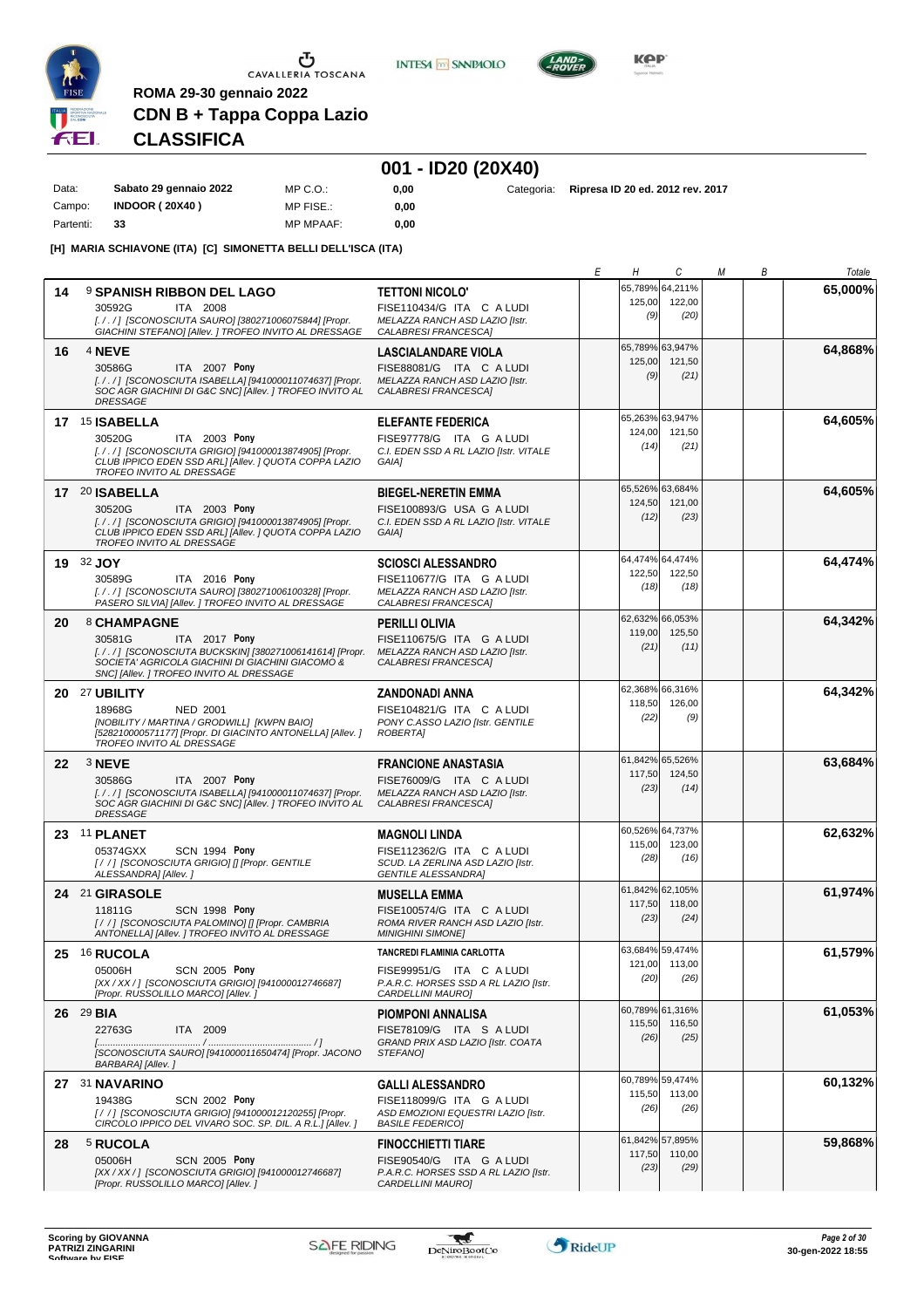

 $\sigma$  cavalleria toscana

**INTESA M** SANPAOLO



**KPP** 

# **CDN B + Tappa Coppa Lazio CLASSIFICA**

**ROMA 29-30 gennaio 2022**

# **001 - ID20 (20X40)**

| Data:     | Sabato 29 gennaio 2022 | $MP C. Q$ .      | 0.00 |
|-----------|------------------------|------------------|------|
| Campo:    | <b>INDOOR (20X40)</b>  | MP FISE.:        | 0.00 |
| Partenti: | 33                     | <b>MP MPAAF:</b> | 0.00 |

**0,00** Categoria: **Ripresa ID 20 ed. 2012 rev. 2017**

**[H] MARIA SCHIAVONE (ITA) [C] SIMONETTA BELLI DELL'ISCA (ITA)**

|    |                                                                                                                                                                                             |                                                                                                                    | Н              | C                                        | М | B | Totale  |
|----|---------------------------------------------------------------------------------------------------------------------------------------------------------------------------------------------|--------------------------------------------------------------------------------------------------------------------|----------------|------------------------------------------|---|---|---------|
| 28 | <b>13 MYSTICAL VISION</b><br>IRL 2001 Pony<br>26428BXX<br>[/ /] [PONY PEZZATO BAIO] [372141404698451] [Propr. C.I.<br>EXCALIBURI [Allev. ] TROFEO INVITO                                    | <b>CAVALIERE GIULIA</b><br>FISE95761/G ITA G A LUDI<br>SEABISCUIT ASD LAZIO [Istr. FALCINELLI<br><b>FILIPPOI</b>   | (28)           | 60,526% 59,211%<br>115,00 112,50<br>(28) |   |   | 59,868% |
|    | 30 24 BIA<br>22763G<br>ITA 2009<br>[SCONOSCIUTA SAURO] [941000011650474] [Propr. JACONO<br><b>BARBARAI</b> [Allev.]                                                                         | <b>JACONO BARBARA</b><br>FISE10666/G ITA S A LUDI<br>GRAND PRIX ASD LAZIO [Istr. COATA<br><b>STEFANOI</b>          | 115,00<br>(28) | 60,526% 57,632%<br>109,50<br>(30)        |   |   | 59,079% |
| 31 | 26 RUCOLA<br><b>SCN 2005 Pony</b><br>05006H<br>[XX / XX / ] [SCONOSCIUTA GRIGIO] [941000012746687]<br>[Propr. RUSSOLILLO MARCO] [Allev.]                                                    | <b>CELENTANO AGNESE</b><br>FISE114944/G ITA G A LUDI<br>P.A.R.C. HORSES SSD A RL LAZIO [Istr.<br>CARDELLINI MAUROI | 111,50<br>(32) | 58,684% 57,632%<br>109,50<br>(30)        |   |   | 58,158% |
|    | 31 233 DIAMANTEA DELUX<br>30638G<br>ITA 2018<br><b>ICORNET DE LUX / GINESTRA BAIA / CORIANI ISELLA</b><br>ITALIANO GRIGIOI II [Propr. PAPARELLI ARIANNA] [Allev.<br><b>VALENZA ROSANNAI</b> | PAPARELLI ARIANNA<br>FISE10221/G ITA S Brev.<br>EQUINOZIO LAZIO [Istr. CALCAGNO<br><b>MARCO1</b>                   | 114,50<br>(31) | 60,263% 56,053%<br>106,50<br>(32)        |   |   | 58,158% |
| 33 | 28 RUCOLA<br><b>SCN 2005 Pony</b><br>05006H<br>[XX / XX / ] [SCONOSCIUTA GRIGIO] [941000012746687]<br>[Propr. RUSSOLILLO MARCO] [Allev.]                                                    | <b>ROSSETTI AGNESE</b><br>FISE100854/G ITA G A LUDI<br>P.A.R.C. HORSES SSD A RL LAZIO [Istr.<br>CARDELLINI MAUROI  | 109.00<br>(33) | 57,368% 52,105%<br>99.00<br>(33)         |   |   | 54,737% |
|    |                                                                                                                                                                                             | 002 - E60 (20X40)                                                                                                  |                |                                          |   |   |         |

| Data:     | Sabato 29 gennaio 2022 | MP C.O.:         | 0.00 | Categoria: E 60 ed. 2016 rev. 2017 |
|-----------|------------------------|------------------|------|------------------------------------|
| Campo:    | OTTO-SPORT LATO GIURIA | MP FISE.:        | 0.00 |                                    |
| Partenti: | $\frac{5}{33}$ O.      | <b>MP MPAAF:</b> | 0.00 |                                    |

**[C] EUGENIA ELISABETTA MAGISTRI (ITA) [M] CLAUDIA ACCORRONI (ITA)**

|   |                                                                                                                                                                                                                           |                                                                                                                          | Е | Н | С                                 | М              | B | Totale  |
|---|---------------------------------------------------------------------------------------------------------------------------------------------------------------------------------------------------------------------------|--------------------------------------------------------------------------------------------------------------------------|---|---|-----------------------------------|----------------|---|---------|
| 1 | 37 SLIM<br><b>SCN 2007 Pony</b><br>22263G<br>PEZZATO GRIGIO] [941000011114829] [Propr. CANZANO<br>ALESSANDRA] [Allev. ] TROFEO AVVIAMENTO AL DRESSAGE                                                                     | <b>FLORISSI SVEVA</b><br>FISE101682/G ITA G A LUDI<br>SEABISCUIT ASD LAZIO [Istr. FALCINELLI<br><b>FILIPPO1</b>          |   |   | 67,632% 74,211%<br>128,50<br>(10) | 141,00<br>(1)  |   | 70,921% |
|   | 2 33 O'BAJAN BOLYGO'<br>25818G<br><b>HUN 2007</b><br>[O' BAJAN XVIII-1 / O'BAJAN BIANCA / 1 [SELLA UNGHERESE<br>BAIO] [939000010149808] [Propr. ANGELINI FRANCESCA<br>ROMANA] [Allev.]                                    | <b>PELONERO SARA</b><br>FISE68012/G ITA J A LUDI<br>TREKKING CLUB S.S.D.A R.L. LAZIO [Istr.<br><b>MAGI DARIOI</b>        |   |   | 69,474% 72,105%<br>132,00<br>(4)  | 137.00<br>(2)  |   | 70,789% |
| 3 | 45 MR JEREMY FISHER<br>05999F<br>ITA 2001 Pony<br>[XXX / XXX / XXX] [PONY GRIGIO] [] [Propr. ASD EQUESTRIAN P.A.R.C. HORSES SSD A RL LAZIO [Istr.<br>DREAM] [Allev.]                                                      | <b>ROSSETTI IRENE</b><br>FISE93730/G ITA G A LUDI<br><b>CARDELLINI MAUROI</b>                                            |   |   | 72,895% 67,895%<br>138,50<br>(1)  | 129,00<br>(12) |   | 70,395% |
|   | 4 61 CASTANERO<br>13483G<br><b>SCN 1999</b><br>[/ /] [SCONOSCIUTA BAIO] [981100000017300] [Propr.<br>CENTRO IPPICO TREKKING CLUBI [Allev. ]                                                                               | <b>CORRADO ALESSANDRA</b><br>FISE52967/G ITA J A LUDI<br>TREKKING CLUB S.S.D.A R.L. LAZIO [Istr.<br><b>GUBINI MIRKOI</b> |   |   | 71,053% 69,211%<br>135.00<br>(2)  | 131.50<br>(6)  |   | 70,132% |
| 5 | 56 NUVOLETTA<br>11961G<br><b>SCN 2002 Pony</b><br>[././] [SCONOSCIUTA SAURO] [] [Propr. DE SANCTIS FABIA]<br>[Allev. ] QUOTA COPPA LAZIO TROFEO AVVIAMENTO AL<br><b>DRESSAGE</b>                                          | <b>TUDICO CHIARA</b><br>FISE85250/G ITA J A LUDI<br>C.I. EDEN SSD A RL LAZIO [Istr. VITALE<br><b>GAIAI</b>               |   |   | 68,421% 70,000%<br>130,00<br>(7)  | 133,00<br>(3)  |   | 69,211% |
| 6 | 38 DAX<br>BEL 2003<br>16990G<br><b>ILARITH OF TRICHELHOF / WENDY / QUICK STAR VAN HET</b><br>TRICHELHOF  [SCONOSCIUTA BAIO] [528210000677668]<br>[Propr. PETRUCCI GUGLIELMINA] [Allev. ] TROFEO<br>AVVIAMENTO AL DRESSAGE | <b>RESTUCCIA REBECCA</b><br>FISE101084/G ITA C A LUDI<br>PONY C.ASSO LAZIO [Istr. GENTILE<br><b>ROBERTAI</b>             |   |   | 68,684% 69,474%<br>130.50<br>(6)  | 132.00<br>(5)  |   | 69,079% |
| 6 | 42 ROSSCON ANDRE<br>29632G<br>IRL 2017 Pony<br><b>IFREDERIKSMINDE HAZY MATCH / TOOREEN MIST /</b><br>GLENCARRIG LEXUSI [CONNEMARA GRIGIO POMELLATO]<br>[372100400048465] [Propr. MUSMECI FABRIZIO] [Allev. ]              | <b>MUSMECI LODOVICA</b><br>FISE84991/G ITA C A LUDI<br>SCUDERIA VINCENTI S.S.D. A R.L. LAZIO<br>[Istr. VINCENTI ELISA]   |   |   | 69,474% 68,684%<br>132,00<br>(4)  | 130,50<br>(8)  |   | 69,079% |

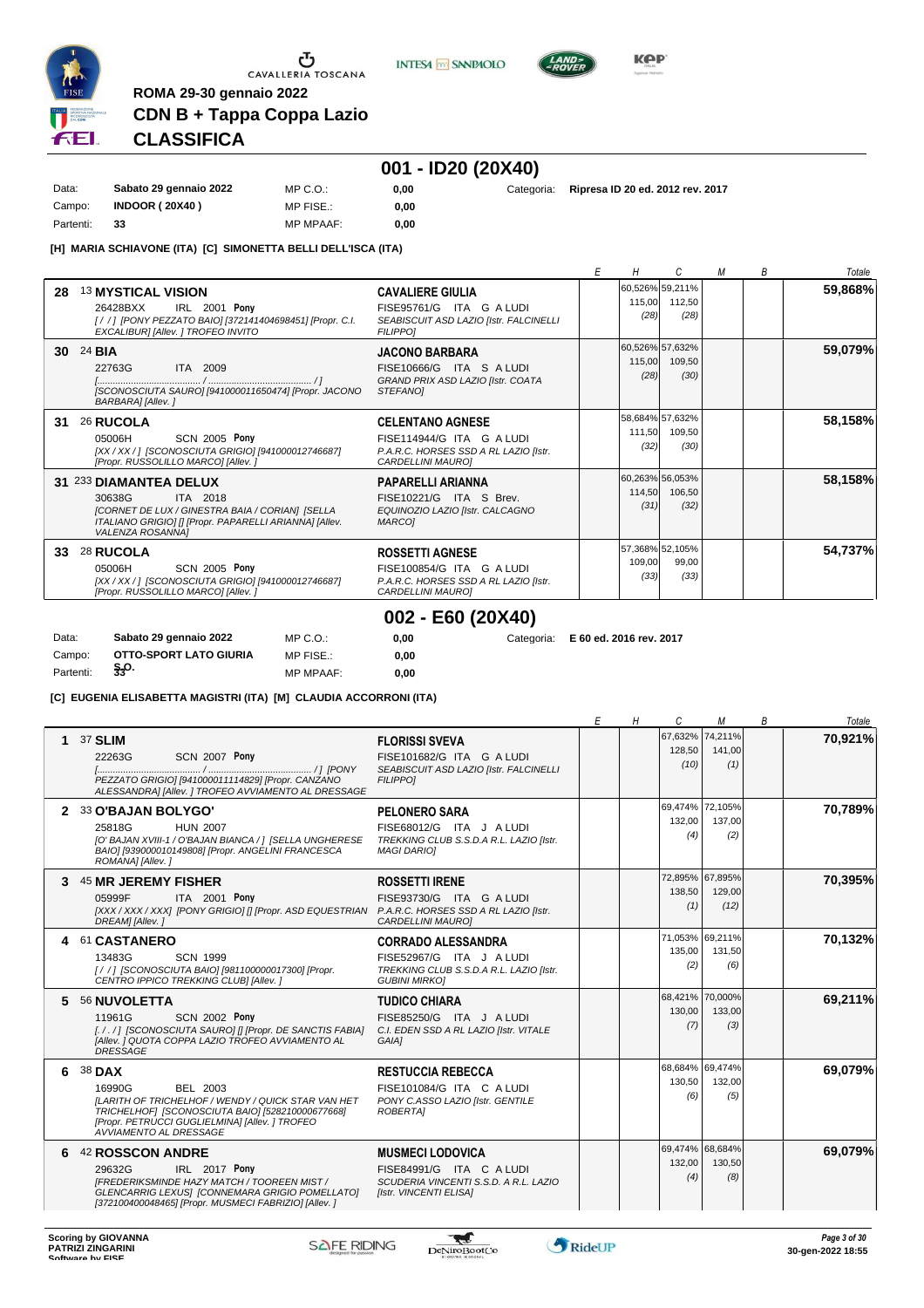

**INTESA** M SANPAOLO



**Kep** 

# **CDN B + Tappa Coppa Lazio CLASSIFICA**

**ROMA 29-30 gennaio 2022**

# **002 - E60 (20X40)**

| Data:     | Sabato 29 gennaio 2022 | $MP C. O.$ :     | 0.00 |  | Categoria: E 60 ed. 2016 rev. 2017 |
|-----------|------------------------|------------------|------|--|------------------------------------|
| Campo:    | OTTO-SPORT LATO GIURIA | MP FISE.:        | 0.00 |  |                                    |
| Partenti: | $\S_3$ <sup>O.</sup>   | <b>MP MPAAF:</b> | 0.00 |  |                                    |

#### **[C] EUGENIA ELISABETTA MAGISTRI (ITA) [M] CLAUDIA ACCORRONI (ITA)**

|   |                                                                                                                                                                                                                         |                                                                                                                          | Е | Η | С                                 | М                                 | В | Totale  |
|---|-------------------------------------------------------------------------------------------------------------------------------------------------------------------------------------------------------------------------|--------------------------------------------------------------------------------------------------------------------------|---|---|-----------------------------------|-----------------------------------|---|---------|
| 8 | <b>39 FANDANGO</b><br>23738G<br><b>SCN 2007 Pony</b>                                                                                                                                                                    | <b>DE NIGRIS NICOLE</b><br>FISE99137/G ITA J A LUDI                                                                      |   |   | 68,421%<br>130,00<br>(7)          | 69,211%<br>131,50<br>(6)          |   | 68,816% |
|   | [/ / ] [SCONOSCIUTA BAIO] [380271001022123] [Propr.<br>CENTRO IPPICO TREKKING CLUB] [Allev.]                                                                                                                            | TREKKING CLUB S.S.D.A R.L. LAZIO [Istr.<br><b>GUBINI MIRKO]</b>                                                          |   |   |                                   |                                   |   |         |
| 9 | 40 BOLIVARE<br>30043G<br>FRA 2011 Pony<br>[ROSCO DE BELLEFOND / HAVANA / ] [ BAIO]<br>[250259806005397] [Propr. D'EUGENIO FABRIZIO] [Allev. ]                                                                           | <b>D'EUGENIO MATILDE</b><br>FISE74351/G ITA C A LUDI<br>C.C.CASCIANESE ASD LAZIO [Istr.<br>D'ANGELO PAOLA]               |   |   | 69,737%<br>132,50<br>(3)          | 67,632%<br>128,50<br>(14)         |   | 68,684% |
|   | 10 $44$ DAX<br>16990G<br>BEL 2003<br>[LARITH OF TRICHELHOF / WENDY / QUICK STAR VAN HET<br>TRICHELHOF1 [SCONOSCIUTA BAIO] [528210000677668]<br>[Propr. PETRUCCI GUGLIELMINA] [Allev. ] TROFEO<br>AVVIAMENTO AL DRESSAGE | ZACCARI IASMINA<br>FISE106745/G ITA J A LUDI<br>PONY C.ASSO LAZIO [Istr. GENTILE<br><b>ROBERTAI</b>                      |   |   | 67,368% 69,737%<br>128,00<br>(11) | 132,50<br>(4)                     |   | 68,553% |
|   | 11 <sup>51</sup> ABEL<br>25928G<br>ITA 2005 Pony<br>[////// [INDIGENA SAURO] [380271001012338] [Propr.<br>FERRACCI PIERANGELO] [Allev. ] QUOTA COPPA LAZIO<br>TROFEO AVVIAMENTO AL DRESSAGE                             | <b>GUERRA FRANCESCO</b><br>FISE77002/G ITA G A LUDI<br>PASSION HORSES LAZIO [Istr. BRUSA'<br>ANGELO]                     |   |   | 67,105%<br>127,50<br>(13)         | 68,684%<br>130,50<br>(8)          |   | 67,895% |
|   | 11 52 FERNHILL COSMOPOLITON<br>IRL 2005 Pony<br>16369P<br>[ACONOSCIUTO / SCONOSCIUTA / ] [PONY BAIO]<br>[372141404641810] [Propr. VICHI VERONICA] [Allev. ] TROFEO<br>AVVIAMENTO AL DRESSAGE                            | <b>ROMANELLI EMMA</b><br>FISE75046/G ITA G A LUDI<br>PONY C.ASSO LAZIO [Istr. GENTILE<br>ROBERTA]                        |   |   | 127,50<br>(13)                    | 67,105% 68,684%<br>130,50<br>(8)  |   | 67,895% |
|   | 11 53 SCHIZZO<br>11156G<br><b>SCN 2000 Pony</b><br>[//] [PONY GRIGIO] [] [Propr. PAOLILLO RENATO] [Allev.]<br>TROFEO AVVIAMENTO AL DRESSAGE                                                                             | <b>ROBUSTELLI ELEONORA</b><br>FISE102734/G ITA G A LUDI<br>SEABISCUIT ASD LAZIO [Istr. FALCINELLI<br><b>FILIPPO1</b>     |   |   | 67,368% 68,421%<br>128,00<br>(11) | 130,00<br>(11)                    |   | 67,895% |
|   | 14 48 XENIA'S DON VITO<br>28193G<br>AUT 2010 Pony<br>[DA VINCI / VIOLA / POKER BOY] [OSTW BAIO]<br>[941000012005649] [Propr. GUELI CONCETTA LUANA] [Allev. ]                                                            | <b>PAGANINI GIORGIA</b><br>FISE70674/G ITA J Brev. ENDU<br>C.I. TENUTA LAMBROSIA LAZIO [Istr.<br><b>BONANNO ARIANNAI</b> |   |   | 64,737%<br>123,00<br>(20)         | 67,895%<br>129,00<br>(12)         |   | 66,316% |
|   | 15 47 UBILITY<br>18968G<br><b>NED 2001</b><br>[NOBILITY / MARTINA / GRODWILL] [KWPN BAIO]<br>[528210000571177] [Propr. DI GIACINTO ANTONELLA] [Allev.]<br>TROFEO AVVIAMENTO AL DRESSAGE                                 | <b>ALBANESE GIULIA</b><br>FISE68309/G ITA J A LUDI<br>PONY C.ASSO LAZIO [Istr. GENTILE<br>ROBERTA]                       |   |   | 66,842%<br>127,00<br>(16)         | 65,000%<br>123,50<br>(20)         |   | 65,921% |
|   | 15 231 M.VESTA DI CASTELPORZIANO<br>29822G<br>ITA 2009<br>[M.NAKANO DI STERPETI / M.FISCOA DI CASTELPORZIANO /<br>PRIAMO III] [MAREMMANO BAIO CASTANO] [] [Propr.<br>ZANCHE' ALFONSO] [Allev.]                          | LIMARDI AURORA<br>FISE99450/G ITA J A LUDI<br>ASD C. E MONTEROTONDO LAZIO [Istr.<br><b>TESSE CAMILLA]</b>                |   |   | 129,50<br>(9)                     | 68,158% 63,684%<br>121,00<br>(24) |   | 65,921% |
|   | 17 41 SWAROVSKI<br>18351G<br><b>GER 2005 Pony</b><br>[BOTTICELLI / GIRADINA / KAISERJAEGER] [DEUTSCHES<br>REITPFERD SAUROI [] [Propr. SEMERARO GIOVANNI] [Allev. ]<br>QUOTA COPPA LAZIO TROFEO AVVIAMENTO AL DRESSAGE   | <b>SEMERARO LEONARDO</b><br>FISE100320/G ITA G A LUDI<br>PASSION HORSES LAZIO [Istr. BRUSA'<br>ANGELO]                   |   |   | 65,000% 66,579%<br>123,50<br>(19) | 126,50<br>(16)                    |   | 65,789% |
|   | 18 34 NAOMI VAN DEN HOUT<br>22084G<br><b>NED 2000 Pony</b><br><b>IBOKKESPRONG CASJMIER / MARIEKE VAN DE HOUT /</b><br>SILVERTOPS RICCO] [WELSH ROANO] [528210000525591]<br>[Propr. CAMOZZI VALENTINA] [Allev.]          | <b>CLERICI SOPHIE</b><br>FISE99376/G LUX C A LUDI<br>P.A.R.C. HORSES SSD A RL LAZIO [Istr.<br>CARDELLINI MAURO]          |   |   | 66,579% 64,737%<br>126,50<br>(17) | 123,00<br>(22)                    |   | 65,658% |
|   | 18 43 BAYKA DES FORESTIERS<br>20323A<br>FRA 2011 Pony<br>[QUABAR DES MONCEAUX / EISE DU GAILLARD / URIEL DE<br>NEUVILLE] [SELLA FRANCESE BAIO] [250259701045193]<br>[Propr. STORGATO MARINA] [Allev.]                   | TACCA LUCA<br>FISE81172/G ITA G A LUDI<br>SCUDERIA VINCENTI S.S.D. A R.L. LAZIO<br>[Istr. VINCENTI ELISA]                |   |   | 127,50<br>(13)                    | 67,105% 64,211%<br>122,00<br>(23) |   | 65,658% |
|   | 20 36 ELICRISIO SPO DEL COLLE S. MARCO<br>27437G<br>ITA 2009 Pony<br>[NN / NN / ] [SCONOSCIUTA BAIO] [380271005003347] [Propr.<br>CINELLI FRANCESCO] [Allev. CINELLI FRANCESCO] TROFEO<br>AVVIAMENTO AL DRESSAGE        | VERGARA SOFIA ALESSANDRA<br>FISE93053/G ITA C A LUDI<br>A.S.DILETTANTISTICA KAPPA LAZIO [Istr.<br><b>MAXIA ALESSIA]</b>  |   |   | 121,50<br>(22)                    | 63,947% 66,579%<br>126,50<br>(16) |   | 65,263% |

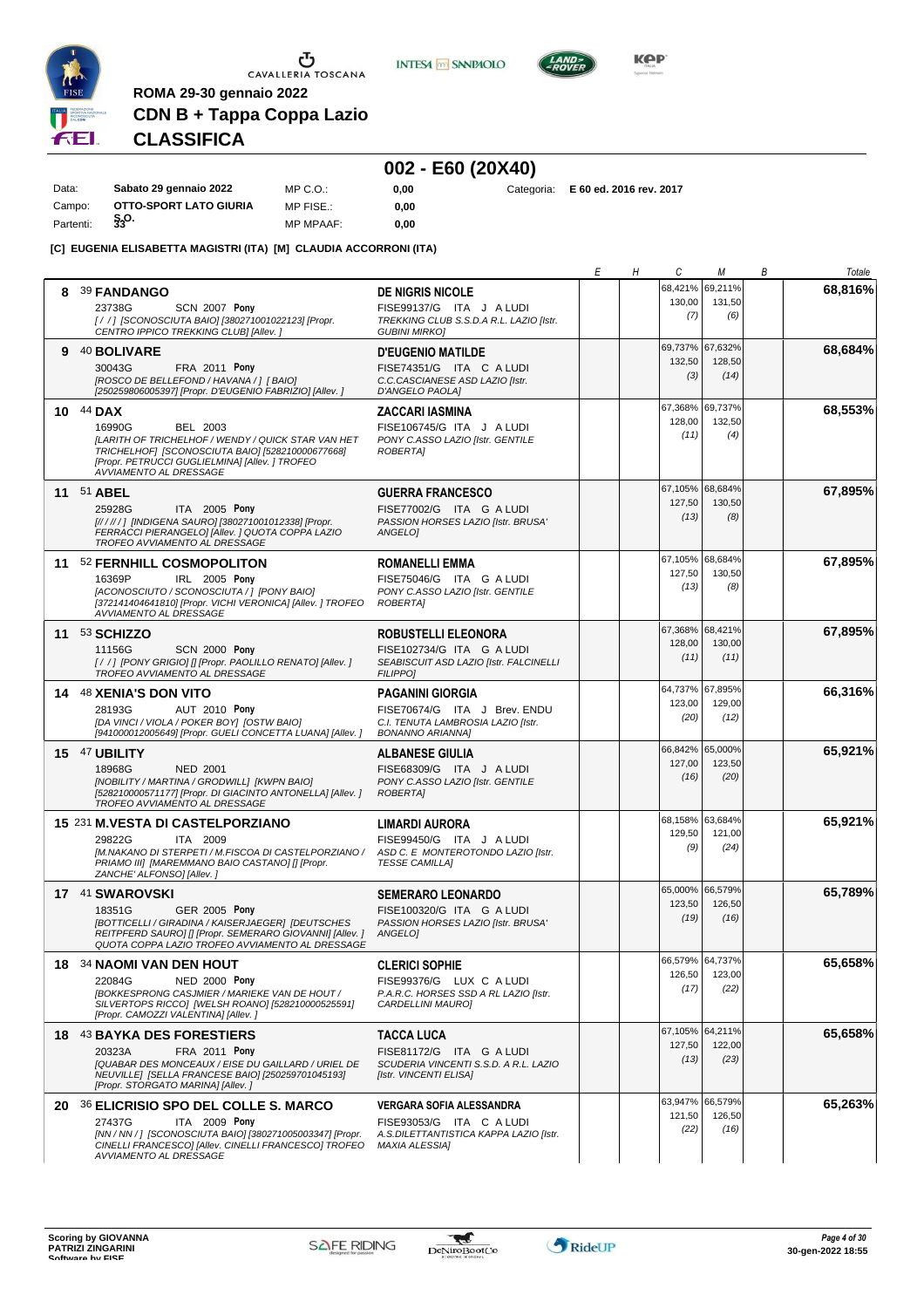

**INTESA** M SANPAOLO



**Kep** 

# **CDN B + Tappa Coppa Lazio CLASSIFICA**

**ROMA 29-30 gennaio 2022**

### **002 - E60 (20X40)**

| Data:     | Sabato 29 gennaio 2022 | MP C.O.:         | 0.00 |  | Categoria: E 60 ed. 2016 rev. 2017 |
|-----------|------------------------|------------------|------|--|------------------------------------|
| Campo:    | OTTO-SPORT LATO GIURIA | MP FISE.:        | 0.00 |  |                                    |
| Partenti: | $\frac{5}{33}$ O.      | <b>MP MPAAF:</b> | 0.00 |  |                                    |

**[C] EUGENIA ELISABETTA MAGISTRI (ITA) [M] CLAUDIA ACCORRONI (ITA)**

|                                                                                                                                                                                                                    |                                                                                                                            | Е | Н | С                                 | М                                 | В | Totale  |
|--------------------------------------------------------------------------------------------------------------------------------------------------------------------------------------------------------------------|----------------------------------------------------------------------------------------------------------------------------|---|---|-----------------------------------|-----------------------------------|---|---------|
| 21<br>62 TERRA DELL'AMBROSIA<br>ITA 2016 Pony<br>29088G<br>[SCONOSCIUTO / SCONOSCIUTA / ] [SCONOSCIUTA BAIO]<br>[380271006085789] [Propr. CIRCOLO IPPICO TENUTA<br>L'AMBROSIA] [Allev.]                            | PETRUNGARO ANDREA LUDOVICA<br>FISE96095/G ITA C A LUDI<br>C.I. TENUTA LAMBROSIA LAZIO [Istr.<br><b>BONANNO ARIANNAI</b>    |   |   | 63,684%<br>121,00<br>(23)         | 66,053%<br>125,50<br>(18)         |   | 64,868% |
| 22 228 HAPPY HERBY<br>09699D<br><b>GER 2008</b><br>[HERMES D'AUTHIEUX / OCEANIA / FEELING] [ANGLO<br>ARABO GRIGIO] [] [Propr. RUSSO DAFNE] [Allev.]                                                                | <b>COSTANZO MARTINA</b><br>FISE75817/G ITA J A LUDI<br>HORSE JUMPING LAZIO [Istr. DI PROSPERO<br>LAURA]                    |   |   | 62,632% 66,842%<br>119,00<br>(27) | 127,00<br>(15)                    |   | 64,737% |
| 23 60 KANRAVAL<br>18727G<br>IRL 2003<br>[KANNAN / JOYCE D'ARAVAL / SARASTRO] [IRISH SPORT<br>HORSE SAURO] [972000000886089] [Propr. IACOESSA<br>ANTONINO] [Allev. ]                                                | <b>TANCREDI ANGELICA</b><br>FISE99950/G ITA J A LUDI<br>P.A.R.C. HORSES SSD A RL LAZIO [Istr.<br>CARDELLINI MAURO]         |   |   | 63,684%<br>121,00<br>(23)         | 65,263%<br>124,00<br>(19)         |   | 64,474% |
| 24 59 EL INGENIOSO HIDALGO<br>ITA 2008 Pony<br>23521G<br>[941000015022036] [Propr. PELLEGRINO DAPHNE] [Allev. ]                                                                                                    | PELLEGRINO ALYSSA<br>FISE52378/G ITA J A LUDI<br>CASSIA EQUESTRIAN CLUB SSD A RL<br>LAZIO [Istr. CERULLI IRELLI FRANCESCO] |   |   | 63,158%<br>120,00<br>(26)         | 65,000%<br>123,50<br>(20)         |   | 64,079% |
| 25 46 EDWARD<br>29440G<br>ITA 2014 Pony<br>[SCONOSCIUTO / SCONOSCIUTA / ] [SCONOSCIUTA GRIGIO] ASD EMOZIONI EQUESTRI LAZIO [Istr.<br>[380271006069601] [Propr. ASD EMOZIONI EQUESTRI] [Allev.]                     | <b>PUCCIA GIULIA</b><br>FISE109835/G ITA J A LUDI<br><b>BASILE FEDERICO1</b>                                               |   |   | 65,263% 62,632%<br>124,00<br>(18) | 119,00<br>(26)                    |   | 63,947% |
| 26 50 FUJIKO<br>30319G<br>ITA 2013 Pony<br>[././] [SCONOSCIUTA BAIO] [380271006137199] [Propr.<br>PIETRONI PAOLA] [Allev. ] QUOTA COPPA LAZIO TROFEO<br>AVVIAMENTO AL DRESSAGE                                     | <b>BETTI FILIPPO</b><br>FISE100817/G ITA C A LUDI<br>PASSION HORSES LAZIO [Istr. BRUSA'<br><b>ANGELOI</b>                  |   |   | 63,684%<br>121,00<br>(23)         | 63,421%<br>120,50<br>(25)         |   | 63,553% |
| 27 229 ROYALE DES IFS<br>28359T<br>FRA 2005<br>[QUICK STAR / AMBRE DES IFS / COUNT IVOR] [SELLA<br>FRANCESE BAIO] [] [Propr. AZIENDA AGRICOLA ANTONEL<br>ANCILLA] [Allev.]                                         | <b>SIRICA GIULIA</b><br>FISE94282/G ITA C A LUDI<br>HORSE JUMPING LAZIO [Istr. DI PROSPERO<br>LAURA]                       |   |   | 64,211% 62,368%<br>122,00<br>(21) | 118,50<br>(28)                    |   | 63,289% |
| 28 230 ROYALE DES IFS<br>28359T<br>FRA 2005<br>[QUICK STAR / AMBRE DES IFS / COUNT IVOR] [SELLA<br>FRANCESE BAIO] [] [Propr. AZIENDA AGRICOLA ANTONEL<br>ANCILLA] [Allev.]                                         | <b>MARZINOTTO ALMA</b><br>FISE101408/G ITA C A LUDI<br>HORSE JUMPING LAZIO [Istr. DI PROSPERO<br>LAURA]                    |   |   | 62,368%<br>118,50<br>(28)         | 62,632%<br>119,00<br>(26)         |   | 62,500% |
| 29 55 BRENJENHOFS KALILA<br><b>BEL 2013 Pony</b><br>26433G<br>[HOLTHAUSEN FRODO II / SAMBA GIRL II / ] [BEL.<br>WARMBLOEDPAARD BAIO] [981100002930564] [Propr. POGGI D'ANGELO PAOLA]<br>D'ANGELO UMBERTO] [Allev.] | POGGI D'ANGELO CAMILLA<br>FISE90230/G ITA C A LUDI<br>C.C.CASCIANESE ASD LAZIO [Istr.                                      |   |   | 62,105% 62,105%<br>118,00<br>(30) | 118,00<br>(29)                    |   | 62,105% |
| 30 35 GIGI<br>15339G<br><b>SCN 1997</b><br>[//] [SCONOSCIUTA GRIGIO] [] [Propr. OLIVIERO SABRINA]<br>[Allev.]                                                                                                      | <b>FRATTOLILLO SILVIA</b><br>FISE13354/G ITA S Brev.<br>GRAND PRIX ASD LAZIO [Istr. COATA<br><b>STEFANOI</b>               |   |   | 62,368% 61,579%<br>118,50<br>(28) | 117,00<br>(31)                    |   | 61,974% |
| 31 57 CLANDESTINO<br>19030G<br>ITA 2006<br>[CORLAND / NIMF VAN DE KEMPENHOVE / DARCO] [SELLA<br>ITALIANO GRIGIO] [] [Propr. BELLANTONIO STEFANO] [Allev. ]<br>TROFEO AVVIAMENTO AL DRESSAGE                        | <b>LAZZARO CHIARA</b><br>FISE55124/K ITA Y A LUDI<br>A.S.DILETTANTISTICA KAPPA LAZIO [Istr.<br><b>MAXIA ALESSIA]</b>       |   |   | 60,526% 61,842%<br>(31)           | 115.00 117.50<br>(30)             |   | 61,184% |
| 32 58 JOE TEMERARIO<br>23226G<br>ITA 2010<br>[FETICHE DU PAS / NEUVIEME / ] [SELLA ITALIANO BAIO]<br>[982000123240603] [Propr. GIGLI ANNAMARIA] [Allev.<br><b>MAZZANTI JENNIFER]</b>                               | <b>CONTI BEATRICE</b><br>FISE52538/G ITA Y Brev.<br>PONY C.ASSO LAZIO [Istr. GENTILE<br><b>ROBERTAI</b>                    |   |   | 111,00<br>(32)                    | 58,421% 59,474%<br>113,00<br>(32) |   | 58,947% |
| 49 HERALD VAN HET PUTTENHOF<br><b>BEL 2003 Pony</b><br>03932C<br>[EMMICKHOVEN'S DIEGO / BELFIORE / TEN ANKERS<br>JEROLIANCA] [PONY BAIO] [985120030939178] [Propr.<br>PITTARI MARIA] [Allev.]                      | <b>CALDARA GIADA</b><br>FISE107337/G ITA J A LUDI<br>SEABISCUIT ASD LAZIO [Istr. FALCINELLI<br><b>FILIPPO1</b>             |   |   | 0,000%<br>0,00<br>(0)             | 0,000%<br>0,00<br>(0)             |   | Elim.   |

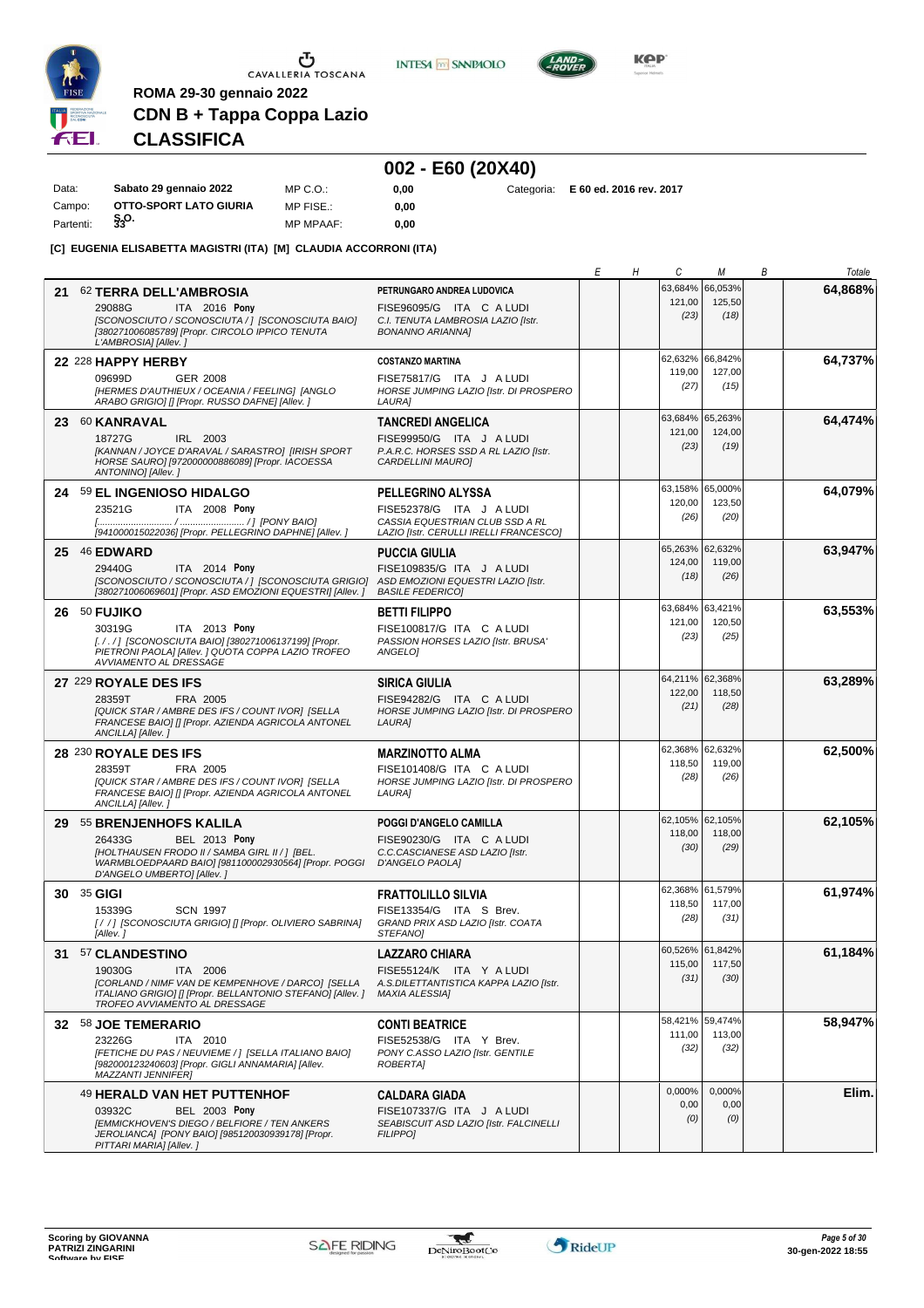

**INTESA** M SANPAOLO



**Kep** 

**0,00** Categoria: **E 200 ed. 2006 rev. 2017**

# **CDN B + Tappa Coppa Lazio CLASSIFICA**

**ROMA 29-30 gennaio 2022**

|           |                         |                  |      | 003 - E200 |
|-----------|-------------------------|------------------|------|------------|
| Data:     | Sabato 29 gennaio 2022  | MP C.O.:         | 0.00 | Categoria: |
| Campo:    | OTTO-SPORT LATO TRIBUNA | MP FISE.:        | 0.00 |            |
| Partenti: | 24                      | <b>MP MPAAF:</b> | 0.00 |            |

**[C] SORIN MIHAIL BADULESCU (ITA) [M] ALESSANDRA ZANOT (ITA)**

|                                                                                                                                                                                                                                                                                 |                                                                                                                                      | Е | Н | C                                 | М                         | В | Totale            |
|---------------------------------------------------------------------------------------------------------------------------------------------------------------------------------------------------------------------------------------------------------------------------------|--------------------------------------------------------------------------------------------------------------------------------------|---|---|-----------------------------------|---------------------------|---|-------------------|
| 1 221 ZERO A ZERO<br>27158G<br>ITA 2014 Pony<br>[././] [INDIGENA SAURO] [] [Propr. CARNEVALI CAROLINA]                                                                                                                                                                          | PIERMARINI CATERINA<br>FISE73723/G ITA C Brev. DRES<br>CI INVICTI ASD LAZIO [Istr. CARNEVALI                                         |   |   | 69,524%<br>146,00<br>(2)          | 70,238%<br>147,50<br>(2)  |   | 69,881%           |
| [Allev.] TROFEO ELEMENTARE<br>2 80 TIMARU<br>IRL 2004 Pony<br>29603BXX<br>[-/-/] [PONY PEZZATO BAIO] [372141405040216] [Propr.<br>MANDORLA SANDRO] [Allev. ] TROFEO ELEMENTARE                                                                                                  | CAROLINA]<br><b>VALENZI CARLA MARIA</b><br>FISE93646/G ITA C Brev.<br>ASD ITALIANA DRESSAGE LAZIO [Istr.<br><b>RICCIONI ROBERTAI</b> |   |   | 64,762%<br>136,00<br>(4)          | 70,714%<br>148,50<br>(1)  |   | 67,738%           |
| 3 73 AMARCORD LIFT<br>09944F<br>ITA 2005<br>[ACOBAT II / FABIOLA / ] [SELLA ITALIANO BAIO]<br>[972000000558495] [Propr. ACERBI SANDRA] [Allev. ACERBI<br>SANDRA] TROFEO ELEMENTARE                                                                                              | <b>CARLUCCI LUDOVICA</b><br>FISE34960/G ITA S Brev. DRES<br>A.S.DILETTANTISTICA KAPPA LAZIO [Istr.<br><b>MAXIA ALESSIA]</b>          |   |   | 70,952% 64,524%<br>149,00<br>(1)  | 135,50<br>(10)            |   | 67,738%           |
| 4 72 DISSENNATORE<br>28662G<br>IRL 2014<br>[DICK TURPIN / MUSICAL MOONLIGHT / ] [PUROSANGUE<br>INGLESE BAIO] [985101045210894] [Propr. RICCI LAURA]<br>[Allev.] QUOTA COPPA LAZIO TROFEO ELEMENTARE                                                                             | <b>RICCI LAURA</b><br>FISE72853/G ITA S Brev. DRES<br>CAVALIERI DEL VEIO ASD LAZIO [Istr.<br><b>SALVINI EMANUELEI</b>                |   |   | 62,143%<br>130,50<br>(14)         | 68.333%<br>143,50<br>(3)  |   | 65,238%           |
| $5\frac{74}{74}$ ATHENE Z<br>30273K<br><b>NED 2003</b><br>[X / X / ] [ZANGERSHEIDE BAIO] [] [Propr. ] [Allev. ]                                                                                                                                                                 | <b>PASQUINI GIULIA</b><br>FISE68865/G ITA J Brev.<br>007 CAVALLI OLGIATA ASD LAZIO [Istr.<br>CIRIMBILLA MARIA VITTORIA]              |   |   | 64,048% 65,238%<br>134,50<br>(5)  | 137,00<br>(6)             |   | 64,643%           |
| 6 81 IVETE<br>27204G<br>ITA 2013<br>[LIBERTY LIFE / ZAANDAM PRINCESS / ZAANDAM] [SELLA<br>ITALIANO BAIO SCURO] [982000192324256] [Propr.<br>CESAROTTI FILIPPO] [Allev. SCUDERIA FONTE BIANCA]<br><b>TROFEO DEBUTTANTI</b>                                                       | <b>CESAROTTI CARLOTTA</b><br>FISE62484/G ITA J Brev.<br>PASSION HORSES LAZIO [Istr. BRUSA'<br>ANGELO1                                |   |   | 62,381%<br>131,00<br>(12)         | 66,667%<br>140,00<br>(5)  |   | 64,524%           |
| 7 70 GLENCARRIG JUPITER<br>17177P<br>IRL 2013 Pony<br><b>[COOSHEEN STORMBOY / GLENCARRIG LISA / BUNOWEN</b><br>BOBBY] [CONNEMARA GRIGIO] [372100400027182] [Propr.<br>SPINELLI CHIARA] [Allev. ] LAZIO TROFEO ELEMENTARE                                                        | <b>CIANI MARIA</b><br>FISE79064/G ITA C Brev.<br>PONY C.ASSO LAZIO [Istr. GENTILE<br><b>ROBERTAI</b>                                 |   |   | 63,095% 65,238%<br>132,50<br>(10) | 137,00<br>(6)             |   | 64,167%           |
| 8 71 JADE<br>28065G<br>NED 2014<br>[RHODIUM / CAMEE / FLORENCIO] [KWPN BAIO]<br>[528210004101675] [Propr. AIT FABIO] [Allev. ] QUOTA COPPA<br>LAZIO TROFEO DEBUTTANTI                                                                                                           | <b>AIT MICHELE</b><br>FISE66354/G ITA J Brev. DRES<br>PASSION HORSES LAZIO [Istr. BRUSA'<br>ANGELO]                                  |   |   | 64,024% 64,024%<br>135,50<br>(6)  | 135,50<br>(12)            |   | $(-0.5%)$ 64,024% |
| 9 77 MONELLA DELLE SCHIAVE<br>23064G<br>ITA 2010<br>[BREEMEERSEN ADORADO / CONTEA DELLE SCHIAVE / ]<br>[SELLA ITALIANO BAIO] [982000121902742] [Propr. AZIENDA<br>AGRICOLA SIMONCINI FRANCESCA] [Allev. RIDOLI<br>ALESSANDRA]                                                   | <b>FINOCCHI MAHNE ELISABETTA</b><br>FISE14418/G ITA S Brev.<br>GRAND PRIX ASD LAZIO [Istr. COATA<br>STEFANOI                         |   |   | 63,571% 64,048%<br>133,50<br>(7)  | 134,50<br>(11)            |   | 63,810%           |
| 10 75 SLIM<br>22263G<br>SCN 2007 Pony<br>PEZZATO GRIGIO] [] [Propr. CANZANO ALESSANDRA] [Allev. ]                                                                                                                                                                               | <b>FLORISSI LUCREZIA</b><br>FISE101683/G ITA C Brev.<br>SEABISCUIT ASD LAZIO [Istr. FALCINELLI<br><b>FILIPPOI</b>                    |   |   | 62,143% 65,238%<br>130,50<br>(14) | 137,00<br>(6)             |   | 63,690%           |
| 11 69 CRISTALLINA DI VILLA FRANCESCA<br>26302G<br>ITA 2009<br>[CASTER DI VILLA FRANCESCA / CORTIANA DI VILLA<br>FRANCESCA / COR DE LA BRYERE] [SELLA ITALIANO BAIO]<br>[982000123243759] [Propr. SANNA CIELO] [Allev. VILLA<br>FRANCESCA S.R.L. UNIPERSONALE] TROFEO ELEMENTARE | <b>ANTOCI MATTEO</b><br>FISE52279/G ITA J Brev.<br>SEABISCUIT ASD LAZIO [Istr. FALCINELLI<br><b>FILIPPOI</b>                         |   |   | 60,238% 66,905%<br>126,50<br>(18) | 140,50<br>(4)             |   | 63,571%           |
| 11 76 ELE NOIR<br>11812G<br>GER 2000<br>[ESCUDO / LUCILE / LEMON] [HANNOVER BAIO] [] [Propr.<br>OTTAVIANI FABIO] [Allev.]                                                                                                                                                       | <b>ALATI FEDERICA</b><br>FISE79854/G ITA J Brev.<br>C.C.CASCIANESE ASD LAZIO [Istr.<br>D'ANGELO PAOLA]                               |   |   | 63,333% 63,810%<br>133,00<br>(8)  | 134,00<br>(13)            |   | 63,571%           |
| 13 83 CASSIO<br>25050G<br>ITA 2012<br>[CASSIANO / PERLAT / ] [SELLA ITALIANO GRIGIO]<br>[941000012126256] [Propr. PERNA ANTONELLA] [Allev. PERNA<br><b>ANTONELLA]</b>                                                                                                           | PERNA ANTONELLA<br>004804/G<br>ITA S 1°G<br>GRAND PRIX ASD LAZIO [Istr. COATA<br>STEFANO]                                            |   |   | 63,333%<br>133,00<br>(8)          | 62,857%<br>132,00<br>(16) |   | 63,095%           |

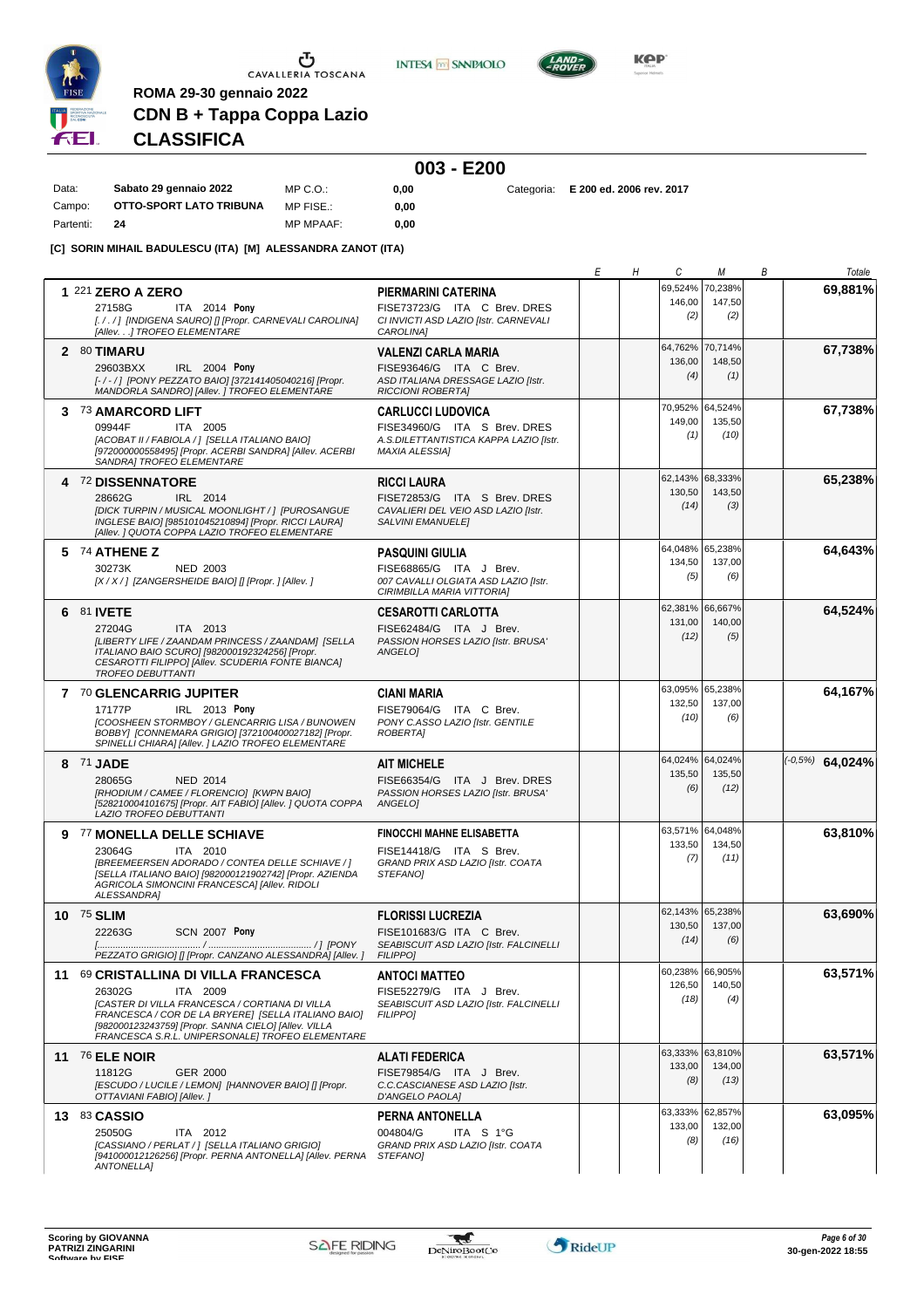

**INTESA** M SANPAOLO



**KPP** 

# **CLASSIFICA**

**ROMA 29-30 gennaio 2022**

**CDN B + Tappa Coppa Lazio**

#### **003 - E200** Data: **Sabato 29 gennaio 2022** Campo: **OTTO-SPORT LATO TRIBUNA** Partenti: **24** MP C.O.: MP FISE.: MP MPAAF: **0,00 0,00 0,00** Categoria: **E 200 ed. 2006 rev. 2017**

**[C] SORIN MIHAIL BADULESCU (ITA) [M] ALESSANDRA ZANOT (ITA)**

|           |                                                                                                             |                                                                   | Е                        | Н | С                 | М                 | Β | Totale  |
|-----------|-------------------------------------------------------------------------------------------------------------|-------------------------------------------------------------------|--------------------------|---|-------------------|-------------------|---|---------|
|           | <b>14 68 COLLIN</b>                                                                                         | <b>PAGLIARO SOFIA</b>                                             |                          |   | 64,762%           | 60,952%           |   | 62,857% |
|           | 24815G<br><b>NED 2007</b>                                                                                   | FISE54513/G ITA J Brev.                                           |                          |   | 136,00            | 128,00            |   |         |
|           | [TUSCHINSKI / SAFFIER / ] [KWPN BAIO] [528210000845336]                                                     | CI DELLA LEIA ASD LAZIO [Istr. ASCENZI                            |                          |   | (3)               | (19)              |   |         |
|           | [Propr. AZ. AGR. ALBERTO MEONI] [Allev. ] TROFEO<br><b>ELEMENTARE</b>                                       | <b>MARIA GABRIELLA]</b>                                           |                          |   |                   |                   |   |         |
|           |                                                                                                             |                                                                   |                          |   |                   |                   |   |         |
|           | 14 217 M. ATENA DEI SETTEMERLI                                                                              | <b>LONI DONATELLA</b>                                             |                          |   | 60,952%<br>128,00 | 64,762%<br>136,00 |   | 62,857% |
|           | 28544G<br>ITA 2010                                                                                          | FISE43737/F ITA S Brev.                                           |                          |   | (16)              | (9)               |   |         |
|           | [BIRILLO DELLA TRAPPOLA / M.REA DEI SETTEMERLI / ]<br>[MAREMMANO BAIO] [] [Propr. LONI DONATELLA] [Allev. ] | GRAND PRIX ASD LAZIO [Istr. COATA<br>STEFANO]                     |                          |   |                   |                   |   |         |
|           |                                                                                                             |                                                                   |                          |   | 62,381% 62,619%   |                   |   | 62,500% |
|           | 16 79 DOLCE D.M.                                                                                            | <b>CORTESE DOMENICA</b>                                           |                          |   | 131,00            | 131,50            |   |         |
|           | 29458G<br><b>NED 2008</b><br>[SPIELBERG / DONNA LISA / ] [KWPN BAIO]                                        | 001502/G<br>FRA S 1°G<br>007 CAVALLI OLGIATA ASD LAZIO [Istr.     |                          |   | (12)              | (17)              |   |         |
|           | [528210002107759] [Propr. CORTESE DOMENICA] [Allev.]                                                        | <b>BARTALUCCI DUCCIO]</b>                                         |                          |   |                   |                   |   |         |
|           | $17^{64}$ SIRIA                                                                                             | <b>DE LUCA VITTORIA</b>                                           |                          |   | 63,095%           | 61,429%           |   | 62,262% |
|           | 08287F<br><b>BEL 2000 Pony</b>                                                                              | FISE91823/G ITA C Brev.                                           |                          |   | 132,50            | 129,00            |   |         |
|           | [//] [PONY BAIO] [] [Propr. DANTI LETIZIA] [Allev.]                                                         | C.C.CASCIANESE ASD LAZIO [Istr. MARINI                            |                          |   | (10)              | (18)              |   |         |
|           |                                                                                                             | <b>AGOSTINI GIULIO]</b>                                           |                          |   |                   |                   |   |         |
|           | 18 66 J AXEN                                                                                                | <b>MONTEVERDE SARA</b>                                            |                          |   | 60,714% 63,571%   |                   |   | 62,143% |
|           | 24865G<br>ITA 2012                                                                                          | FISE68296/G ITA J Brev.                                           |                          |   | 127,50<br>(17)    | 133,50<br>(15)    |   |         |
|           | [MISTER CHIN / WANIA'S / ] [SELLA ITALIANO BAIO]<br>[982000123238630] [Propr. TOMASSONI VALENTINA] [Allev.  | PONY C.ASSO LAZIO [Istr. GENTILE<br><b>ROBERTAI</b>               |                          |   |                   |                   |   |         |
|           | GHIRALDO FERNANDO] LAZIO TROFEO ELEMENTARE                                                                  |                                                                   |                          |   |                   |                   |   |         |
|           | 19 63 KATO VAN DE VONDELHOEVE                                                                               | PASQUINI GIULIA                                                   |                          |   | 58,333%           | 63,810%           |   | 61,071% |
|           | <b>BEL 2006 Pony</b><br>30934BXX                                                                            | FISE68865/G ITA J Brev.                                           |                          |   | 122,50            | 134,00            |   |         |
|           | [CALIPSO VAN DE VONDELHOEVE / CASA PAYA /                                                                   | 007 CAVALLI OLGIATA ASD LAZIO [Istr.                              |                          |   | (20)              | (13)              |   |         |
|           | CHURCHILL] [BEL. WARMBLOEDPAARD BAIO] [] [Propr.<br>PASQUINI CRISTIANO] [Allev.]                            | CIRIMBILLA MARIA VITTORIA]                                        |                          |   |                   |                   |   |         |
|           |                                                                                                             |                                                                   |                          |   | 59,286%           | 59,286%           |   | 59,286% |
|           | 20 85 PALS NEWBRIDGE GIRL                                                                                   | LANZA ALESSANDRA                                                  |                          |   | 124,50            | 124,50            |   |         |
|           | IRL 2007 Pony<br>28136G<br>[EARL OF NEWBRIDGE / PAL / WESTSIDE MIRAH]                                       | FISE71471/G ITA J Brev.<br>C.C.CASCIANESE ASD LAZIO [Istr.        |                          |   | (19)              | (21)              |   |         |
|           | [CONNEMARA GRIGIO] [372100400009365] [Propr. IAIA                                                           | D'ANGELO PAOLA]                                                   |                          |   |                   |                   |   |         |
|           | ANGELA] [Allev.]                                                                                            |                                                                   |                          |   |                   |                   |   |         |
|           | <b>21 67 KADIN</b>                                                                                          | DI ROCCO SARA                                                     |                          |   | 50,476%           | 59,762%           |   | 55,119% |
|           | 29441G<br>NED 2015                                                                                          | FISE21161/G ITA S Brev. DRES                                      |                          |   | 106,00<br>(22)    | 125,50<br>(20)    |   |         |
|           | [FOR GRIBALDI / ROZALIEN / ] [KWPN BAIO]<br>[528210004306015] [Propr. TONDI GISELLA] [Allev. ]              | ASD EMOZIONI EQUESTRI LAZIO [Istr.<br><b>BASILE FEDERICO]</b>     |                          |   |                   |                   |   |         |
|           |                                                                                                             | SABBATINI ELEONORA AIKO                                           |                          |   |                   | 53,810% 55,714%   |   | 54,762% |
|           | 22 54 OHLONE                                                                                                |                                                                   |                          |   | 113,00            | 117,00            |   |         |
|           | 22474G<br><b>ITA 2003</b><br>/ MIRACETI / DJINN DE NESTE]                                                   | FISE78805/G ITA J Brev.<br>GRAND PRIX ASD LAZIO [Istr. COATA      |                          |   | (21)              | (23)              |   |         |
|           | [SELLA ITALIANO BAIO] [380098101011916] [Propr. FINOCCHI                                                    | <b>STEFANOI</b>                                                   |                          |   |                   |                   |   |         |
|           | MAHNE ELISABETTA] [Allev. M.P.A.F. CORPO FORESTALE<br>DELLO STATO-GEST. EX ASFD]                            |                                                                   |                          |   |                   |                   |   |         |
|           |                                                                                                             |                                                                   |                          |   | 48,810% 58,810%   |                   |   | 53,810% |
|           | 23 65 ABENDSONNE                                                                                            | <b>TROJANO VIRGINIA</b>                                           |                          |   | 102,50            | 123,50            |   |         |
|           | GER 2006<br>07742D<br>[ARGENTINUS / DIAGONE / DROSSELKLANG II] [HANNOVER                                    | FISE85975/G ITA J Brev.<br>SEABISCUIT ASD LAZIO [Istr. FALCINELLI |                          |   | (23)              | (22)              |   |         |
|           | BAIO] [941000015414220] [Propr. MALUTA ANGELINA] [Allev.]                                                   | <b>FILIPPO]</b>                                                   |                          |   |                   |                   |   |         |
|           | <b>TROFEO ELEMENTARE</b>                                                                                    |                                                                   |                          |   |                   |                   |   |         |
|           | NP 82 BABACOOL                                                                                              | <b>FORTI CLAUDIA</b>                                              |                          |   | $0,000\%$<br>0,00 | 0,000%<br>0,00    |   | N.P.    |
|           | 24542G<br><b>ITA 2010</b>                                                                                   | FISE94999/G ITA J 1°G                                             |                          |   | (0)               | (0)               |   |         |
|           | [DOM MIRAUMONT / EURANIE DU MONTOIS / LEOPARDI]<br>[SELLA ITALIANO BAIO] [982000123228860] [Propr. DE       | HORSE FARM S.S.D.R.L LAZIO [Istr.<br>VALENZA FRANCESCO]           |                          |   |                   |                   |   |         |
|           | ANGELIS SABATINO] [Allev. DE ANGELIS SABATINO]                                                              |                                                                   |                          |   |                   |                   |   |         |
|           |                                                                                                             | 004 - E206                                                        |                          |   |                   |                   |   |         |
|           |                                                                                                             |                                                                   |                          |   |                   |                   |   |         |
| Data:     | Sabato 29 gennaio 2022<br>MP C.O.:                                                                          | 0,00<br>Categoria:                                                | E 206 ed. 2006 rev. 2017 |   |                   |                   |   |         |
| Campo:    | <b>OTTO-SPORT LATO GIURIA</b><br>MP FISE.:                                                                  | 0,00                                                              |                          |   |                   |                   |   |         |
| Partenti: | န္၀.<br>MP MPAAF:                                                                                           | 0,00                                                              |                          |   |                   |                   |   |         |

#### **[C] CLAUDIA ACCORRONI (ITA) [M] EUGENIA ELISABETTA MAGISTRI (ITA)**

|                                                                                                                                                                                                                                                                                                   |  |               |                                  | Totale  |
|---------------------------------------------------------------------------------------------------------------------------------------------------------------------------------------------------------------------------------------------------------------------------------------------------|--|---------------|----------------------------------|---------|
| <b>87 ELLEBORORO DEL COLLE SAN MARCO</b><br><b>SANTINI VIOLA</b><br><b>ITA</b><br>27975G<br>FISE84985/G<br>2013 <b>Ponv</b><br>ITA.<br>C Brev.<br>SCUDERIA VINCENTI S.S.D. A R.L. LAZIO<br>[././] [INDIGENA BAIO] [380271006076233] [Propr. SANTINI<br>MARCOI [Allev. ]<br>[Istr. VINCENTI ELISA] |  | 152.50<br>(1) | 72,619% 69,048%<br>145.00<br>(1) | 70,833% |

 $\mathcal{L}$ 

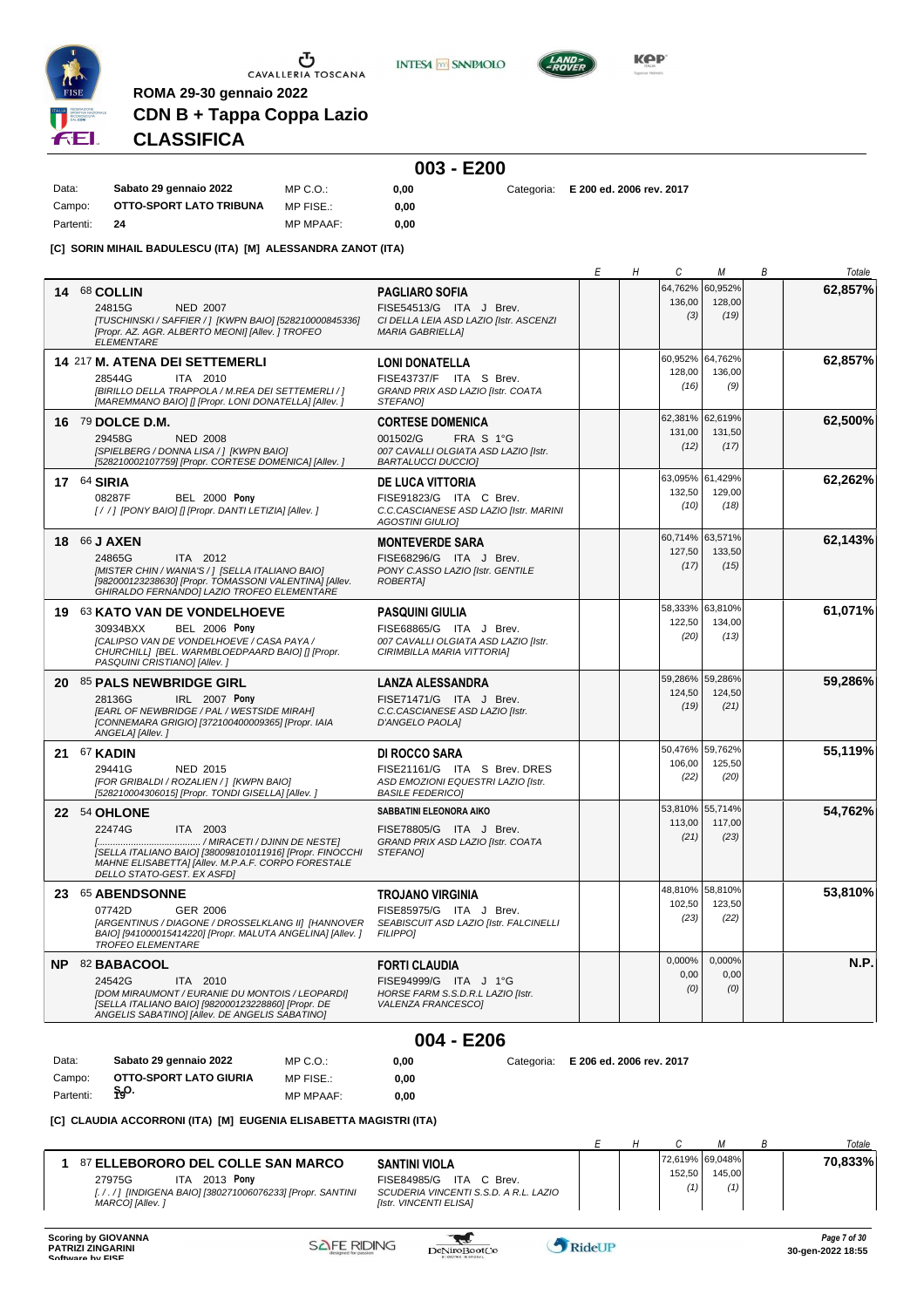

**INTESA M** SANPAOLO



**Kep** 

# **CDN B + Tappa Coppa Lazio CLASSIFICA**

**ROMA 29-30 gennaio 2022**

|           |                        |                  |      | 004 - E206 |                          |
|-----------|------------------------|------------------|------|------------|--------------------------|
| Data:     | Sabato 29 gennaio 2022 | MP C.O.:         | 0.00 | Categoria: | E 206 ed. 2006 rev. 2017 |
| Campo:    | OTTO-SPORT LATO GIURIA | MP FISE.:        | 0.00 |            |                          |
| Partenti: | န္၀.                   | <b>MP MPAAF:</b> | 0.00 |            |                          |

**[C] CLAUDIA ACCORRONI (ITA) [M] EUGENIA ELISABETTA MAGISTRI (ITA)**

|   |                                                                                                                                                                                                                  |                                                                                                                                      | Е      | Η | C                        | М                                 | В | Totale                                 |
|---|------------------------------------------------------------------------------------------------------------------------------------------------------------------------------------------------------------------|--------------------------------------------------------------------------------------------------------------------------------------|--------|---|--------------------------|-----------------------------------|---|----------------------------------------|
|   | 2 93 FREE TRAVEL<br>IRL 2009 Pony<br>25277G<br>[////// ] [IRISH PONY BAIO] [372141405871398] [Propr. VITA                                                                                                        | <b>SACRAMENTO MATILDE</b><br>FISE84986/G ITA C Brev.<br>SCUDERIA VINCENTI S.S.D. A R.L. LAZIO                                        |        |   | 148,50<br>(2)            | 70,714% 68,333%<br>143,50<br>(2)  |   | 69,524%                                |
|   | ELENA] [Allev.]<br>3 98 NATAL<br>20121G<br>ITA 2007<br>[GRAF STYLE LE DUNE / EVITA DEL BELAGAIO / ] [SELLA<br>ITALIANO BAIO] [985000380507213] [Propr. CECI<br>FRANCESCO] [Allev. CECI FRANCESCO]                | [Istr. VINCENTI ELISA]<br><b>PROSPERI EMANUELE</b><br>FISE38172/G ITA S Brev.<br>C.I. ACQUASANTA ASD LAZIO [Istr. BOSSI<br>CARLOTTA] |        |   | 67,857%<br>142,50<br>(3) | 67,857%<br>142,50<br>(4)          |   | 67,857%                                |
| 4 | <b>96 CLONMORE CHARLOTTE</b><br>28693G<br>IRL 2014 Pony<br>[GWENNIC DE GOARIVA / MISTY LADY / ] [CONNEMARA<br>BAIO] [372100400050626] [Propr. DE LUNA ADOLFO] [Allev. ]<br><b>TROFEO DEBUTTANTI</b>              | DE LUNA LUDOVICA CORNELIA<br>FISE63142/G ITA J Brev.<br>C.I. CASALE SAN NICOLA SSD A RL LAZIO<br>[Istr. CANEVARO ANTONELLA]          |        |   | 141,50<br>(4)            | 67,381% 67,143%<br>141,00<br>(6)  |   | 67,262%                                |
|   | 5 92 DEEP IMPACT<br>28752G<br>GER 2011<br>[DIATANO / RICCARA / RICCIONE] [WESTFALEN MORELLO]<br>[276020000204212] [Propr. ARNOFI AUGUSTO] [Allev. ] QUOTA<br>COPPA LAZIO TROFEO DEBUTTANTI EMERGENTI             | <b>ARNOFI SOFIA</b><br>FISE69553/G ITA C Brev.<br>CI ASTERIX ASD LAZIO [Istr. VARONE<br>CINZIA]                                      |        |   | 65,952%<br>138,50<br>(6) | 67,619%<br>142,00<br>(5)          |   | 66.786%                                |
|   | 6 101 GOLDEN EMOTION<br>23558G<br>GER 2010<br>[QUATERBACK / DREAM GIRL / ] [WESTFALEN SAURO]<br>[276020000104193] [Propr. PAGANINI ALESSANDRO] [Allev.]                                                          | <b>PAGANINI ALESSANDRO</b><br>FISE70404/G ITA S Brev. DRES<br>SALARIA HORSE CLUB LAZIO [Istr. HOLLIS<br><b>FIONA MARY</b>            |        |   | 134,50<br>(9)            | 64,048% 68,333%<br>143,50<br>(3)  |   | 66,190%                                |
|   | 7 219 CHARLESTON MELODY<br>46259B<br><b>FRA 2012 Pony</b><br><b>IPADY MELODY D'AUXENCE / GERRY RIVER MELODY / 1</b><br>[SELLA FRANCESE GRIGIO CHIARO] [] [Propr. DI PIETRO<br>FRANCESCA] [Allev.]                | DI PIETRO FRANCESCA<br>FISE109951/B ITA J Brev.<br>SIR S.S.D. A R.L. LAZIO [Istr. ANDREA<br><b>MARINI AGOSTINII</b>                  |        |   | 66,429%<br>139,50<br>(5) | 65,476%<br>137,50<br>(8)          |   | 65,952%                                |
|   | 8 99 NAVARINO<br>19438G<br><b>SCN 2002 Pony</b><br>[//] [SCONOSCIUTA GRIGIO] [] [Propr. CIRCOLO IPPICO DEL ASD EMOZIONI EQUESTRI LAZIO [Istr.<br>VIVARO SOC. SP. DIL. A R.L.] [Allev.]                           | <b>MASTROGIROLAMO ALICE</b><br>FISE103629/G ITA J Brev. DRES<br><b>BASILE FEDERICO]</b>                                              |        |   | 134,50<br>(9)            | 64,048% 66,667%<br>140,00<br>(7)  |   | 65,357%                                |
|   | 9 90 GEUM<br>24030G<br>ITA 2010<br>[SILVIO I / ALTEIA / AHORN Z] [SELLA ITALIANO BAIO]<br>[982000123227454] [Propr. SERAFINI SILVIA] [Allev.<br>RAMAZZOTTI GIULIOI QUOTA COPPA LAZIO TROFEO<br><b>DEBUTTANTI</b> | <b>SERAFINI SILVIA</b><br>FISE59137/G ITA J Brev.<br>PONY C.ASSO LAZIO [Istr. GENTILE<br><b>ROBERTAI</b>                             |        |   | 65,000%<br>136,50<br>(7) | 64,762%<br>136,00<br>(9)          |   | 64,881%                                |
|   | 10 97 CONWAY<br>23908G<br><b>GER 2008</b><br>[CON AIR / U-WALDFEE / ] [HOLSTEINER BAIO]<br>[000011058022039] [Propr. BERLINER JENS] [Allev. ] TROFEO<br><b>DEBUTTANTI</b>                                        | <b>BERLINER JENS</b><br>FISE50026/G GER S Brev.<br>A.S.DILETTANTISTICA KAPPA LAZIO [Istr.<br><b>MAXIA ALESSIA]</b>                   |        |   | 136,00<br>(8)            | 64,762% 64,524%<br>135,50<br>(10) |   | 64,643%                                |
|   | <b>11 89 DUSTIN</b><br>24813G<br>ITA 2011<br>[//////] [INDIGENA MORELLO] [380271001010982] [Propr.<br>VALENTINI SIMONA] [Allev. ] QUOTA COPPA LAZIO TROFEO<br><b>DEBUTTANTI</b>                                  | <b>VALENTINI SIMONA</b><br>FISE13286/G ITA S Brev.<br>PONY C.ASSO LAZIO [Istr. GENTILE<br>ROBERTA]                                   |        |   | 133,50<br>(12)           | 63,571% 63,571%<br>133,50<br>(12) |   | 63,571%                                |
|   | 12 86 SARRACINO<br>23266G<br>GER 2008<br>[STARN / SAMONA / ] [HANNOVER BAIO SCURO] [] [Propr.<br>PETROCCHI DOMENICOI [Allev. ] QUOTA COPPA LAZIO<br><b>TROFEO DEBUTTANTI</b>                                     | <b>PETROCCHI VERDIANA</b><br>FISE72246/G ITA Y Brev.<br>SCUD. LA ZERLINA ASD LAZIO [Istr.<br><b>GENTILE ALESSANDRA1</b>              |        |   | 132,00<br>(13)           | 62,857% 63,810%<br>134,00<br>(11) |   | 63,333%                                |
|   | 13 76 ELE NOIR<br>11812G<br>GER 2000<br>[ESCUDO / LUCILE / LEMON] [HANNOVER BAIO] [] [Propr.<br>OTTAVIANI FABIO] [Allev.]                                                                                        | <b>ALATI FEDERICA</b><br>FISE79854/G ITA J Brev.<br>C.C.CASCIANESE ASD LAZIO [Istr.<br>D'ANGELO PAOLA]                               |        |   | 138,50<br>(11)           | 63,952% 60,619%<br>131,50<br>(13) |   | $(-2%)$<br>62,286%                     |
|   | 14 218 FORT NELLO<br>23839G<br>ITA 2010<br>[ROBLE Z / CIANEL / CONCORDE] [SELLA ITALIANO BAIO] []<br>[Propr. C.I. LE PIANE] [Allev. C.I. LE PIANE]                                                               | IONASCU ALESSANDRA-STEFANIA<br>FISE62327/G ITA J Brev.<br>SIR S.S.D. A R.L. LAZIO [Istr. ANDREA<br><b>MARINI AGOSTINII</b>           |        |   | 127,50<br>(15)           | 60,714% 59,762%<br>125,50<br>(15) |   | 60,238%                                |
|   | 15 94 DAMOISELLE D'AMOUR<br>30077G<br>FRA 2013<br>[CARDERO / NOTRE DAME D'AMOUR / ] [SELLA FRANCESE<br>BAIO] [250259600490460] [Propr. CATALUFFI MICHELLE]<br>[Allev. ]                                          | <b>SCARI LAVINIA</b><br>FISE73274/G ITA J 1°G DRES<br>SSD ARL CASTELLO SPORTHORSES LAZIO<br>[Istr. SEMENTILLI ELIO]                  |        |   | 128,50<br>(14)           | 61,190% 59,048%<br>124,00<br>(16) |   | 60,119%                                |
|   | <b>Scoring by GIOVANNA</b><br><b>SAFE RIDING</b><br><b>PATRIZI ZINGARINI</b>                                                                                                                                     | w<br>DeNiroBoot('o                                                                                                                   | RideUP |   |                          |                                   |   | Page 8 of 30<br>$30 - n$ en-2022 18:55 |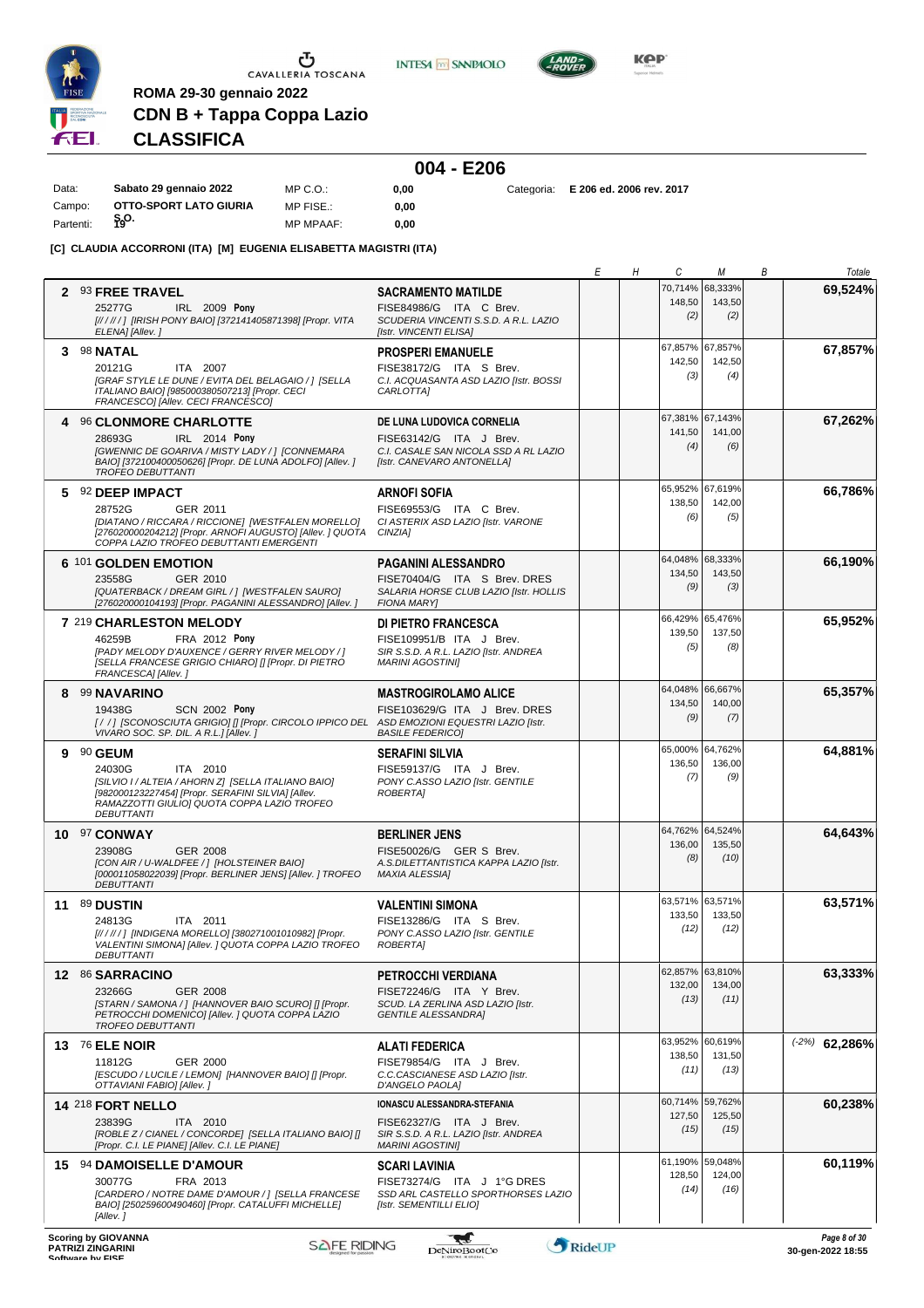

 $\sigma$  cavalleria toscana

**INTESA** M SANPAOLO



**KPP** 

# **CDN B + Tappa Coppa Lazio CLASSIFICA**

**ROMA 29-30 gennaio 2022**

|           |                        |                  |      | $004 - E206$ |                                     |
|-----------|------------------------|------------------|------|--------------|-------------------------------------|
| Data:     | Sabato 29 gennaio 2022 | MP C.O.:         | 0.00 |              | Categoria: E 206 ed. 2006 rev. 2017 |
| Campo:    | OTTO-SPORT LATO GIURIA | MP FISE.:        | 0.00 |              |                                     |
| Partenti: | န္၀.                   | <b>MP MPAAF:</b> | 0.00 |              |                                     |

#### **[C] CLAUDIA ACCORRONI (ITA) [M] EUGENIA ELISABETTA MAGISTRI (ITA)**

|           |                                                                                                                                                                                 |                                                                                                                                                    | Н |                          |                                   | B | Totale               |
|-----------|---------------------------------------------------------------------------------------------------------------------------------------------------------------------------------|----------------------------------------------------------------------------------------------------------------------------------------------------|---|--------------------------|-----------------------------------|---|----------------------|
|           | <b>16 100 NASH QUIK</b><br>30613G<br>NED 2018<br>[INCOGNITO / MAYFAIR / DASHINE BLADE] [KWPN BAIO<br>SCURO] [528210004526527] [Propr. ANGELONI ASIA] [Allev. ]                  | <b>ANGELONI ASIA</b><br>FISE15674/P ITA S Brev. DRES<br>TREKKING CLUB S.S.D.A R.L. LAZIO [Istr.<br>COPPETTA GIANLUCAI                              |   | 123,00<br>(16)           | 58,571% 60,238%<br>126,50<br>(14) |   | 59,405%              |
| 17        | <b>85 PALS NEWBRIDGE GIRL</b><br>IRL 2007 Pony<br>28136G<br>[EARL OF NEWBRIDGE / PAL / WESTSIDE MIRAH]<br>[CONNEMARA GRIGIO] [372100400009365] [Propr. IAIA<br>ANGELA] [Allev.] | <b>LANZA ALESSANDRA</b><br>FISE71471/G ITA J Brev.<br>C.C.CASCIANESE ASD LAZIO [Istr.<br>D'ANGELO PAOLAI                                           |   | 119,50<br>(17)           | 56,405% 56,167%<br>119,00<br>(17) |   | $(-0,5%)$<br>56,286% |
| 64 SIRIA  | <b>BEL 2000 Pony</b><br>08287F<br>[//] [PONY BAIO] [] [Propr. DANTI LETIZIA] [Allev.]                                                                                           | <b>DE LUCA VITTORIA</b><br>FISE91823/G ITA C Brev.<br>C.C.CASCIANESE ASD LAZIO [Istr. MARINI<br><b>AGOSTINI GIULIOI</b>                            |   | $0,000\%$<br>0,00<br>(0) | $0,000\%$<br>0,00<br>(0)          |   | Elim.                |
| <b>NP</b> | 95 KISBLUE VD WEZELSE HEIHOEVE<br>29370K<br>BEL 2012<br>$[X/X/$ ] [BWP GRIGIO] [] [Propr. ] [Allev. ]                                                                           | BENEDETTI LARA MARIA VITTORIA<br>FISE69629/G<br>ITA J Brev.<br><b>HORSE &amp; FUN JUMPING TEAM SSDRL</b><br>LAZIO [Istr. CERULLI IRELLI FRANCESCO] |   | 0,000%<br>0,00<br>(0)    | 0,000%<br>0,00<br>(0)             |   | <b>N.P.</b>          |

#### **005 - F100**

| Data:     | Sabato 29 gennaio 2022  | $MP C. O.$ :     | 0.00 | Categoria: F 100 ed. 2016 rev. 2017 |
|-----------|-------------------------|------------------|------|-------------------------------------|
| Campo:    | OTTO-SPORT LATO TRIBUNA | MP FISE.:        | 0.00 |                                     |
| Partenti: | - 16                    | <b>MP MPAAF:</b> | 0.00 |                                     |

#### **[E] ALESSANDRA ZANOT (ITA) [C] MARCELLO BERNARD (ITA) [M] SIMONETTA BELLI DELL'ISCA (ITA)**

|                                                                                                                                                                                                        |                                                                                                                             | Е                         | Н | C                                | М                        | В | Totale  |
|--------------------------------------------------------------------------------------------------------------------------------------------------------------------------------------------------------|-----------------------------------------------------------------------------------------------------------------------------|---------------------------|---|----------------------------------|--------------------------|---|---------|
| 1 110 FLY BY NIGHT<br>035231<br><b>ITA 2008</b><br>SCURO] [941000011647708] [Propr. STILING ELEANOR<br>FRANCES] [Allev. STILING ELEANOR FRANCES] TROFEO<br><b>EMERGENTI</b>                            | <b>CUNETTA GIOVANNA</b><br>FISE32390/G ITA S Brev.<br>007 CAVALLI OLGIATA ASD LAZIO [Istr.<br><b>CLARK VICKI LYNNI</b>      | 68,889%<br>186,00<br>(1)  |   | 69,444%<br>187,50<br>(1)         | 66.852%<br>180,50<br>(3) |   | 68,395% |
| 2 108 JANNE<br>NED 2014<br>29326G<br>[BORDEAUX / WONNEKE / ] [KWPN BAIO] [528210004069850]<br>[Propr. CLARK VICKI LYNN] [Allev. ] TROFEO EMERGENTI                                                     | <b>D'ANGELO LORENZO</b><br>FISE67404/G ITA C Brev.<br>007 CAVALLI OLGIATA ASD LAZIO [Istr.<br><b>CLARK VICKI LYNNI</b>      | 67.593%<br>182.50<br>(5)  |   | 67,963% 67,963%<br>183.50<br>(2) | 183.50<br>(1)            |   | 67,840% |
| 3 103 DONNEX 2<br>27394G<br>GER 2012<br>[DON INDEX / LONDON'S LADY / LONDONDERRY]<br>[HANNOVER MORELLO] [276020000177105] [Propr. ANELLO<br>VANESSA] [Allev.]                                          | <b>ANELLO VANESSA</b><br>FISE44457/G ITA S 1°G DRES<br>C.E. PORTA DI ROMA ASD LAZIO [Istr.<br><b>FRATTURA PAOLAI</b>        | 68,704%<br>185,50<br>(3)  |   | 67,407% 67,037%<br>182,00<br>(4) | 181,00<br>(2)            |   | 67,716% |
| 4 115 ESTRATEGICO FM<br>30619G<br>ITA 2017<br>[OBLIGADO JF II / TARDECITA / ] [PURA RAZZA SPAGNOLA<br>MORELLO] [380271000026000] [Propr. MITTIGA FRANCESCA]<br>[Allev. 1                               | <b>GIOVANNINI ANDREA</b><br>FISE28079/G ITA S 1°G DRES<br>CAE LAZIO [Istr.]                                                 | 68,889%<br>186,00<br>(2)  |   | 67.222%<br>181.50<br>(5)         | 66,481%<br>179.50<br>(4) |   | 67,531% |
| 5 227 OLIMPICO PERALTA<br>30658G<br>ESP 2017<br>[LEON AP III / OLIMPICA AP / ] [PURA RAZZA SPAGNOLA<br>BAIO SCUROI [I [Propr. SINGH DHARMINDER] [Allev. ]<br><b>TROFEO EMERGENTI</b>                   | <b>DE CAROLIS MARIO</b><br>FISE46445/G ITA S 1°G DRES<br>S.S.D. I PIOPPI LAZIO [Istr. MALLONI<br><b>RAFFAELE1</b>           | 67,407%<br>182,00<br>(6)  |   | 67,963% 62,778%<br>183,50<br>(3) | 169,50<br>(8)            |   | 66,049% |
| 6 102 EOLO<br>30634G<br>ESP 2009<br>[././] [LUSITANO BAIO] [] [Propr. TREKKING CLUB S.S.D. A<br>R.L.] [Allev.]                                                                                         | <b>PELONERO VITTORIA</b><br>FISE66465/G ITA Y Brev. DRES<br>TREKKING CLUB S.S.D.A R.L. LAZIO [Istr.<br><b>GUBINI MIRKOI</b> | 67.778%<br>183,00<br>(4)  |   | 66.296% 63.889%<br>179.00<br>(6) | 172.50<br>(6)            |   | 65,988% |
| 7 114 SAINT GEORGE DEL CHIRONE<br>21207G<br>GER 2008<br>[SANDRO HIT / DAYLIGHT / DONNERHALL] [HANNOVER<br>BAIO] [] [Propr. AGRICOLA CASETTA MATTEI SRL] [Allev.]<br>QUOTA COPPA LAZIO TROFEO EMERGENTI | <b>NICASTRO ARIANNA</b><br>FISE28254/G ITA S Brev.<br>C.I. EDEN SSD A RL LAZIO [Istr. VITALE<br>GAIA1                       | 65,556%<br>177,00<br>(9)  |   | 66,296%<br>179.00<br>(6)         | 64,630%<br>174.50<br>(5) |   | 65,494% |
| 8 222 FURIOSO DI FONTEABETI<br>21417A<br>ITA 2016<br>[APACHE / BURSTINELS / ] [HANNOVER SAURO] [] [Propr.<br>LUCCIARINI LUCA] [Allev. ] TROFEO EMERGENTI                                               | <b>LUCCIARINI MIRTA</b><br>FISE10055/S ITA J Brev.<br>CI INVICTI ASD LAZIO [Istr. CARNEVALI<br><b>CAROLINA1</b>             | 64,630%<br>174,50<br>(11) |   | 65,926%<br>178.00<br>(9)         | 63.889%<br>172,50<br>(6) |   | 64,815% |

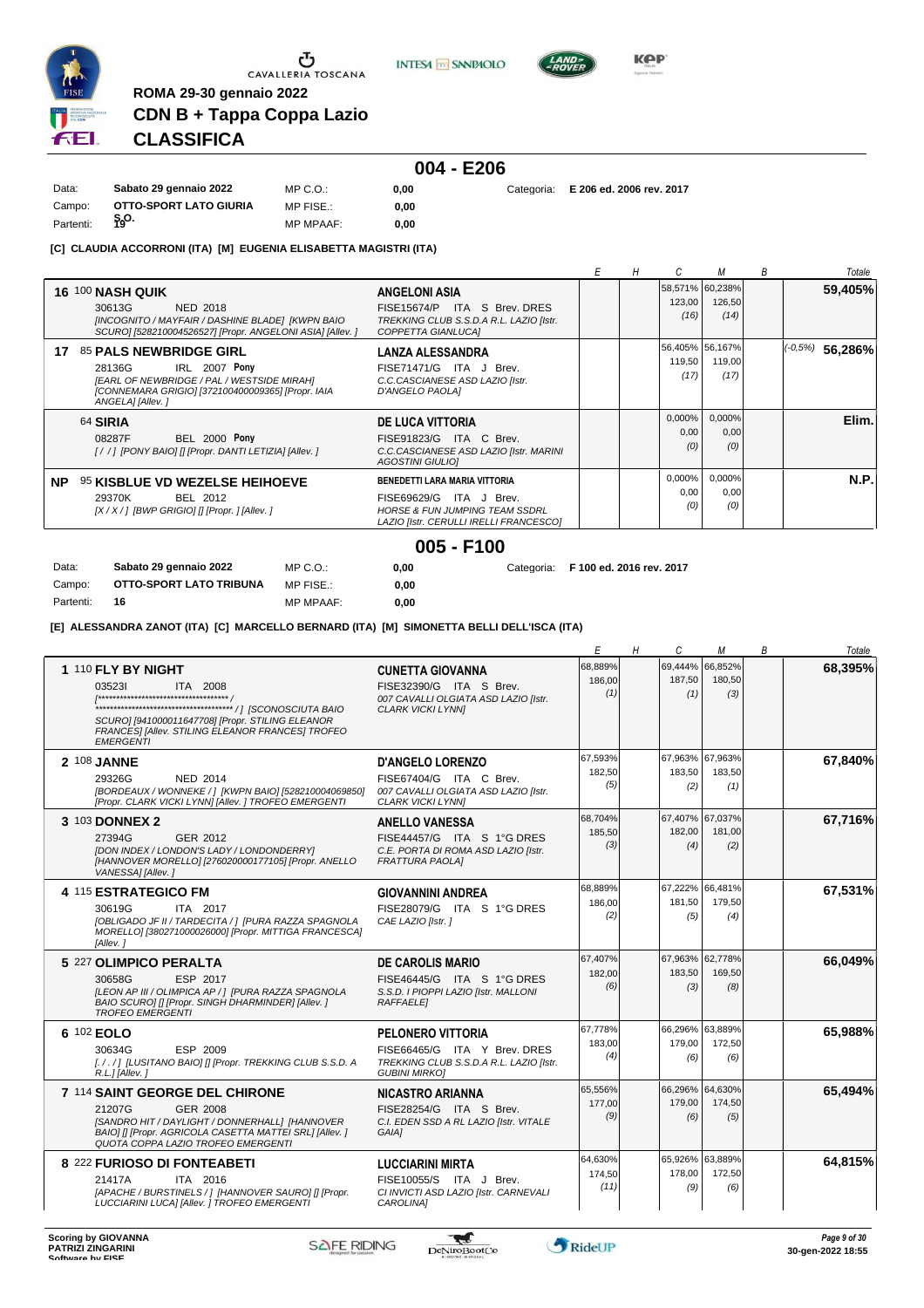

**INTESA** M SANPAOLO



**KOP** 

# **CLASSIFICA**

**ROMA 29-30 gennaio 2022**

**CDN B + Tappa Coppa Lazio**

Data: **Sabato 29 gennaio 2022**

#### **005 - F100** MP C.O.:

**0,00** Categoria: **F 100 ed. 2016 rev. 2017**

Campo: **OTTO-SPORT LATO TRIBUNA** Partenti: **16** MP FISE.: MP MPAAF: **0,00 0,00**

**[E] ALESSANDRA ZANOT (ITA) [C] MARCELLO BERNARD (ITA) [M] SIMONETTA BELLI DELL'ISCA (ITA)**

|                                                                                                                                                                                                                                                                          |                                                                                                                            | Ε                         | Н | C                        | м                                 | В | Totale            |
|--------------------------------------------------------------------------------------------------------------------------------------------------------------------------------------------------------------------------------------------------------------------------|----------------------------------------------------------------------------------------------------------------------------|---------------------------|---|--------------------------|-----------------------------------|---|-------------------|
| 92 DEEP IMPACT<br>9<br>28752G<br>GER 2011<br>[DIATANO / RICCARA / RICCIONE] [WESTFALEN MORELLO]<br>[276020000204212] [Propr. ARNOFI AUGUSTO] [Allev. ] QUOTA<br>COPPA LAZIO TROFEO DEBUTTANTI EMERGENTI                                                                  | <b>ARNOFI SOFIA</b><br>FISE69553/G ITA C Brev.<br>CI ASTERIX ASD LAZIO [Istr. VARONE<br>CINZIA]                            | 65.741%<br>177,50<br>(8)  |   | 66,296%<br>179.00<br>(6) | 61.852%<br>167.00<br>(9)          |   | 64,630%           |
| 10 105 IF YOU WANT V WENDY KURT HOEVE<br>21969G<br><b>BEL 2008</b><br>[PAVAROTTI V7DE HELLE / DORIEN VAN WENDY KURT<br>HOVE / CICERO VAN DE HELLE] [BEL. WARMBLOEDPAARD<br>BAIO] [967000001470843] [Propr. SQUARTI CARLA] [Allev.]<br>QUOTA COPPA LAZIO TROFEO EMERGENTI | <b>MARAZZOTTI SOFIA</b><br>FISE87759/G ITA J Brev. DRES<br>C.I. CASALE SAN NICOLA SSD A RL LAZIO<br>[Istr. FRULIO ROSALIA] | 66,111%<br>178.50<br>(7)  |   | 176,50<br>(10)           | 65,370% 60,185%<br>162.50<br>(11) |   | 63,889%           |
| <b>11 113 ELIKO</b><br>FIN 2001<br>23928G<br>[ZEB-ELEMENT / LIEPA / ] [LATV GRIGIO] [380271001037897]<br>[Propr. AZ. AGR. VESCOVI EMANUELA] [Allev. ]                                                                                                                    | <b>GNASSI CRISTINA</b><br>FISE16155/G ITA S Brev. DRES<br>SALARIA HORSE CLUB LAZIO [Istr. HOLLIS<br><b>FIONA MARYI</b>     | 64,074%<br>173,00<br>(13) |   | 172,50<br>(11)           | 63,889% 60,556%<br>163,50<br>(10) |   | 62,840%           |
| <b>12 107 SISCO</b><br>ITA 2009<br>30603G<br>[./SCONOSCIUTA/] [SCONOSCIUTA SAURO]<br>[941000013202048] [Propr. VANNI MARCO] [Allev. VANNI<br>MARCO1                                                                                                                      | <b>VANNI MARCO</b><br>26985<br>ITA S Brev.<br>MELAZZA RANCH ASD LAZIO [Istr.<br>CALABRESI FRANCESCAI                       | 65,370%<br>176,50<br>(10) |   | 171.50<br>(12)           | 63,519% 56,667%<br>153.00<br>(14) |   | 61,852%           |
| 13 109 MARIA CRISILLA DELLE CHIUSE<br>29278G<br>ITA 2013<br>[M.QUADRIFOGLIO DEL BELAGAIO / M.GO GO' / BRANDANO]<br>[MAREMMANO BAIO] [941000013210981] [Propr. DE MARTINIS<br>ILARIA] [Allev.]                                                                            | <b>DE MARTINIS ILARIA</b><br>FISE19737/G ITA S Brev.<br>HORSE FARM S.S.D.R.L LAZIO [Istr.<br><b>VALENZA FRANCESCO1</b>     | 63.704%<br>172,00<br>(14) |   | 170,00<br>(13)           | 62.963% 57.778%<br>156,00<br>(12) |   | 61,481%           |
| 14 111 GEKO<br>GER 2015<br>28435G<br>[FINEST / WICKIE / ] [HANNOVER BAIO SCURO]<br>[276020000482123] [Propr. BASILE ALBERTO] [Allev.]                                                                                                                                    | <b>BASILE FEDERICO</b><br>FISE24000/G ITA S 1°G DRES<br>ASD EMOZIONI EQUESTRI LAZIO [Istr.<br><b>BASILE FEDERICO1</b>      | 64.315%<br>175,00<br>(12) |   | 156,00<br>(14)           | 57.278% 57.648%<br>157,00<br>(13) |   | $(-0.5%)$ 59,747% |
| NP 104 NEBBIA DI GABI<br>ITA 2002<br>10619G<br>[ACROBAT I / ORSAIOLA (II) / ABELE III] [SELLA ITALIANO<br>GRIGIO] [968000001109777] [Propr. COLOTTI SALVATORE]<br>[Allev. CAVAZZA PAOLO EMILIO]                                                                          | <b>COLOTTI SALVATORE</b><br>007074/G<br>ITA S Brev.<br>C.E. PORTA DI ROMA ASD LAZIO [Istr.<br><b>FRATTURA PAOLAI</b>       | 0,000%<br>0,00<br>(0)     |   | 0,000%<br>0,00<br>(0)    | 0,000%<br>0,00<br>(0)             |   | N.P.              |
| NP 112 FREE LOVE<br>ITA 2016<br>28799G<br>IFURST ROMANCIER / MAGALI' DI CAMPALTO / VOLTAIREI<br>[SELLA ITALIANO BAIO] [380271005005244] [Propr.<br>CIANFANELLI DEODATO] [Allev. MARCHETTI ANTONIO]                                                                       | <b>CIANFANELLI DEODATO</b><br>000630/G<br>ITA S 1°G<br>C & G LAZIO [Istr. CIANFANELLI DEODATO]                             | 0,000%<br>0,00<br>(0)     |   | 0,000%<br>0.00<br>(0)    | 0,000%<br>0.00<br>(0)             |   | N.P.              |

### **006 - M100**

Data: **Sabato 29 gennaio 2022** Campo: **OTTO-SPORT LATO TRIBUNA** Partenti: **9** MP C.O.: MP FISE.: MP MPAAF: **0,00 0,00 0,00** Categoria: **M 100 ed. 2016 rev. 2017**

**[E] SORIN MIHAIL BADULESCU (ITA) [C] ALESSANDRA ZANOT (ITA) [M] MARCELLO BERNARD (ITA)**

|                                                                                                                                                                         |                                                                                                                          |                          | Η |               | М                                | B | Totale             |
|-------------------------------------------------------------------------------------------------------------------------------------------------------------------------|--------------------------------------------------------------------------------------------------------------------------|--------------------------|---|---------------|----------------------------------|---|--------------------|
| 1 123 PREDILCTO FM<br>ITA 2016<br>30618G<br>[PIROPO XXX / AZTECA XXI / 1 [PURA RAZZA SPAGNOLA<br>GRIGIO FERROI [380271000015262] [Propr. MITTIGA<br>FRANCESCAI [Allev.] | <b>GIOVANNINI ANDREA</b><br>FISE28079/G ITA S 1°G DRES<br>CAE LAZIO [Istr.]                                              | 67,941%<br>231,00<br>(2) |   | 238,50<br>(1) | 70,147% 68,382%<br>232,50<br>(2) |   | 68,824%            |
| 2 124 SHERLOCK 39<br>GER 2010<br>27786G<br>[SIR DONNERHALL / HIGH VALUE / HOHENSTEIN]<br>[OLDENBURG BAIO] [276020000027012] [Propr. RUDA<br>AMANDA] [Allev.]            | <b>RUDA AMANDA</b><br>FISE58692/G<br>ITA Y 1°G DRES<br>ARS EQUESTRE ASD LAZIO [Istr. DI MAURO<br><b>GIULIA EVAI</b>      | 68,529%<br>233,00<br>11. |   | 227,50<br>(4) | 66,912% 69,265%<br>235,50<br>(1) |   | 68,235%            |
| 3 118 JOLINDA G<br>27790G<br><b>NED 2014</b><br>[ZHIVAGO / URCHIONESS G. / NEGRO] [KWPN SAURO]<br>[528210004175358] [Propr. GALOPPANDO 5.0 SRL] [Allev. ]               | <b>VISCHI MARTA</b><br>FISE12075/G<br>ITA S 1°G DRES<br>TREKKING CLUB S.S.D.A R.L. LAZIO [Istr.<br><b>GUBINI MIRKOJ</b>  | 65,294%<br>222,00<br>(3) |   | 228,00<br>(3) | 67,059% 63,676%<br>216,50<br>(5) |   | 65,343%            |
| <b>4 117 IDUNDO</b><br>29083G<br>NED 2013<br>[././] [SCONOSCIUTA BAIO] [528210002991951] [Propr.<br>TREKKING CLUB ROMA S.S.D.A R.L.] [Allev.]                           | <b>SCOCCIA MARTINA</b><br>ITA Y 1°G DRES<br>FISE50315/G<br>TREKKING CLUB S.S.D.A R.L. LAZIO [Istr.<br>COPPETTA GIANLUCAI | 64,706%<br>220,00<br>(4) |   | 223,50<br>(7) | 65,735% 63,824%<br>217,00<br>(4) |   | 64,755%            |
| Consign by CIOUANNIA                                                                                                                                                    |                                                                                                                          |                          |   |               |                                  |   | <b>B. 40 - 500</b> |

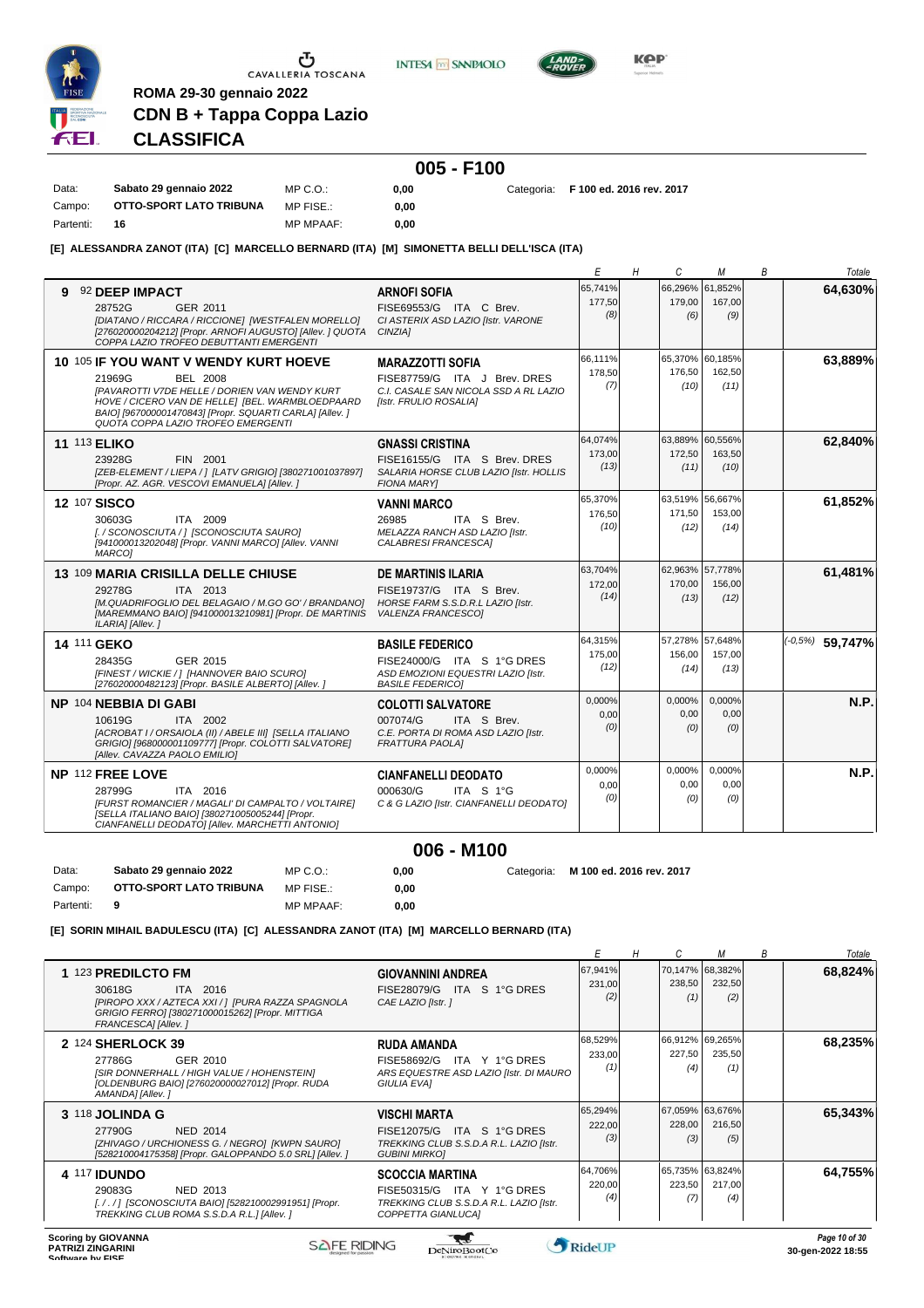

**INTESA** M SANPAOLO



**KPP** 

# **CLASSIFICA**

**ROMA 29-30 gennaio 2022**

**CDN B + Tappa Coppa Lazio**

# **006 - M100**

Data: **Sabato 29 gennaio 2022** Campo: **OTTO-SPORT LATO TRIBUNA** Partenti: **9** MP C.O.: MP FISE.: MP MPAAF: **0,00 0,00 0,00** Categoria: **M 100 ed. 2016 rev. 2017**

**[E] SORIN MIHAIL BADULESCU (ITA) [C] ALESSANDRA ZANOT (ITA) [M] MARCELLO BERNARD (ITA)**

|                                                                                                                                                                                                                                                      |                                                                                                                           |                          | Н |               | М                                | B | Totale              |
|------------------------------------------------------------------------------------------------------------------------------------------------------------------------------------------------------------------------------------------------------|---------------------------------------------------------------------------------------------------------------------------|--------------------------|---|---------------|----------------------------------|---|---------------------|
| 5 116 PEGASUS DELL'AMERINA<br>22222G<br><b>ITA 2009</b><br>IPRINZ CLEARCENTO / SOAVE DELLA VIGNA / WENTWOODI<br>[SELLA ITALIANO BAIO] [982000121896511] [Propr.<br>ZACCHERINI GIUSEPPE ANDREA] [Allev. ZACCHERINI<br>GIUSEPPE ANDREA] TROFEO AMATORI | <b>BAGAGLI VITTORIA</b><br>009999/G<br>ITA S 1°G DRES<br>007 CAVALLI OLGIATA ASD LAZIO [Istr.<br><b>CLARK VICKI LYNNI</b> | 62,059%<br>211.00<br>(6) |   | 228.00<br>(2) | 67,059% 64,559%<br>219,50<br>(3) |   | 64,559%             |
| 6 122 CONCEDIDO<br>ESP 2002<br>11437G<br>[GUASON-MAC / CONCEDIDA III / IBERICO VII] [PURA RAZZA<br>SPAGNOLA GRIGIO] [985100010075785] [Propr. BASILE<br>FEDERICO] [Allev. ]                                                                          | <b>CELLI ARIANNA</b><br>FISE105035/G ITA J 1°G DRES<br>ASD EMOZIONI EQUESTRI LAZIO [Istr.<br><b>BASILE FEDERICO1</b>      | 63,618%<br>218,00<br>(5) |   | 228,50<br>(6) | 66,706% 62,588%<br>214,50<br>(6) |   | $ (-0.5\%)$ 64,304% |
| <b>7 121 VANNIO</b><br>ITA 2002<br>12649G<br>[????????????????????? / CAROLA / ] [SELLA ITALIANO BAIO]<br>[968000000819502] [Propr. BUCCITTI NADIA] [Allev.<br><b>MARCHETTI MARIOI</b>                                                               | <b>PAGANINI GIADA</b><br>FISE11223/G ITA S 1°G DRES<br>SEABISCUIT ASD LAZIO [Istr. FALCINELLI<br><b>FILIPPO1</b>          | 59.118%<br>201,00<br>(8) |   | 227.00<br>(5) | 66,765% 61,912%<br>210.50<br>(7) |   | 62,598%             |
| 8 119 SILVER<br>26602M<br>GER 2008<br>[SANDRO HIT / DOLINA / DONNERHALL] [OLDENBURG BAIO<br>SCURO] [380271006009858] [Propr. SPERANZA MANUELA]<br>[Allev.]                                                                                           | <b>SPERANZA MANUELA</b><br>001231/G<br>ITA S 1°G<br>A.S.LF QUARTER HORSES LAZIO [Istr.<br>SPERANZA MANUELA]               | 60.882%<br>207.00<br>(7) |   | 203.50<br>(8) | 59,853% 56,912%<br>193.50<br>(9) |   | 59,216%             |
| <b>9 120 DONNA</b><br>24498G<br><b>NED 2008</b><br>[SPIELBERG / RUBEL / ] [KWPN BAIO] [528210002240996]<br>[Propr. SEBASTIANI LUIGI] [Allev. ]                                                                                                       | <b>SEBASTIANI LUIGI</b><br>001498/G<br>ITA S 1°G<br>A.SP.E.R. TEAM ASD LAZIO [Istr. ARDUINI<br><b>FREDDYI</b>             | 57,206%<br>194,50<br>(9) |   | 201.50<br>(9) | 59.265% 57.941%<br>197.00<br>(8) |   | 58,137%             |

**007 - D1**

| Data:     | Sabato 29 gennaio 2022  | $MP C. O.$ :     | 0.00 | Categoria: D 1 ed. 2016 rev. 2017 |
|-----------|-------------------------|------------------|------|-----------------------------------|
| Campo:    | OTTO-SPORT LATO TRIBUNA | MP FISE.:        | 0.00 |                                   |
| Partenti: | - 6                     | <b>MP MPAAF:</b> | 0.00 |                                   |

**[E] ALESSANDRA ZANOT (ITA) [C] SORIN MIHAIL BADULESCU (ITA) [M] MARCELLO BERNARD (ITA)**

|                                                                                                                                                                                                                                                                                         |                                                                                                                                     |                          | Н | C                                | М             | B | Totale              |
|-----------------------------------------------------------------------------------------------------------------------------------------------------------------------------------------------------------------------------------------------------------------------------------------|-------------------------------------------------------------------------------------------------------------------------------------|--------------------------|---|----------------------------------|---------------|---|---------------------|
| 1 128 BRANDON<br>27317G<br><b>NED 2007</b><br>[BRIGHT SPEED / MEGAN / ROMANTICO] [NEDERLANDS<br>RIJPAAR. BAIO] [528210002025790] [Propr. SEIDEL DANIELA]<br>[Allev.]                                                                                                                    | <b>TIOZZO LEONARDO</b><br>012323/G<br>ITA S 2°G DRES<br>ANTICA SCUDERIA SSD ARL LAZIO IIstr.<br>PROIETTI MARIA CRISTINA]            | 67,206%<br>228,50<br>(1) |   | 67,206% 67,647%<br>228,50<br>(1) | 230,00<br>(1) |   | 67,353%             |
| 2 125 SEMPRE DI GABI<br>ITA 2007<br>19877G<br>[STARON / NEBBIA DI GABI / ACOBAT I] [SELLA ITALIANO<br>BAIO] [985000380502940] [Propr. AZ. DEL PESCATORE S.N.C.<br>SOC. AGRICOLA DI CAVAZZA ISOLANI G. & C.] [Allev.<br>CAVAZZA PAOLO EMILIO] QUOTA COPPA LAZIO TROFEO<br><b>ESPERTI</b> | <b>CLARK VICKI LYNN</b><br>FISE23950/G AUS S 1°G<br>007 CAVALLI OLGIATA ASD LAZIO [Istr.<br><b>CLARK VICKI LYNNI</b>                | 66,029%<br>224,50<br>(2) |   | 65,000% 65,294%<br>221,00<br>(2) | 222,00<br>(2) |   | 65,441%             |
| 3 127 ERBIT GT<br>29445G<br><b>UKR 2014</b><br>[BUTAFOV / ELIZABET / ] [UKRAINIAN RIDING BAIO]<br>[804098100017761] [Propr. CIAMPA ROBERTA] [Allev. CIAMPA<br><b>ROBERTAI</b>                                                                                                           | <b>CIAMPA ROBERTA</b><br>ITA S 2°G DRES<br>3987/H<br>CASSIA EQUESTRIAN CLUB SSD A RL<br>LAZIO [Istr. CERULLI IRELLI FRANCESCO]      | 66,029%<br>224.50<br>(3) |   | 64,118% 64,118%<br>218,00<br>(3) | 218,00<br>(3) |   | 64,755%             |
| 4 126 JAMBO DEAA<br><b>NED 2014</b><br>29573G<br>[FIDERBACH / LANDREA / AMETHIST] [KWPN BAIO]<br>[528210004145859] [Propr. DESIDERI FABIOLA] [Allev. ]                                                                                                                                  | <b>PARADISI UMBERTO</b><br>FISE10531/G ITA S 1°G DRES<br>CAE LAZIO [Istr.]                                                          | 65,441%<br>222.50<br>(4) |   | 62,941% 63,971%<br>214,00<br>(4) | 217,50<br>(4) |   | 64,118%             |
| 5 130 HAVANO<br>27489G<br>POR 2012<br>[ZEUS / DELICADA / ] [LUSITANO BAIO] [620094100035209]<br>[Propr. PASQUARELLI BARBARA] [Allev.]                                                                                                                                                   | <b>PASQUARELLI BARBARA</b><br>004130/G<br>ITA S 1°G DRES<br>C.I. CASALE SAN NICOLA SSD A RL LAZIO<br>[Istr. BONACCORSI CLAUDIA]     | 60,294%<br>205,00<br>(6) |   | 61,618% 59,853%<br>209.50<br>(5) | 203,50<br>(5) |   | 60,588%             |
| 6 129 VULCANO<br>22094G<br><b>NED 2002</b><br>[OBELISK / KAROLIENTJE / FRHULING] [KWPN BAIO SCURO]<br>[528219000066089NLD] [Propr. VICINELLI ELENA] [Allev. ]                                                                                                                           | <b>TODARO FRANCESCA ROMANA</b><br>FISE30100/F ITA S 1°G DRES<br>C.I. CASALE SAN NICOLA SSD A RL LAZIO<br>[Istr. BONACCORSI CLAUDIA] | 61,265%<br>210,00<br>(5) |   | 58,176% 57,147%<br>199,50<br>(6) | 196,00<br>(6) |   | $( -0.5\%)$ 58,863% |

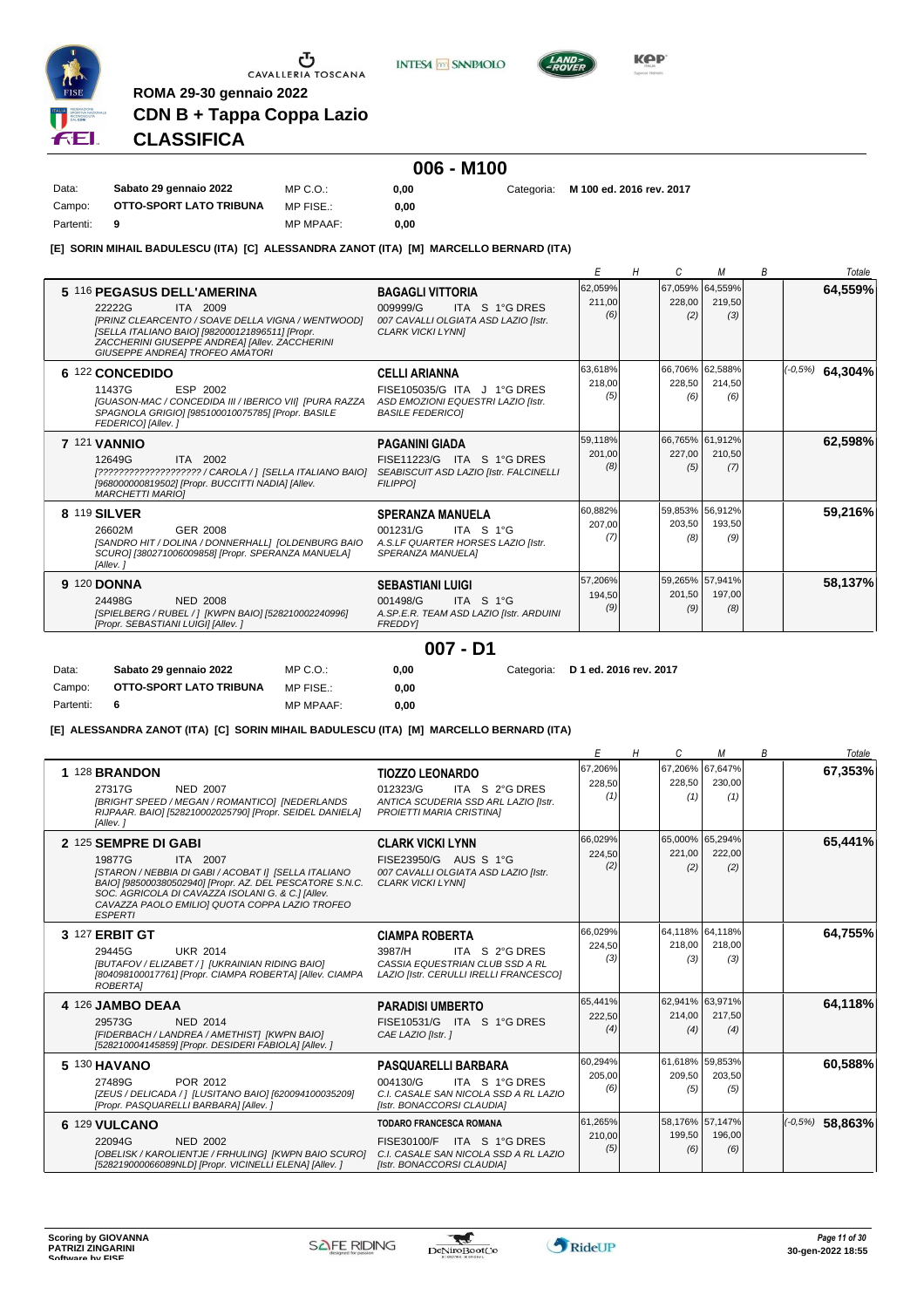

**INTESA** M SANPAOLO



**0,00** Categoria: **E 80 ed. 2006 rev. 2017**

**KOP** 

# **CLASSIFICA**

**ROMA 29-30 gennaio 2022**

# **009 - E80 (20X40)**

| Data:     | Sabato 29 gennaio 2022 | MP C. O.         | 0.00 |
|-----------|------------------------|------------------|------|
| Campo:    | OTTO-SPORT LATO GIURIA | MP FISE.:        | 0.00 |
| Partenti: | Ş.О.                   | <b>MP MPAAF:</b> | 0.00 |

**CDN B + Tappa Coppa Lazio**

**[C] SORIN MIHAIL BADULESCU (ITA) [M] MARIA SCHIAVONE (ITA)**

|                                                                                                                                                                                                                              |                                                                                                                           | F | Н | C                                | М             | R | Totale  |
|------------------------------------------------------------------------------------------------------------------------------------------------------------------------------------------------------------------------------|---------------------------------------------------------------------------------------------------------------------------|---|---|----------------------------------|---------------|---|---------|
| 42 ROSSCON ANDRE<br>IRL 2017 Pony<br>29632G<br><b>IFREDERIKSMINDE HAZY MATCH / TOOREEN MIST /</b><br>GLENCARRIG LEXUSI [CONNEMARA GRIGIO POMELLATO]<br>[372100400048465] [Propr. MUSMECI FABRIZIO] [Allev.]                  | <b>MUSMECI LODOVICA</b><br>FISE84991/G ITA C A LUDI<br>SCUDERIA VINCENTI S.S.D. A R.L. LAZIO<br>[Istr. VINCENTI ELISA]    |   |   | 65,526% 63,947%<br>124,50<br>(2) | 121,50<br>(1) |   | 64,737% |
| 40 BOLIVARE<br>$\mathbf{p}$<br><b>FRA 2011 Pony</b><br>30043G<br>[ROSCO DE BELLEFOND / HAVANA / 1 [ BAIO]<br>[250259806005397] [Propr. D'EUGENIO FABRIZIO] [Allev. ]                                                         | <b>D'EUGENIO MATILDE</b><br>FISE74351/G ITA C A LUDI<br>C.C.CASCIANESE ASD LAZIO [Istr.<br>D'ANGELO PAOLA]                |   |   | 65,526% 63,684%<br>124,50<br>(1) | 121.00<br>(2) |   | 64,605% |
| <b>43 BAYKA DES FORESTIERS</b><br>3<br><b>FRA 2011 Pony</b><br>20323A<br><b>IQUABAR DES MONCEAUX / EISE DU GAILLARD / URIEL DE</b><br>NEUVILLEI ISELLA FRANCESE BAIO] [250259701045193]<br>[Propr. STORGATO MARINA] [Allev.] | <b>TACCA LUCA</b><br>FISE81172/G ITA G A LUDI<br>SCUDERIA VINCENTI S.S.D. A R.L. LAZIO<br>[Istr. VINCENTI ELISA]          |   |   | 64,211% 61,579%<br>122,00<br>(4) | 117.00<br>(3) |   | 62.895% |
| 4 131 CLANDESTINO<br>19030G<br>ITA 2006<br>[CORLAND / NIMF VAN DE KEMPENHOVE / DARCO] [SELLA<br>ITALIANO GRIGIO] [977200004254456] [Propr. BELLANTONIO<br>STEFANO] [Allev.]                                                  | <b>TONIOLO CHIARA</b><br>018240/G<br>ITA S A LUDI<br>A.S.DILETTANTISTICA KAPPA LAZIO [Istr.<br><b>MAXIA ALESSIA1</b>      |   |   | 64,474% 60,789%<br>122,50<br>(3) | 115,50<br>(5) |   | 62,632% |
| 5 180 CLANDESTINO<br>19030G<br>ITA 2006<br>[CORLAND / NIMF VAN DE KEMPENHOVE / DARCO] [SELLA<br>ITALIANO GRIGIO] [977200004254456] [Propr. BELLANTONIO<br>STEFANOI [Allev.] TROFEO AVVIAMENTO AL DRESSAGE                    | <b>ACANFORA ROSALIA</b><br>FISE120241/G ITA Y A LUDI<br>A.S.DILETTANTISTICA KAPPA LAZIO [Istr.<br><b>MENGHI CHIARA1</b>   |   |   | 62,105% 61,579%<br>118.00<br>(5) | 117.00<br>(4) |   | 61,842% |
| FC 140 ROSSCON ANDRE<br>IRL 2017 Pony<br>29632G<br>IFREDERIKSMINDE HAZY MATCH / TOOREEN MIST /<br>GLENCARRIG LEXUS] [CONNEMARA GRIGIO POMELLATO]<br>[372100400048465] [Propr. MUSMECI FABRIZIO] [Allev.]                     | <b>VINCENTI LUDOVICA</b><br>FISE31484/G ITA Y 2°G COMP<br>SCUDERIA VINCENTI S.S.D. A R.L. LAZIO<br>[Istr. VINCENTI ELISA] |   |   | 64,474% 69,211%<br>122,50<br>(0) | 131,50<br>(0) |   | 66,842% |

**010 - E100 (20X40)**

| Data:     | Sabato 29 gennaio 2022 | $MP C. Q$ .:     |
|-----------|------------------------|------------------|
| Campo:    | OTTO-SPORT LATO GIURIA | MP FISE.:        |
| Partenti: | Ş.O.                   | <b>MP MPAAF:</b> |

0,00 **0,00**

**0,00** Categoria: **E 100 ed. 2006 rev. 2017**

**[C] EUGENIA ELISABETTA MAGISTRI (ITA) [M] MARIA SCHIAVONE (ITA)**

|                                                                                                                                                                                               |                                                                                                                       |  |                                  | М             | B | Totale  |
|-----------------------------------------------------------------------------------------------------------------------------------------------------------------------------------------------|-----------------------------------------------------------------------------------------------------------------------|--|----------------------------------|---------------|---|---------|
| 1 134 COMPLIMENT<br><b>ITA 2008</b><br>24616G<br>[COMPETENT M / U-MONE Z / 1 [SELLA ITALIANO BAIO]<br>[982000123245360] [Propr. ASS.SPORT.DIL.EQUIN CAMPING]<br>[Allev. BETTONI MICHELANGELO] | DI CAPRIO ALESSANDRA<br>FISE21991/G ITA S A LUDI<br>GRAND PRIX ASD LAZIO [Istr. COATA<br><b>STEFANOI</b>              |  | 68,158% 62,105%<br>129,50<br>(1) | 118,00<br>(2) |   | 65,132% |
| 2 132 DELASCO<br>15559P<br>ITA 2005<br>[VOLTAIRE / N-CARISSIMA / CARETINO] [SELLA ITALIANO<br>SAUROI II [Propr. MARTI LAURA NICOLA] [Allev. AZ.AGR.<br>ROSA STEFANO & SHERER MONIKA]          | PIIRA JOHANNA EMILIA<br>FISE95622/G FIN S A LUDI<br>A.S.DILETTANTISTICA KAPPA LAZIO [Istr.<br><b>MAXIA ALESSIA1</b>   |  | 63,684% 63,421%<br>121,00<br>(2) | 120,50<br>(1) |   | 63,553% |
| 3 133 EURYTHMICS<br>23464G<br>NED 2009<br>[CARUSO'S BLUR / ANIKA / CELANO] [NEDERLANDS<br>RIJPAAR. BAIO] [528210002442467] [Propr. SOLLAZZI<br>CORINNA] [Allev.]                              | <b>SOLLAZZI CORINNA</b><br>FISE31154/G ITA S Brev.<br>SCUD. LA ZERLINA ASD LAZIO [Istr.<br><b>GENTILE ALESSANDRAI</b> |  | 60,263% 58,158%<br>114,50<br>(3) | 110,50<br>(3) |   | 59,211% |
|                                                                                                                                                                                               | 011 - F110 (20X40)                                                                                                    |  |                                  |               |   |         |

| Data:     | Sabato 29 gennaio 2022 | MP C.O.:         | 0.00 | Categoria: E 110 ed. 2018 |
|-----------|------------------------|------------------|------|---------------------------|
| Campo:    | OTTO-SPORT LATO GIURIA | MP FISE.:        | 0.00 |                           |
| Partenti: | ຸຣ.໐.                  | <b>MP MPAAF:</b> | 0.00 |                           |

#### **[C] EUGENIA ELISABETTA MAGISTRI (ITA) [M] MARIA SCHIAVONE (ITA)**

|                                                                                                                                                                                                                                                                                         |        |                                  |               | Totale                             |
|-----------------------------------------------------------------------------------------------------------------------------------------------------------------------------------------------------------------------------------------------------------------------------------------|--------|----------------------------------|---------------|------------------------------------|
| 136 MADONNA<br><b>FERRACCI AZZURRA</b><br>19782G<br>BEL 2004<br><b>ITA</b><br>Brev, DRES<br>FISE56206/G<br>PASSION HORSES LAZIO [Istr. BRUSA'<br>[MADNESS / RIANA / MECENAS] [SELLA BELGA PEZZATO<br>BAIO] [250259600116988] [Propr. HLAVACKOVA DANIELA]<br>ANGELOI<br><b>IAllev.</b> i |        | 61,079% 60,026%<br>117.00<br>(1) | 115.00<br>(1) | 60,553%<br>$(-0.5%)$               |
| <b>Scoring by GIOVANNA</b><br><b>SAFE RIDING</b><br><b>PATRIZI ZINGARINI</b><br>DeNiroBootCo<br>Coffware by FICE                                                                                                                                                                        | RideUP |                                  |               | Page 12 of 30<br>30-gen-2022 18:55 |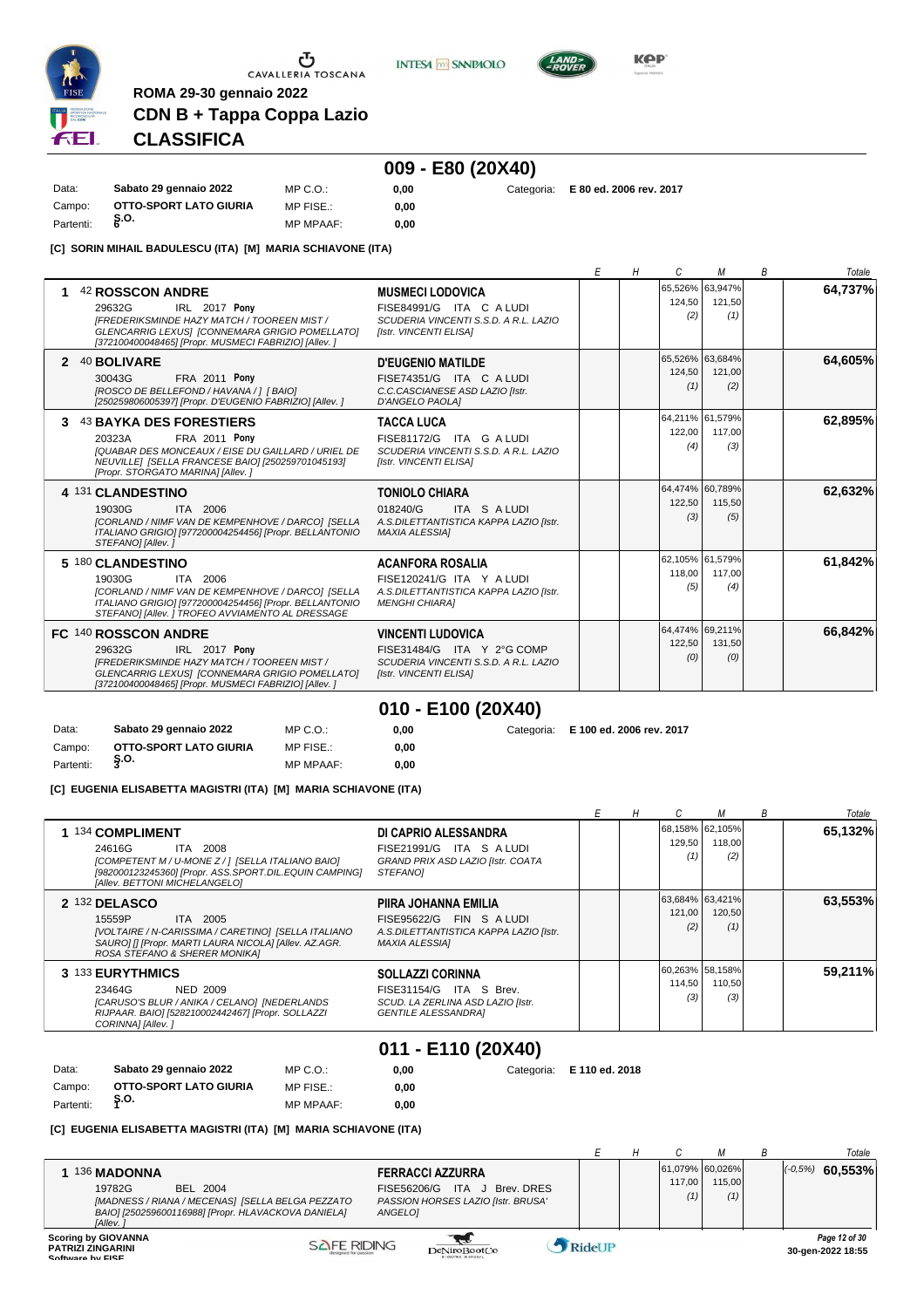

**INTESA M** SANPAOLO



**KPP** 

# **CDN B + Tappa Coppa Lazio CLASSIFICA**

**ROMA 29-30 gennaio 2022**

# **012 - E210**

Data: **Sabato 29 gennaio 2022** Campo: **OTTO-SPORT LATO GIURIA S.O.** Partenti: **<sup>7</sup>** MP C.O.: MP FISE.: MP MPAAF: **0,00 0,00**

**0,00** Categoria: **E 210 ed. 2016 rev. 2021**

**[C] SIMONETTA BELLI DELL'ISCA (ITA) [M] CLAUDIA ACCORRONI (ITA)**

|                                                                                                                                                                                                           |                                                                                                                                                 | F | Н | C                                | м                     | B | Totale              |
|-----------------------------------------------------------------------------------------------------------------------------------------------------------------------------------------------------------|-------------------------------------------------------------------------------------------------------------------------------------------------|---|---|----------------------------------|-----------------------|---|---------------------|
| 1 220 BAD BOY Z<br>ITA 2013<br>34401BXX<br>[BAEDEKER / H CALINA / CALYPSO II] [ZANGERSHEIDE<br>BAIO] [] [Propr. BERRETTA DIANE] [Allev. ]                                                                 | <b>VINCENTI FEDERICA</b><br>FISE58261/G ITA J 1°G<br>SCUDERIA VINCENTI S.S.D. A R.L. LAZIO<br>[Istr. VINCENTI ELISA]                            |   |   | 69,935% 73,630%<br>162,00<br>(1) | 170,50<br>(1)         |   | $ (-0.5\%)$ 71,783% |
| 2 87 ELLEBORORO DEL COLLE SAN MARCO<br>ITA 2013 Pony<br>27975G<br>[././] [INDIGENA BAIO] [380271006076233] [Propr. SANTINI<br>MARCOI [Allev.]                                                             | <b>SANTINI VIOLA</b><br>FISE84985/G ITA C Brev.<br>SCUDERIA VINCENTI S.S.D. A R.L. LAZIO<br>[Istr. VINCENTI ELISA]                              |   |   | 69,348% 73,261%<br>159,50<br>(2) | 168,50<br>(2)         |   | 71,304%             |
| 3 93 FREE TRAVEL<br>IRL 2009 Pony<br>25277G<br>[//////] [IRISH PONY BAIO] [372141405871398] [Propr. VITA<br>ELENA] [Allev.]                                                                               | <b>SACRAMENTO MATILDE</b><br>FISE84986/G ITA C Brev.<br>SCUDERIA VINCENTI S.S.D. A R.L. LAZIO<br>[Istr. VINCENTI ELISA]                         |   |   | 65,217% 70,652%<br>150,00<br>(3) | 162.50<br>(3)         |   | 67,935%             |
| <b>4 219 CHARLESTON MELODY</b><br><b>FRA 2012 Pony</b><br>46259B<br><b>IPADY MELODY D'AUXENCE / GERRY RIVER MELODY / 1</b><br>[SELLA FRANCESE GRIGIO CHIARO] [] [Propr. DI PIETRO<br>FRANCESCAI [Allev. ] | DI PIETRO FRANCESCA<br>FISE109951/B ITA J Brev.<br>SIR S.S.D. A R.L. LAZIO [Istr. ANDREA<br><b>MARINI AGOSTINII</b>                             |   |   | 61,304% 63,261%<br>141.00<br>(4) | 145.50<br>(5)         |   | 62,283%             |
| 5 137 QUATZAR<br>ITA 2009<br>27269M<br>IGRATIANUS / VALLE DORATA / AXEL DE CHALEZACI ISELLA<br>ITALIANO BAIO] [982000121903582] [Propr. RUSSO PIER<br>PAOLO  [Allev. RUSSO PIER PAOLO]                    | <b>CANTELLA GAIA</b><br>FISE25155/H ITA C Brev. DRES<br>CAVALIERE COUNTRY CLUB SSD A RL<br>CAMPANIA [Istr. MARCHETTI ANTONIO]                   |   |   | 56.304% 66.739%<br>129,50<br>(5) | 153,50<br>(4)         |   | 61,522%             |
| 6 218 FORT NELLO<br>ITA 2010<br>23839G<br>[ROBLE Z / CIANEL / CONCORDE] [SELLA ITALIANO BAIO] []<br>[Propr. C.I. LE PIANE] [Allev. C.I. LE PIANE]                                                         | <b>IONASCU ALESSANDRA-STEFANIA</b><br>FISE62327/G ITA J Brev.<br>SIR S.S.D. A R.L. LAZIO [Istr. ANDREA<br><b>MARINI AGOSTINII</b>               |   |   | 47,391% 62,391%<br>109,00<br>(6) | 143,50<br>(6)         |   | 54,891%             |
| NP.<br><b>95 KISBLUE VD WEZELSE HEIHOEVE</b><br>29370K<br>BEL 2012<br>[X / X / ] [BWP GRIGIO] [] [Propr. ] [Allev. ]                                                                                      | BENEDETTI LARA MARIA VITTORIA<br>FISE69629/G ITA J Brev.<br><b>HORSE &amp; FUN JUMPING TEAM SSDRL</b><br>LAZIO [Istr. CERULLI IRELLI FRANCESCO] |   |   | 0.000%<br>0,00<br>(0)            | 0,000%<br>0,00<br>(0) |   | N.P.                |

### **013 - D2 FEI ST.GEORGES**

| Data:     | Sabato 29 gennaio 2022  | $MP C. O.$ :     | 0.00 | Categoria: D 2 Prix St. Georges ed. 2009 rev. 2021 |
|-----------|-------------------------|------------------|------|----------------------------------------------------|
| Campo:    | OTTO-SPORT LATO TRIBUNA | MP FISE.:        | 0.00 |                                                    |
| Partenti: |                         | <b>MP MPAAF:</b> | 0.00 |                                                    |

**0,00**

**[E] ALESSANDRA ZANOT (ITA) [C] SORIN MIHAIL BADULESCU (ITA) [M] MARCELLO BERNARD (ITA)**

MP FISE.:

|       |                                                                                                                                                                                                       |                                                                                                                                      |                                  | н |                                  |               | В | Totale  |
|-------|-------------------------------------------------------------------------------------------------------------------------------------------------------------------------------------------------------|--------------------------------------------------------------------------------------------------------------------------------------|----------------------------------|---|----------------------------------|---------------|---|---------|
|       | 1 139 AFORTUNADO MAC<br>ESP 2013<br>26629G<br>[FUEGO DWE CARDENAS / GALILEA MAC / ] [PURA RAZZA<br>SPAGNOLA GRIGIO] [724010150041126] [Propr. MITTIGA<br>FRANCESCAI [Allev. DE CARDENAS MIGUEL ANGEL] | <b>GIOVANNINI ANDREA</b><br>ITA S 1°G DRES<br><b>FISE28079/G</b><br>CAE LAZIO [Istr.]                                                | 67,941%<br>231,00<br>(1)         |   | 65,000% 64,853%<br>221.00<br>(1) | 220.50<br>(1) |   | 65,931% |
|       | 2 138 MONTY PHYTON<br>25748G<br>GER 2001<br>[MICHELLINO / WOGENSPIELERIN / CORLD CUP I]<br>[OLDENBURG SAURO] [528210002115020] [Propr. GALLOPPA<br>SANDRA] [Allev.]                                   | <b>FARINA LEONARDO</b><br>ITA S 1°G DRES<br><b>FISE8417/F</b><br>C.I. CASALE SAN NICOLA SSD A RL LAZIO<br>[Istr. BONACCORSI CLAUDIA] | 66,912%<br>227,50<br>(2)         |   | 64,118% 62,353%<br>218.00<br>(2) | 212.00<br>(2) |   | 64,461% |
| Data: | Domenica 30 gennaio 2022<br>MP C. O.                                                                                                                                                                  | 015 - ID30 (20X40)<br>0,00<br>Categoria:                                                                                             | Ripresa ID 30 ed. 2012 rev. 2017 |   |                                  |               |   |         |

Partenti: **21** MP MPAAF: **0,00 [H] MARIA SCHIAVONE (ITA) [C] MARCELLO BERNARD (ITA)**

|                                                      |                                  |        |                 |  | Totale  |
|------------------------------------------------------|----------------------------------|--------|-----------------|--|---------|
| 25 BLACK AND WHITE                                   | <b>CARPENTIERI BENEDETTA</b>     |        | 66,750% 71,750% |  | 69,250% |
| <b>SCN 1999 Pony</b><br>09572G                       | FISE106274/G ITA C A LUDI        | 133.50 | 143.50          |  |         |
| [/ / ] [SCONOSCIUTA PEZZATO BAIO] [000011058011494]  | PONY C.ASSO LAZIO [Istr. GENTILE | (4)    | (1)             |  |         |
| [Propr. DE SANCTIS FABIA] [Allev. ] TROFEO INVITO AL | <b>ROBERTAI</b>                  |        |                 |  |         |
| <b>DRESSAGE</b>                                      |                                  |        |                 |  |         |

Campo: **INDOOR ( 20X40 )**

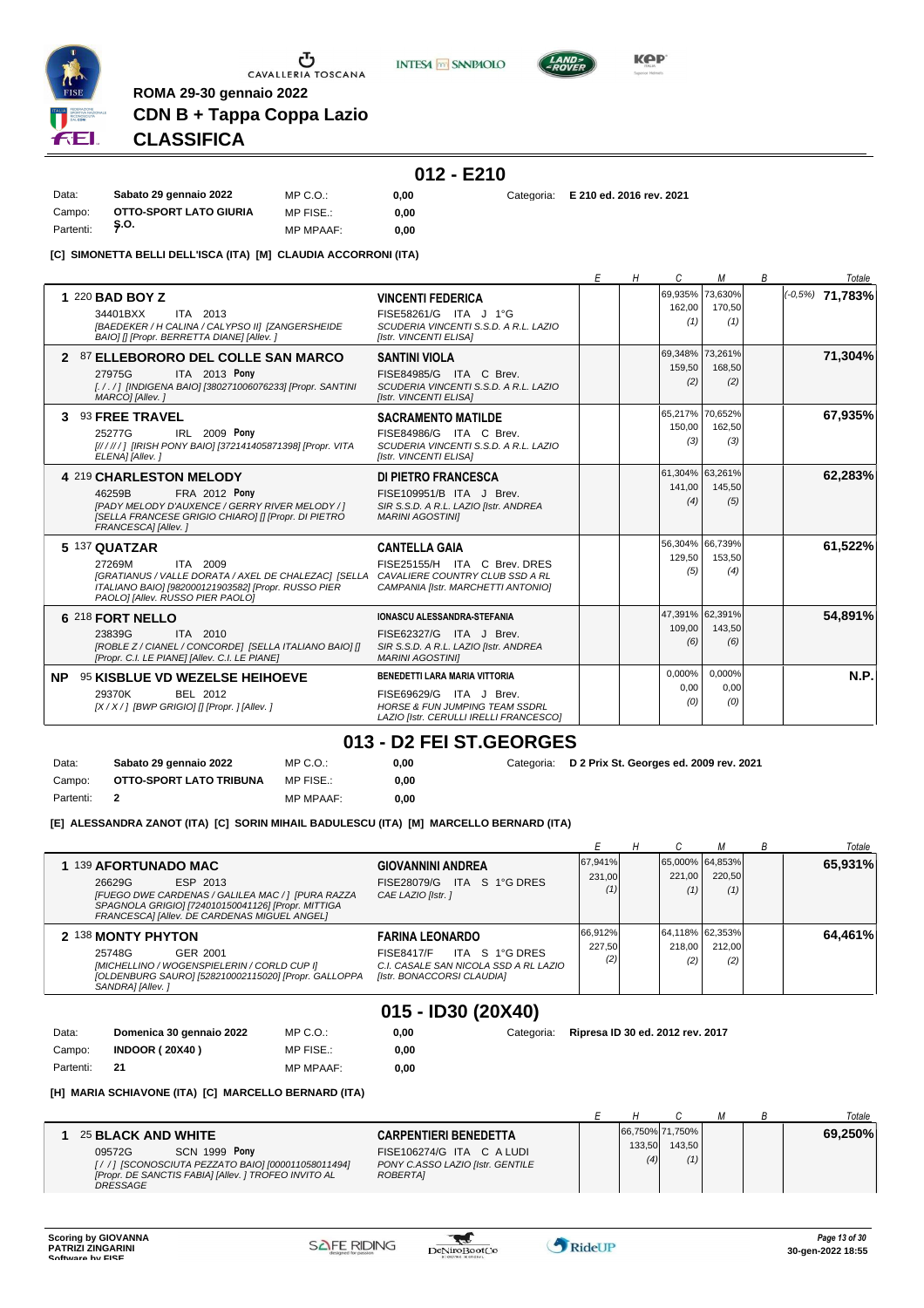

**INTESA** M SANPAOLO



**KPP** 

# **CDN B + Tappa Coppa Lazio CLASSIFICA**

### **015 - ID30 (20X40)**

| Data:     | Domenica 30 gennaio 2022 | MP C. O.         |
|-----------|--------------------------|------------------|
| Campo:    | <b>INDOOR (20X40)</b>    | MP FISE.:        |
| Partenti: | 21                       | <b>MP MPAAF:</b> |

**ROMA 29-30 gennaio 2022**

**[H] MARIA SCHIAVONE (ITA) [C] MARCELLO BERNARD (ITA)**

**0,00**

MP MPAAF: **0,00**

**0,00** Categoria: **Ripresa ID 30 ed. 2012 rev. 2017**

|   |                                                                                                                                                                                                                      |                                                                                                                         | Е<br>Н | C                                         | М | В | Totale  |
|---|----------------------------------------------------------------------------------------------------------------------------------------------------------------------------------------------------------------------|-------------------------------------------------------------------------------------------------------------------------|--------|-------------------------------------------|---|---|---------|
|   | 2 156 STELLA<br>14704BXX<br><b>SCN 1998 Pony</b><br>[//] [PONY SAURO] [] [Propr. HORSE CLUB RAPALLO SRLD] LA VALLE ASD LAZIO [Istr. BOZZO MARTA]<br>[Allev.]                                                         | <b>CICCOLINI CATERINA</b><br>FISE69907/G ITA C A LUDI                                                                   | 133,50 | 66,750% 70,250%<br>140,50<br>(4)<br>(2)   |   |   | 68,500% |
|   | 3 31 NAVARINO<br><b>SCN 2002 Pony</b><br>19438G<br>[/ /] [SCONOSCIUTA GRIGIO] [941000012120255] [Propr.<br>CIRCOLO IPPICO DEL VIVARO SOC. SP. DIL. A R.L.] [Allev.]                                                  | <b>GALLI ALESSANDRO</b><br>FISE118099/G ITA G A LUDI<br>ASD EMOZIONI EQUESTRI LAZIO [Istr.<br><b>BASILE FEDERICO1</b>   | 134,00 | 67,000% 68,000%<br>136,00<br>(3)<br>(3)   |   |   | 67,500% |
|   | <b>3 146 INDIENNE</b><br>17965G<br>SCN 1996 Pony<br>[//] [SCONOSCIUTA PEZZATO GRIGIO] [] [Propr. CIRCOLO<br>IPPICO DEL VIVARO SOC. SP. DIL. A R.L. I JAIlev. 1                                                       | <b>KAGITCIBASI LIDIA</b><br>FISE71986/G ITA C A LUDI<br>C.I.DEL VIVARO ARL S.S.D. LAZIO [Istr.<br>ROMAGNOLI NICOLETTA]  | 135,50 | 67,750% 67,250%<br>134,50<br>(1)<br>(6)   |   |   | 67,500% |
|   | 5 27 UBILITY<br>18968G<br><b>NED 2001</b><br>[NOBILITY / MARTINA / GRODWILL] [KWPN BAIO]<br>[528210000571177] [Propr. DI GIACINTO ANTONELLA] [Allev.]<br>TROFEO INVITO AL DRESSAGE                                   | <b>ZANDONADI ANNA</b><br>FISE104821/G ITA C A LUDI<br>PONY C.ASSO LAZIO [Istr. GENTILE<br><b>ROBERTAI</b>               | 129,50 | 64,750% 67,500%<br>135,00<br>(4)<br>(6)   |   |   | 66,125% |
|   | 6 12 PLAYBOY<br>30065G<br>ITA 2015 Pony<br>[SCONOSCIUTO / SCONOSCIUTO / ] [PONY PEZZATO NERO]<br>[380271006093759] [Propr. MOLINARO VALENTINA] [Allev.]<br><b>TROFEO INVITO</b>                                      | <b>ARIANI LUDOVICA</b><br>FISE107308/G ITA G A LUDI<br>SEABISCUIT ASD LAZIO [Istr. FALCINELLI<br><b>FILIPPO1</b>        | 134,00 | 67,000% 64,500%<br>129,00<br>(2)<br>(13)  |   |   | 65,750% |
|   | 7 153 MAYA<br>ITA 2006 Pony<br>19988G<br>[ANTISS / DEDO / ADONIS] [HAFLINGER SAURO]<br>[981100000021921] [Propr. ANDREOLI BARBARA] [Allev.]                                                                          | <b>CLEMENTI EMMA</b><br>FISE117953/G ITA G A LUDI<br>A.S.DILETTANTISTICA KAPPA LAZIO [Istr.<br><b>NOWAK DARIA1</b>      | 126,00 | 63,000% 67,500%<br>135,00<br>(11)<br>(4)  |   |   | 65,250% |
| 8 | 2 GIRASOLE<br>SCN 1998 Pony<br>11811G<br>[/ /] [SCONOSCIUTA PALOMINO] [] [Propr. CAMBRIA<br>ANTONELLA] [Allev. ] TROFEO INVITO AL DRESSAGE                                                                           | <b>MARIANI ALESSANDRO</b><br>FISE93917/G ITA G A LUDI<br>ROMA RIVER RANCH ASD LAZIO [Istr.<br><b>MINIGHINI SIMONET</b>  | 129,00 | 64,500% 65,500%<br>131,00<br>(7)<br>(11)  |   |   | 65,000% |
|   | 9 155 MAYA<br>19988G<br>ITA 2006 Pony<br>[ANTISS / DEDO / ADONIS] [HAFLINGER SAURO]<br>[981100000021921] [Propr. ANDREOLI BARBARA] [Allev.]                                                                          | <b>CIARNIELLO CATERINA</b><br>FISE94511/G ITA G A LUDI<br>A.S.DILETTANTISTICA KAPPA LAZIO [Istr.<br><b>NOWAK DARIA]</b> | 127,00 | 63,500% 65,750%<br>131,50<br>(9)<br>(10)  |   |   | 64,625% |
|   | <b>10 148 GUANTE</b><br><b>BEL 2002 Pony</b><br>13642A<br><b>IHOPPENHOF'S VICTOR / DETLEFFE / WATERHOF'S</b><br>PRETENDENT] [BWP SAURO] [528210000726636] [Propr. ASS. NOWAK DARIA]<br>SPO. EQUESTRE KAPPA] [Allev.] | <b>PAPIRI CHIARA</b><br>FISE120261/G ITA C A LUDI<br>A.S.DILETTANTISTICA KAPPA LAZIO [Istr.                             | 128,50 | 64,250% 64,500%<br>129,00<br>(8)<br>(13)  |   |   | 64,375% |
|   | <b>11 151 MOU CHIC</b><br>30650G<br>ITA 2016 Pony<br>[SCN / SCN / ] [PONY BUCKSKIN - DUN] [] [Propr. LA<br>COMMARE ENRICO] [Allev.]                                                                                  | <b>CORSINI GIULIA</b><br>FISE99062/G ITA G A LUDI<br>C & G LAZIO [Istr. LAGHI JESSICA]                                  | 122,00 | 61,000% 66,750%<br>133,50<br>(13)<br>(7)  |   |   | 63,875% |
|   | <b>12 149 GUANTE</b><br>13642A<br><b>BEL 2002 Pony</b><br><b>IHOPPENHOF'S VICTOR / DETLEFFE / WATERHOF'S</b><br>PRETENDENT] [BWP SAURO] [528210000726636] [Propr. ASS. NOWAK DARIA]<br>SPO. EQUESTRE KAPPA] [Allev.] | <b>LIISTRO GIULIA</b><br>FISE106735/G ITA G A LUDI<br>A.S.DILETTANTISTICA KAPPA LAZIO [Istr.                            | 123,00 | 61,500% 66,000%<br>132,00<br>(8)<br>(12)  |   |   | 63,750% |
|   | 13 13 MYSTICAL VISION<br>26428BXX<br>IRL 2001 Pony<br>[/ /] [PONY PEZZATO BAIO] [372141404698451] [Propr. C.I.<br>EXCALIBUR] [Allev. ] TROFEO INVITO                                                                 | <b>CAVALIERE GIULIA</b><br>FISE95761/G ITA G A LUDI<br>SEABISCUIT ASD LAZIO [Istr. FALCINELLI<br><b>FILIPPOI</b>        | 121,50 | 60,750% 66,000%<br>132,00<br>(14)<br>(8)  |   |   | 63,375% |
|   | <b>14 223 DEL GARDO</b><br>28731G<br><b>GER 2017 Pony</b><br>[DEL PIERO / CORELEY / ] [ ROANO] [] [Propr. CARNEVALI<br>CAROLINA] [Allev. ] TROFEO INVITO AL DRESSAGE                                                 | <b>TRONELLI CAROLINA</b><br>FISE52329/G ITA Y A LUDI<br>CI INVICTI ASD LAZIO [Istr. SERVENTI<br>GIULIA]                 | 121,00 | 60,500% 65,000%<br>130,00<br>(16)<br>(12) |   |   | 62,750% |
|   | <b>15 152 GRANTSTOWN LOLLYPOP</b><br>30326G<br>IRL 2014 Pony<br>[././] [IRISH SPORT HORSE BAIO] [372141420619081] [Propr. A.S.DILETTANTISTICA KAPPA LAZIO [Istr.<br>ASS. SPO. EQUESTRE KAPPA] [Allev.]               | <b>GALLO GAIA</b><br>FISE81497/G ITA G A LUDI<br>NOWAK DARIA]                                                           | 119,50 | 59,750% 62,250%<br>124,50<br>(17)<br>(15) |   |   | 61,000% |
|   | <b>15 158 ORCHIDEA</b><br>30649G<br>ITA 2015 Pony<br>[DARIO / CLEOPATRA / ] [PONY DI ESPERIA MORELLO] []<br>[Propr. CORSINI NOEMI] [Allev.]                                                                          | <b>CORSINI ANDREA</b><br>FISE99061/G ITA C A LUDI<br>C & G LAZIO [Istr. LAGHI JESSICA]                                  | 126,50 | 63,250% 58,750%<br>117,50<br>(10)<br>(18) |   |   | 61,000% |

**Scoring by GIOVANNA**<br>
Page 14 of 30<br>
Software by FISE RIDING<br>
Software by FISE RIDING **Reserves to the Second Control Control of the Super-2022 18:55** 

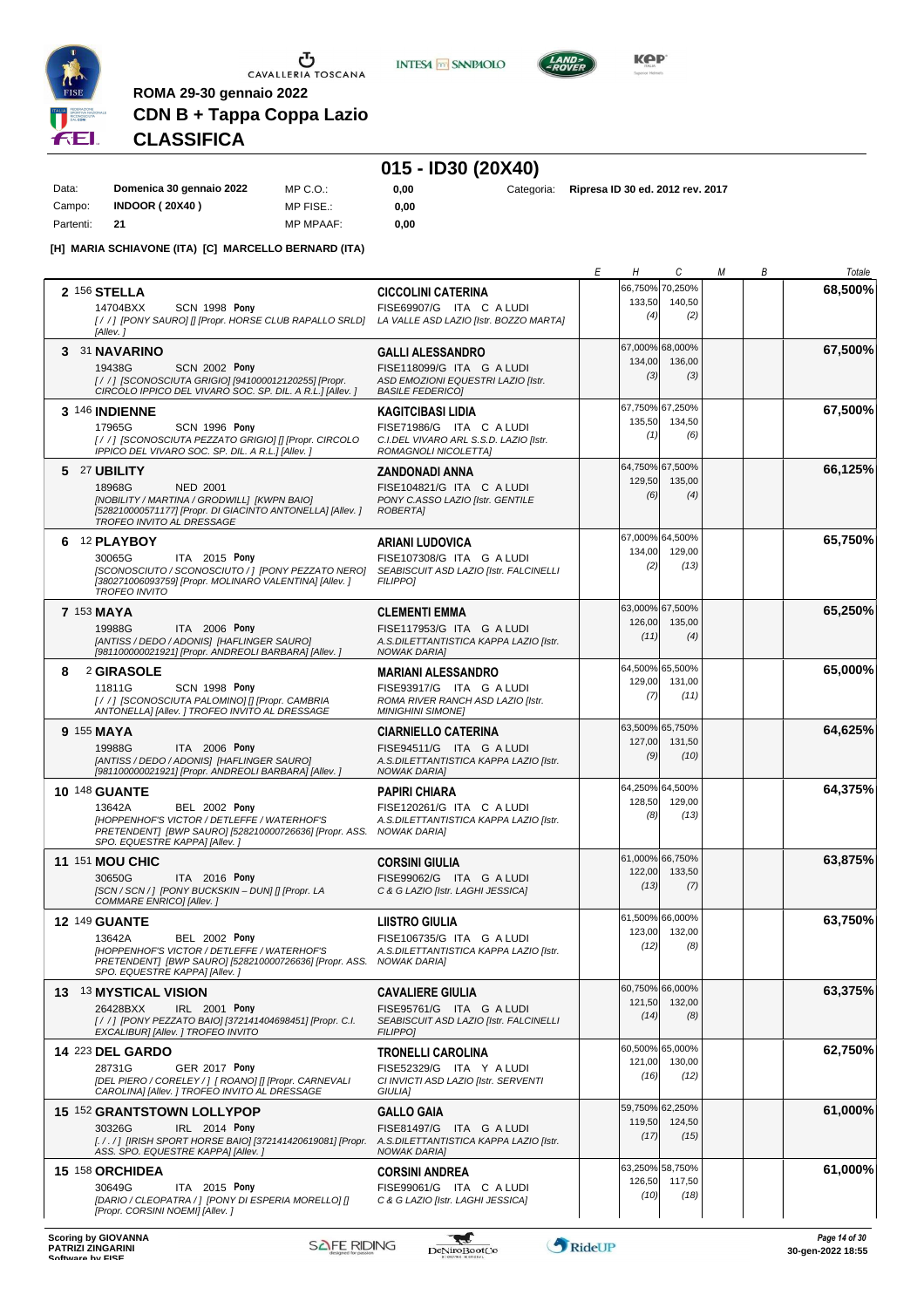

**INTESA m** SANPAOLO



KOP

### **CDN B + Tappa Coppa Lazio CLASSIFICA**

### **015 - ID30 (20X40)**

| Data:     | Domenica 30 gennaio 2022 | MP C. O.         |
|-----------|--------------------------|------------------|
| Campo:    | <b>INDOOR (20X40)</b>    | MP FISE.:        |
| Partenti: | 21                       | <b>MP MPAAF:</b> |

**ROMA 29-30 gennaio 2022**

**[H] MARIA SCHIAVONE (ITA) [C] MARCELLO BERNARD (ITA)**

0.00 **0,00**

**0,00** Categoria: **Ripresa ID 30 ed. 2012 rev. 2017**

*E H C M B Totale* **17** 154 **NESQUIK** ITA 2016 **Pony ROMANO EMMA** *[SCN / SCN / ] [PONY PEZZATO SAURO] [380271006138829]* 30345G FISE113343/G ITA <sup>C</sup> A LUDI *(14) [Propr. ROMANO EMMA] [Allev. ] C & G LAZIO [Istr. LAGHI JESSICA]* 60,750% 59,500% 121,50 *(17)* 119,00 **60,125% 18** 150 **BIONDINA** ITA 2017 **Pony CANNELLA GIULIA** *[SCN / SCN / ] [PONY SAURO] [380271006141507] [Propr.* 30344G FISE102065/G ITA <sup>G</sup> A LUDI *(18) BALDI ILARIA] [Allev. ] C & G LAZIO [Istr. LAGHI JESSICA]* 59,000% 60,250% 118,00 *(16)* 120,50 **59,625% 19** 145 **SUNSHINE** GER 2001 **ORRO LISA** *[SANTANDER H / IRONETTE VAN DE WIMPEL / VOLCKMAR]* 10318G FISE105748/G ITA <sup>J</sup> A LUDI *(19) [OLDENBURG SAURO] [DE 433 331637501] [Propr. ZAMPETTI GIUSEPPINA] [Allev. ] C.I.DEL VIVARO ARL S.S.D. LAZIO [Istr. ROMAGNOLI NICOLETTA]* 56,500% 113,00 *(19)* 54,250% 108,50 **55,375%** 18 **TWISTER** NED 2009 **Pony MARIANI ALESSANDRO** *[---- / ---- / ] [PONY BAIO] [528210004164338] [Propr. MARIANI CINZIA] [Allev. ] TROFEO INVITO AL DRESSAGE ROMA RIVER RANCH ASD LAZIO [Istr. MINIGHINI SIMONE]* 30040G FISE93917/G ITA <sup>G</sup> A LUDI *(0)* 0,000% 0,00 *(0)* 0,000% 0,00 **Rit. NP** 147 **KEI KATIA** SCN 1999 **Pony MARINELLI KRYSTAL** *[. / . / ] [SCONOSCIUTA PEZZATO BAIO] [] [Propr. BELLANTONIO STEFANO] [Allev. ] A.S.DILETTANTISTICA KAPPA LAZIO [Istr. MENGHI CHIARA]* 14767G FISE110937/G ITA <sup>G</sup> A LUDI *(0)* 0,000% 0,00 *(0)* 0,000% 0,00 **N.P.**

# **016 - E80 (20X40)**

**0,00**

**0,00** Categoria: **E 80 ed. 2006 rev. 2017**

Campo: **OTTO-SPORT LATO GIURIA**<br>Partenti: \$90. **S.O.** Partenti: **<sup>39</sup>** MP MPAAF: **0,00 [C] MARIA CRISTINA PROIETTI (ITA) [M] SIMONETTA BELLI DELL'ISCA (ITA)**

MP C.O.: MP FISE $\cdot$ 

Data: **Domenica 30 gennaio 2022**

*E H C M B Totale* **1** 39 **FANDANGO** SCN 2007 **Pony DE NIGRIS NICOLE** *[ / / ] [SCONOSCIUTA BAIO] [380271001022123] [Propr.* 23738G FISE99137/G ITA <sup>J</sup> A LUDI *(3) CENTRO IPPICO TREKKING CLUB] [Allev. ] TREKKING CLUB S.S.D.A R.L. LAZIO [Istr. GUBINI MIRKO]* 70,000% 133,00 *(1)* 72,105% 137,00 **71,053% 2** 37 **SLIM** SCN 2007 **Pony FLORISSI SVEVA** *[........................................ / ........................................ / ] [PONY PEZZATO GRIGIO] [941000011114829] [Propr. CANZANO ALESSANDRA] [Allev. ] TROFEO AVVIAMENTO AL DRESSAGE SEABISCUIT ASD LAZIO [Istr. FALCINELLI FILIPPO]* 22263G FISE101682/G ITA <sup>G</sup> A LUDI *(2)* 70,000% 133,00 *(2)* 68,947% 131,00 **69,474% 3** 41 **SWAROVSKI** GER 2005 **Pony SEMERARO LEONARDO** *[BOTTICELLI / GIRADINA / KAISERJAEGER] [DEUTSCHES* 18351G FISE100320/G ITA <sup>G</sup> A LUDI *(1) REITPFERD SAURO] [] [Propr. SEMERARO GIOVANNI] [Allev. ] QUOTA COPPA LAZIO TROFEO AVVIAMENTO AL DRESSAGE PASSION HORSES LAZIO [Istr. BRUSA' ANGELO]* 70,263% 133,50 *(4)* 68,421% 130,00 **69,342% 4** 183 **ROSALINDA DRUM VAN HET JUXSCHOT** BEL 2013 **Pony GABRIELI ANDREA MANOLA** *[ETERNITY VAN DE N.RANCH / KULBERG'S CAMELIA / JUSTICE] [BEL. WARMBLOEDPAARD BAIO] [967000009537236] [Propr. GABRIELI ANDREA MANOLA] [Allev. . .] C & G LAZIO [Istr. GIRARDI FOSCO]* 27290G FISE97618/G ITA <sup>C</sup> Brev. *(5)* 68,158% 129,50 *(3)* 68,947% 131,00 **68,553% 5** 38 **DAX** BEL 2003 **RESTUCCIA REBECCA** *[LARITH OF TRICHELHOF / WENDY / QUICK STAR VAN HET TRICHELHOF] [SCONOSCIUTA BAIO] [528210000677668] [Propr. PETRUCCI GUGLIELMINA] [Allev. ] TROFEO AVVIAMENTO AL DRESSAGE PONY C.ASSO LAZIO [Istr. GENTILE ROBERTA]* 16990G FISE101084/G ITA <sup>C</sup> A LUDI *(4)* 68,421% 130,00 *(5)* 67,632% 128,50 **68,026% 6** 52 **FERNHILL COSMOPOLITON** IRL 2005 **Pony ROMANELLI EMMA** *[ACONOSCIUTO / SCONOSCIUTA / ] [PONY BAIO] [372141404641810] [Propr. VICHI VERONICA] [Allev. ] TROFEO AVVIAMENTO AL DRESSAGE PONY C.ASSO LAZIO [Istr. GENTILE ROBERTA]* 16369P FISE75046/G ITA <sup>G</sup> A LUDI *(6)* 67,895% 129,00 *(6)* 66.053% 125,50 **66,974% 7** 175 **INDIENNE** SCN 1996 **Pony DE FELICE FRANCESCA**<br>FISE98360/G ITA C A LUDI 17965G FISE98360/G ITA <sup>C</sup> A LUDI *(9)* 66,842% 127,00 *(7)* 65,263% 124,00 **66,053%**

*C.I.DEL VIVARO ARL S.S.D. LAZIO [Istr. NICOLETTA ROMAGNOLI]*

-ad

*[ / / ] [SCONOSCIUTA PEZZATO GRIGIO] [250259700215421] [Propr. CIRCOLO IPPICO DEL VIVARO SOC. SP. DIL. A R.L.] [Allev. ]*

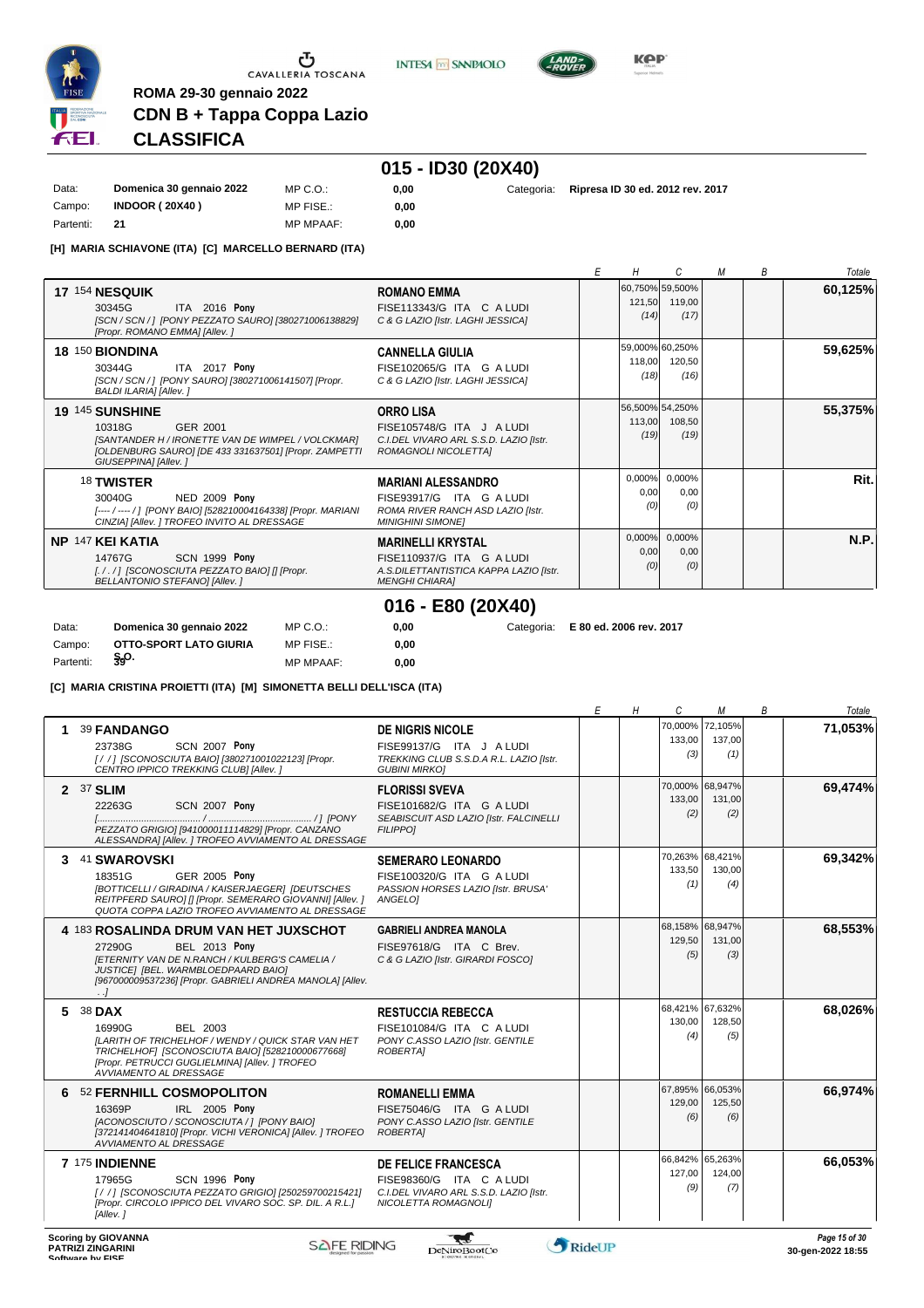

**INTESA** M SANPAOLO



**0,00** Categoria: **E 80 ed. 2006 rev. 2017**

**KPP** 

# **CDN B + Tappa Coppa Lazio CLASSIFICA**

**ROMA 29-30 gennaio 2022**

# **016 - E80 (20X40)**

| Data:     | Domenica 30 gennaio 2022 | MP C. O.         | 0.00 |  |
|-----------|--------------------------|------------------|------|--|
| Campo:    | OTTO-SPORT LATO GIURIA   | MP FISE.:        | 0.00 |  |
| Partenti: | §.o.                     | <b>MP MPAAF:</b> | 0.00 |  |

#### **[C] MARIA CRISTINA PROIETTI (ITA) [M] SIMONETTA BELLI DELL'ISCA (ITA)**

|                                                                                                                                                                                                                              |                                                                                                                              | Е | Н | C                                 | М                                 | Β | Totale  |
|------------------------------------------------------------------------------------------------------------------------------------------------------------------------------------------------------------------------------|------------------------------------------------------------------------------------------------------------------------------|---|---|-----------------------------------|-----------------------------------|---|---------|
| 8 169 MAYA<br>19988G<br>ITA 2006 Pony<br>[ANTISS / DEDO / ADONIS] [HAFLINGER SAURO]<br>[981100000021921] [Propr. ANDREOLI BARBARA] [Allev. ]                                                                                 | <b>CAPICCHIANO LUDOVICA</b><br>FISE91584/G ITA C A LUDI<br>A.S.DILETTANTISTICA KAPPA LAZIO [Istr.<br><b>NOWAK DARIA]</b>     |   |   | 67,632%<br>128,50<br>(7)          | 63,684%<br>121,00<br>(11)         |   | 65,658% |
| 9 33 O'BAJAN BOLYGO'<br>25818G<br><b>HUN 2007</b><br>[O' BAJAN XVIII-1 / O'BAJAN BIANCA / ] [SELLA UNGHERESE<br>BAIO] [939000010149808] [Propr. ANGELINI FRANCESCA<br>ROMANA] [Allev.]                                       | <b>PELONERO SARA</b><br>FISE68012/G ITA J A LUDI<br>TREKKING CLUB S.S.D.A R.L. LAZIO [Istr.<br><b>MAGI DARIOI</b>            |   |   | 66,053%<br>125,50<br>(10)         | 63,684%<br>121,00<br>(11)         |   | 64,868% |
| 10 51 ABEL<br>25928G<br>ITA 2005 Pony<br>[////// ] [INDIGENA SAURO] [380271001012338] [Propr.<br>FERRACCI PIERANGELO] [Allev. ] QUOTA COPPA LAZIO<br>TROFEO AVVIAMENTO AL DRESSAGE                                           | <b>GUERRA FRANCESCO</b><br>FISE77002/G ITA G A LUDI<br>PASSION HORSES LAZIO [Istr. BRUSA'<br>ANGELO]                         |   |   | 64,737% 64,737%<br>123,00<br>(13) | 123,00<br>(8)                     |   | 64,737% |
| 11 53 SCHIZZO<br>11156G<br><b>SCN 2000 Pony</b><br>[//] [PONY GRIGIO] [] [Propr. PAOLILLO RENATO] [Allev.]<br>TROFEO AVVIAMENTO AL DRESSAGE                                                                                  | ROBUSTELLI ELEONORA<br>FISE102734/G ITA G A LUDI<br>SEABISCUIT ASD LAZIO [Istr. FALCINELLI<br><b>FILIPPO]</b>                |   |   | 64,737%<br>123,00<br>(13)         | 64,474%<br>122,50<br>(9)          |   | 64,605% |
| 11 163 POPEYE DU JETH<br>28007BXX<br>FRA 2003 Pony<br>[DUC DE LOULAY / ERMINE DES CHOUANS / ORIENT LA<br>BREE] [WELSH PALOMINO] [250259799018461] [Propr.<br>CENTRO IPPICO LA CAMILLA] [Allev.]                              | <b>GNONI VALERIO</b><br>FISE85756/G ITA C A LUDI<br>C.I. ACQUASANTA ASD LAZIO [Istr. GNONI<br><b>GIANLUCA1</b>               |   |   | 65,263% 63,947%<br>124,00<br>(12) | 121,50<br>(10)                    |   | 64,605% |
| 13 165 SORPRESA DI VILLA BIANCHELLA<br><b>SCN 2000 Pony</b><br>15193G<br>[/ /] [SCONOSCIUTA SAURO] [] [Propr. CAPANNA AMULIO]<br>[Allev. 1                                                                                   | DI ANTONIO SILVANA<br>FISE100591/G ITA J A LUDI<br>LA VALLE ASD LAZIO [Istr. PERRONE<br>ALESSANDRA1                          |   |   | 66,053%<br>125,50<br>(10)         | 62,632%<br>119,00<br>(13)         |   | 64,342% |
| <b>14 44 DAX</b><br>16990G<br>BEL 2003<br>[LARITH OF TRICHELHOF / WENDY / QUICK STAR VAN HET<br>TRICHELHOF] [SCONOSCIUTA BAIO] [528210000677668]<br>[Propr. PETRUCCI GUGLIELMINA] [Allev. ] TROFEO<br>AVVIAMENTO AL DRESSAGE | <b>ZACCARI IASMINA</b><br>FISE106745/G ITA J A LUDI<br>PONY C.ASSO LAZIO [Istr. GENTILE<br><b>ROBERTAI</b>                   |   |   | 67,632%<br>128,50<br>(7)          | 60,526%<br>115,00<br>(20)         |   | 64,079% |
| 15 47 UBILITY<br>18968G<br><b>NED 2001</b><br>[NOBILITY / MARTINA / GRODWILL] [KWPN BAIO]<br>[528210000571177] [Propr. DI GIACINTO ANTONELLA] [Allev.]<br>TROFEO AVVIAMENTO AL DRESSAGE                                      | <b>ALBANESE GIULIA</b><br>FISE68309/G ITA J A LUDI<br>PONY C.ASSO LAZIO [Istr. GENTILE<br><b>ROBERTAI</b>                    |   |   | 64,737% 62,105%<br>123,00<br>(13) | 118,00<br>(15)                    |   | 63,421% |
| <b>16 173 SOLO MIO</b><br>ITA 2003 Pony<br>07767F<br>[XXX / XXX / XXX] [SCONOSCIUTA SAURO] [] [Propr.<br>AMBROSINO SILVIA] [Allev.]                                                                                          | <b>DEL SIGNORE GINEVRA</b><br>FISE107192/K ITA C A LUDI<br>LA VALLE ASD LAZIO [Istr. BOZZO MARTA]                            |   |   | 63,684% 62,632%<br>121,00<br>(18) | 119,00<br>(13)                    |   | 63,158% |
| 17 50 FUJIKO<br>30319G<br>ITA 2013 Pony<br>[././] [SCONOSCIUTA BAIO] [380271006137199] [Propr.<br>PIETRONI PAOLAI [Allev. ] QUOTA COPPA LAZIO TROFEO<br>AVVIAMENTO AL DRESSAGE                                               | <b>BETTI FILIPPO</b><br>FISE100817/G ITA C A LUDI<br>PASSION HORSES LAZIO [Istr. BRUSA'<br>ANGELO]                           |   |   | 64,474% 61,316%<br>122,50<br>(16) | 116,50<br>(18)                    |   | 62,895% |
| 18 164 ONE MORE COOLEY<br>30428K<br>IRL 2014<br>[X / X / ] [IRISH SPORT HORSE BAIO] [] [Propr. ] [Allev. ]                                                                                                                   | <b>FICOCIELLO SIMONE</b><br>FISE96402/G ITA J Brev.<br>C & G LAZIO [Istr. GIRARDI FOSCO]                                     |   |   | 63,158% 61,842%<br>120,00<br>(22) | 117,50<br>(16)                    |   | 62,500% |
| 19 162 SOLO MIO<br>ITA 2003 Pony<br>07767F<br>[XXX / XXX / XXX] [SCONOSCIUTA SAURO] [] [Propr.<br>AMBROSINO SILVIA] [Allev.]                                                                                                 | <b>FIORELLI VALERIA</b><br>FISE101315/G ITA C A LUDI<br>LA VALLE ASD LAZIO [Istr. BOZZO MARTA]                               |   |   | 122,00<br>(17)                    | 64,211% 60,000%<br>114,00<br>(23) |   | 62,105% |
| <b>19 225 WABERTHA</b><br>15997G<br><b>NED 2003</b><br>[MONTREUX / BUBERTHA / JOOST] [KWPN BAIO] [] [Propr.<br>BALDI MARIA CRISTINA] [Allev. ]                                                                               | <b>CAPOCCITTI ALESSIO</b><br>FISE106601/G ITA C A LUDI<br>CENTRO IPPICO DEL LEVANTE S.R.L.<br>LAZIO [Istr. POLLASTRINI EZIO] |   |   | 118,50<br>(27)                    | 62,368% 61,842%<br>117,50<br>(16) |   | 62,105% |
| 21 36 ELICRISIO SPO DEL COLLE S. MARCO<br>27437G<br>ITA 2009 Pony<br>[NN / NN / ] [SCONOSCIUTA BAIO] [380271005003347] [Propr.<br>CINELLI FRANCESCO] [Allev. CINELLI FRANCESCO] TROFEO<br>AVVIAMENTO AL DRESSAGE             | VERGARA SOFIA ALESSANDRA<br>FISE93053/G ITA C A LUDI<br>A.S.DILETTANTISTICA KAPPA LAZIO [Istr.<br><b>MAXIA ALESSIA]</b>      |   |   | 63,421%<br>120,50<br>(19)         | 60,526%<br>115,00<br>(20)         |   | 61,974% |

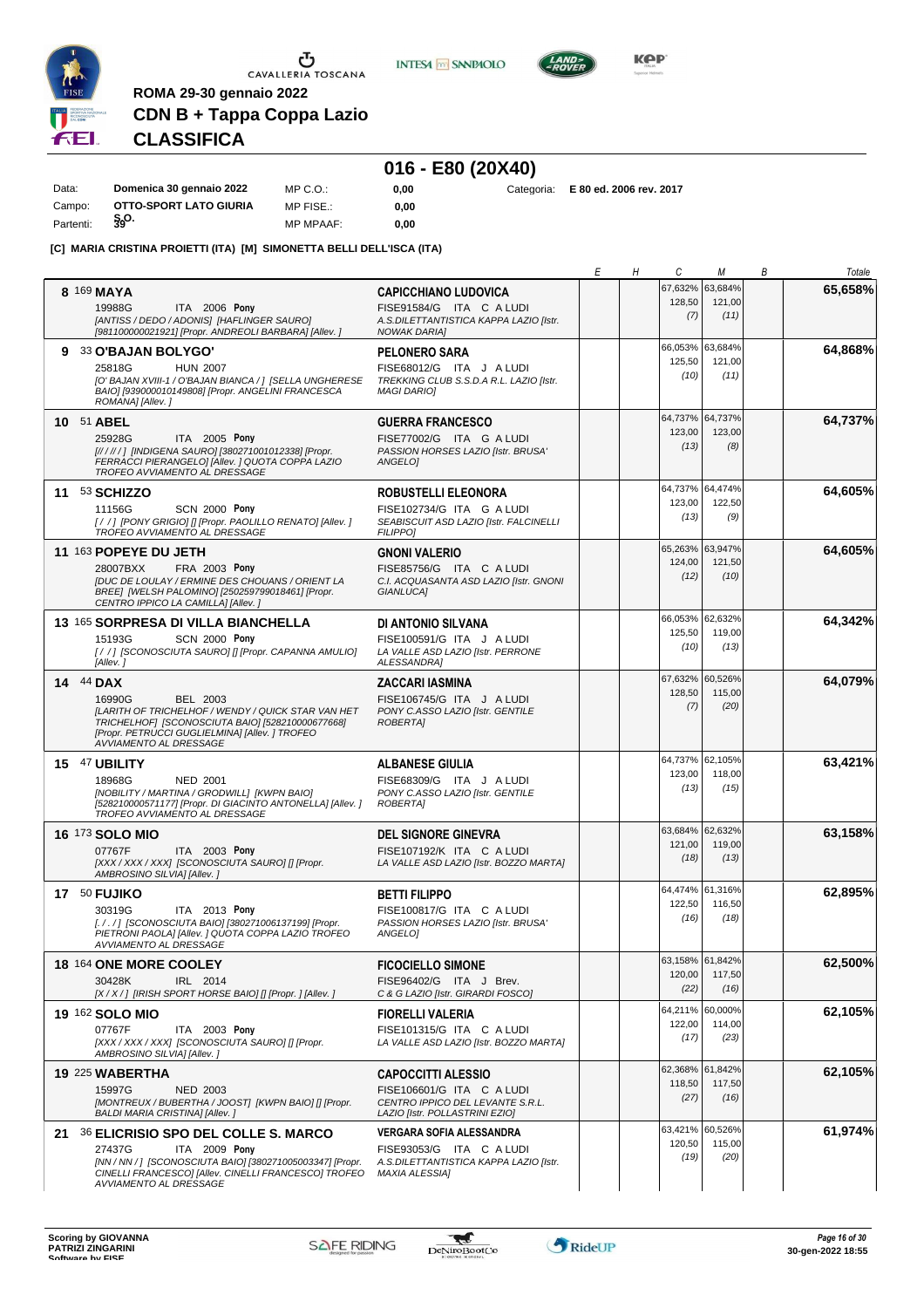

**INTESA** M SANPAOLO



**KPP** 

# **CDN B + Tappa Coppa Lazio CLASSIFICA**

**ROMA 29-30 gennaio 2022**

### **016 - E80 (20X40)**

| Data:     | Domenica 30 gennaio 2022 | MP C.O.:         | 0.00 |  | Categoria: E 80 ed. 2006 rev. 2017 |
|-----------|--------------------------|------------------|------|--|------------------------------------|
| Campo:    | OTTO-SPORT LATO GIURIA   | MP FISE.:        | 0.00 |  |                                    |
| Partenti: | §90∙                     | <b>MP MPAAF:</b> | 0.00 |  |                                    |

#### **[C] MARIA CRISTINA PROIETTI (ITA) [M] SIMONETTA BELLI DELL'ISCA (ITA)**

|                                                                                                                                                                                                             |                                                                                                                           | Е | Η | C                                 | М                         | В | Totale            |
|-------------------------------------------------------------------------------------------------------------------------------------------------------------------------------------------------------------|---------------------------------------------------------------------------------------------------------------------------|---|---|-----------------------------------|---------------------------|---|-------------------|
| 22 61 CASTANERO<br>13483G<br><b>SCN 1999</b><br>[/ / ] [SCONOSCIUTA BAIO] [981100000017300] [Propr.<br>CENTRO IPPICO TREKKING CLUBI [Allev.]                                                                | <b>CORRADO ALESSANDRA</b><br>FISE52967/G ITA J A LUDI<br>TREKKING CLUB S.S.D.A R.L. LAZIO [Istr.<br><b>GUBINI MIRKO]</b>  |   |   | 62,105%<br>118,00<br>(29)         | 61,316%<br>116,50<br>(18) |   | 61,711%           |
| 23 176 KEY SOFT<br>21943G<br>GER 2002<br>[CORGRAF / AISCHA / EKLAT] [SACHSEN BAIO] [] [Propr. ASS.<br>SPO. EQUESTRE KAPPA] [Allev. ] TROFEO AVVIAMENTO                                                      | <b>CAPITANI EDOARDO</b><br>FISE68675/G ITA S A LUDI<br>A.S.DILETTANTISTICA KAPPA LAZIO [Istr.<br><b>MAXIA ALESSIA1</b>    |   |   | 63,421%<br>120,50<br>(19)         | 59.474%<br>113,00<br>(24) |   | 61,447%           |
| 23 300 SCHIZZO<br><b>SCN 2000 Pony</b><br>11156G<br>[//] [PONY GRIGIO] [] [Propr. PAOLILLO RENATO] [Allev.]                                                                                                 | <b>CALDARA GIADA</b><br>FISE107337/G ITA J A LUDI<br>SEABISCUIT ASD LAZIO [Istr. FALCINELLI<br><b>FILIPPOI</b>            |   |   | 62,368% 60,526%<br>118,50<br>(27) | 115,00<br>(20)            |   | 61,447%           |
| 25 57 CLANDESTINO<br>19030G<br>ITA 2006<br>[CORLAND / NIMF VAN DE KEMPENHOVE / DARCO] [SELLA<br>ITALIANO GRIGIO] [] [Propr. BELLANTONIO STEFANO] [Allev. ]<br>TROFEO AVVIAMENTO AL DRESSAGE                 | <b>LAZZARO CHIARA</b><br>FISE55124/K ITA Y A LUDI<br>A.S.DILETTANTISTICA KAPPA LAZIO [Istr.<br><b>MAXIA ALESSIA]</b>      |   |   | 63,158% 59,211%<br>120,00<br>(22) | 112,50<br>(26)            |   | 61,184%           |
| 26 171 CAMILLA<br>29925G<br>ITA 2014 Pony<br>[././] [SCONOSCIUTA BAIO] [380271006042604] [Propr.<br>ANDRENACCI VALERIA] [Allev. ]                                                                           | <b>FERRETTI FEDERICO</b><br>FISE55565/G ITA J A LUDI<br>MONTE D'ORO LAZIO [Istr. D'AMORE<br><b>FEDERICA1</b>              |   |   | 62,395%<br>119,50<br>(26)         | 58,974%<br>113,00<br>(24) |   | $(-0.5%)$ 60,684% |
| 27 174 CLANDESTINO<br>19030G<br>ITA 2006<br>[CORLAND / NIMF VAN DE KEMPENHOVE / DARCO] [SELLA<br>ITALIANO GRIGIO] [977200004254456] [Propr. BELLANTONIO<br>STEFANO] [Allev. ] TROFEO AVVIAMENTO AL DRESSAGE | <b>DE ROCCHIS FEDERICA</b><br>FISE17464/G ITA S A LUDI<br>A.S.DILETTANTISTICA KAPPA LAZIO [Istr.<br><b>MAXIA ALESSIA]</b> |   |   | 62,895% 57,895%<br>119,50<br>(24) | 110,00<br>(29)            |   | 60,395%           |
| 27 177 KEY SOFT<br>21943G<br>GER 2002<br>[CORGRAF / AISCHA / EKLAT] [SACHSEN BAIO] [] [Propr. ASS. A.S.DILETTANTISTICA KAPPA LAZIO [Istr.<br>SPO. EQUESTRE KAPPA] [Allev.]                                  | <b>BUFFA EMANUELE</b><br>FISE109077/G ITA S A LUDI<br><b>MAXIA ALESSIA1</b>                                               |   |   | 61,842%<br>117,50<br>(30)         | 58,947%<br>112,00<br>(28) |   | 60,395%           |
| 29 180 CLANDESTINO<br>19030G<br>ITA 2006<br>[CORLAND / NIMF VAN DE KEMPENHOVE / DARCO] [SELLA<br>ITALIANO GRIGIO] [977200004254456] [Propr. BELLANTONIO<br>STEFANO] [Allev. ] TROFEO AVVIAMENTO AL DRESSAGE | <b>ACANFORA ROSALIA</b><br>FISE120241/G ITA Y A LUDI<br>A.S.DILETTANTISTICA KAPPA LAZIO [Istr.<br><b>MENGHI CHIARA1</b>   |   |   | 61,316% 59,211%<br>116,50<br>(31) | 112,50<br>(26)            |   | 60,263%           |
| 30 46 EDWARD<br>29440G<br>ITA 2014 Pony<br>[SCONOSCIUTO / SCONOSCIUTA / ] [SCONOSCIUTA GRIGIO]<br>[380271006069601] [Propr. ASD EMOZIONI EQUESTRI] [Allev.]                                                 | <b>PUCCIA GIULIA</b><br>FISE109835/G ITA J A LUDI<br>ASD EMOZIONI EQUESTRI LAZIO [Istr.<br><b>BASILE FEDERICO1</b>        |   |   | 63,421%<br>120,50<br>(19)         | 56,316%<br>107,00<br>(31) |   | 59,868%           |
| 31 182 WABERTHA<br>15997G<br><b>NED 2003</b><br>[MONTREUX / BUBERTHA / JOOST] [KWPN BAIO]<br>[528219000100500] [Propr. BALDI MARIA CRISTINA] [Allev.]                                                       | <b>BALVETTI ALESSANDRO</b><br>FISE99231/G ITA C A LUDI<br>MONTE D'ORO LAZIO [Istr. SOZZI BALDI<br><b>MARIA FIORA]</b>     |   |   | 62,632%<br>119,00<br>(25)         | 56,316%<br>107,00<br>(31) |   | 59,474%           |
| 32 181 FRODO<br>12506G<br>ITA 2004<br>[WADI KID M / MOLLY IV / RIO GRANDE] [SELLA ITALIANO<br>BAIO SCURO] [977121001825549] [Propr. SCHITO<br>GIANFRANCO] [Allev. MORLACCA MARCELLO]                        | <b>ROSCIOLI ALESSANDRO</b><br>FISE110494/G ITA J A LUDI<br>ASDPCHT LAZIO [Istr. AGOSTA ALICE]                             |   |   | 60,789% 56,842%<br>115,50<br>(35) | 108,00<br>(30)            |   | 58,816%           |
| 33 172 ISABEL<br>30079G<br>ITA 2015<br>[SCONOSCIUTO / SCONOSCIUTO / ] [SCONOSCIUTA SAURO<br>ORDINARIO] [380271006026762] [Propr. C. I. ACQUASANTA<br>ASD E DI PROMOZIONE SOCIALE] [Allev.]                  | BENEZZOLI GINEVRA ADRIANA<br>FISE105230/G ITA J A LUDI<br>C.I. ACQUASANTA ASD LAZIO [Istr. GNONI<br>GIANLUCA]             |   |   | 61,053%<br>116,00<br>(34)         | 56,053%<br>106,50<br>(33) |   | 58,553%           |
| 34 170 GRANTSTOWN LOLLYPOP<br>30326G<br>IRL 2014 Pony<br>[././] [IRISH SPORT HORSE BAIO] [372141420619081] [Propr. A.S.DILETTANTISTICA KAPPA LAZIO [Istr.<br>ASS. SPO. EQUESTRE KAPPA] [Allev.]             | <b>D'ALIA LUCA EIJI</b><br>FISE68076/G ITA C A LUDI<br><b>NOWAK DARIA]</b>                                                |   |   | 61,316% 55,263%<br>116,50<br>(31) | 105,00<br>(35)            |   | 58,289%           |
| 35 167 SELENE DEL CHIRONE<br>22160G<br>GER 2008<br>[STARON / FOR OLYMPIA / FOR PLEASURE] [HANNOVER<br>SAURO] [941000014853403] [Propr. LUGLIO LAVINIA] [Allev. ]                                            | <b>PANICHELLI RACHELE</b><br>FISE74875/G ITA C A LUDI<br>C.I. ACQUASANTA ASD LAZIO [Istr. GNONI<br><b>GIANLUCA]</b>       |   |   | 61,316% 54,737%<br>116,50<br>(31) | 104,00<br>(36)            |   | 58,026%           |

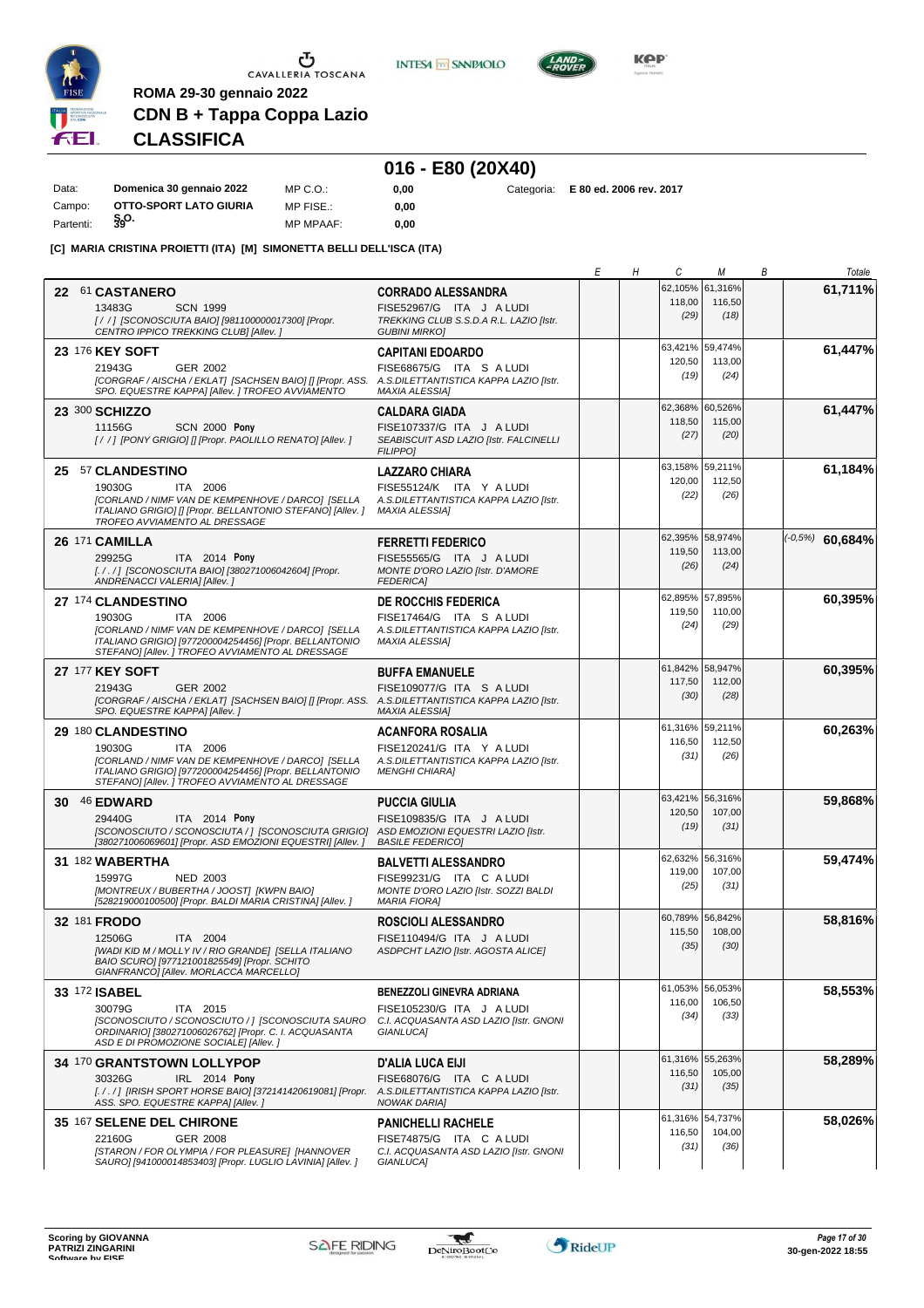

**INTESA** M SANPAOLO



**KPP** 

**0,00** Categoria: **E 80 ed. 2006 rev. 2017**

# **CDN B + Tappa Coppa Lazio CLASSIFICA**

**ROMA 29-30 gennaio 2022**

# **016 - E80 (20X40)**

| Data:     | Domenica 30 gennaio 2022 | $MP C. O.$ :     | 0.00 | Categoria: | E 80 |
|-----------|--------------------------|------------------|------|------------|------|
| Campo:    | OTTO-SPORT LATO GIURIA   | MP FISE.:        | 0.00 |            |      |
| Partenti: | §90.                     | <b>MP MPAAF:</b> | 0.00 |            |      |

#### **[C] MARIA CRISTINA PROIETTI (ITA) [M] SIMONETTA BELLI DELL'ISCA (ITA)**

|     |                                                                                                                                                                                   |                                                                                                                                     | E | Н |                       | М                                 | B | Totale                |
|-----|-----------------------------------------------------------------------------------------------------------------------------------------------------------------------------------|-------------------------------------------------------------------------------------------------------------------------------------|---|---|-----------------------|-----------------------------------|---|-----------------------|
| 36  | 58 JOE TEMERARIO<br>23226G<br>ITA 2010<br>[FETICHE DU PAS / NEUVIEME / 1 [SELLA ITALIANO BAIO]<br>[982000123240603] [Propr. GIGLI ANNAMARIA] [Allev.<br><b>MAZZANTI JENNIFERI</b> | <b>CONTI BEATRICE</b><br>FISE52538/G ITA Y Brev.<br>PONY C.ASSO LAZIO [Istr. GENTILE<br>ROBERTAI                                    |   |   | 109,50<br>(36)        | 57,632% 55,526%<br>105,50<br>(34) |   | 56,579%               |
|     | <b>37 178 NATHAN</b><br><b>GER 2007 Pony</b><br>03023R<br>[WENGELO'S NELSON / RITA / DA CAPO] [PONY MORELLO]<br>[528210002662651] [Propr. DAMIANI FEDERICA] [Allev. ]             | PISCITILLI DARIA<br>FISE76778/G RUS C A LUDI<br>EXCALIBUR SSD A RL LAZIO [Istr.<br>NARDECCHIA LUDOVICA]                             |   |   | 104,50<br>(37)        | 54,500% 50,026%<br>96,00<br>(37)  |   | $(1 - 0.5\%)$ 52,263% |
|     | FC 160 TEMPORANEA 20594<br>PRO20594<br>ITA 2014<br>[//] [1] [Propr. JESSICA LAGHI] [Allev.]                                                                                       | <b>ZACCARO YAMILA</b><br>ITA J Brev.<br><b>FISE58856/G</b><br>C & G LAZIO [Istr. GIRARDI FOSCO]                                     |   |   | 126,50<br>(0)         | 66,579% 60,789%<br>115,50<br>(0)  |   | 63,684%               |
| NP. | 59 EL INGENIOSO HIDALGO<br><b>ITA 2008 Pony</b><br>23521G<br>[941000015022036] [Propr. PELLEGRINO DAPHNE] [Allev. ]                                                               | <b>PELLEGRINO ALYSSA</b><br>ITA J ALUDI<br>FISE52378/G<br>CASSIA EQUESTRIAN CLUB SSD A RL<br>LAZIO [Istr. CERULLI IRELLI FRANCESCO] |   |   | 0,000%<br>0,00<br>(0) | 0,000%<br>0,00<br>(0)             |   | N.P.                  |
|     |                                                                                                                                                                                   | $017 - E206$                                                                                                                        |   |   |                       |                                   |   |                       |

**0,00** Categoria: **E 206 ed. 2006 rev. 2017**

 $0,00$ **0,00**

| Data:     | Domenica 30 gennaio 2022 | MP C. O.         |
|-----------|--------------------------|------------------|
| Campo:    | OTTO-SPORT LATO TRIBUNA  | MP FISE.:        |
| Partenti: | 29                       | <b>MP MPAAF:</b> |

**[C] ALESSANDRA ZANOT (ITA) [M] SORIN MIHAIL BADULESCU (ITA)**

|                                                                                                                                                                                                                          |                                                                                                                          | Е | Н | C                                 | М              | B | Totale              |
|--------------------------------------------------------------------------------------------------------------------------------------------------------------------------------------------------------------------------|--------------------------------------------------------------------------------------------------------------------------|---|---|-----------------------------------|----------------|---|---------------------|
| 1 195 FERNHILL GOLD DUST<br>03560C<br>IRL 2004 Pony<br>[MARIGOLD / KILCANNON SURPRISE / 1 [PONY PALOMINO]<br>[372141404718721] [Propr. ROSSI DARIA] [Allev. ] TROFEO<br><b>DEBUTTANTI</b>                                | DI CINTIO ANNALISA<br>FISE76161/G ITA C Brev.<br>C.I.DEL VIVARO ARL S.S.D. LAZIO [Istr.<br>ROMAGNOLI NICOLETTAI          |   |   | 71.167% 66.643%<br>150,50<br>(1)  | 141,00<br>(2)  |   | $( -0.5\%)$ 69,405% |
| 2 221 ZERO A ZERO<br>ITA 2014 Pony<br>27158G<br>[././] [INDIGENA SAURO] [] [Propr. CARNEVALI CAROLINA]<br>[Allev] TROFEO ELEMENTARE                                                                                      | PIERMARINI CATERINA<br>FISE73723/G ITA C Brev. DRES<br>CI INVICTI ASD LAZIO [Istr. CARNEVALI<br>CAROLINA1                |   |   | 67,857% 67,857%<br>142,50<br>(5)  | 142,50<br>(1)  |   | 67,857%             |
| 3 185 BEAUTIFUL BELMANIERE<br>FRA 2011<br>26951G<br><b>ISUNDAY DE RIVERLAND / GLYCINE BELMANIERE / QREDO</b><br>DE PAULSTRAI [SELLA FRANCESE BAIO] [250259701014985]<br>[Propr. BRECCIAROLI STEFANO] [Allev.]            | <b>MATTEUCCI SOFIA</b><br>FISE45155/G ITA J Brev.<br>C.I.DEL VIVARO ARL S.S.D. LAZIO IIstr.<br>ROMAGNOLI NICOLETTA]      |   |   | 68,333% 66,667%<br>143,50<br>(3)  | 140,00<br>(3)  |   | 67,500%             |
| 4 188 RONANDO<br>ITA 2005<br>17616G<br>[CORIAN / T.DINA / GABBIANELLO DELLA TRAPPOLA] [SELLA C.I. NUOVA FIANO ROMANO LAZIO [Istr.<br>ITALIANO BAIO] [977200004158261] [Propr. AMADIO RENZO]<br>[Allev. CAPPELLI ATTILIO] | <b>MERZETTI MARIA VITTORIA</b><br>FISE76662/G ITA J Brev.<br><b>CARANDENTE MICHELA1</b>                                  |   |   | 69,524% 64,286%<br>146,00<br>(2)  | 135,00<br>(9)  |   | 66,905%             |
| 5 196 AUBRIZIA DEL COLLE SAN MARCO<br>ITA 2011 Pony<br>27583G<br>[NN / NN / ] [INDIGENA BAIO] [380271006012770] [Propr.<br>LEOPARDI ALESSANDROI [Allev. ] TROFEO DEBUTTANTI                                              | <b>LEOPARDI ALICE</b><br>FISE92924/G ITA C Brev.<br>C.I.DEL VIVARO ARL S.S.D. LAZIO IIstr.<br>ROMAGNOLI NICOLETTA]       |   |   | 66,905% 66,667%<br>140,50<br>(7)  | 140,00<br>(4)  |   | 66.786%             |
| 5 226 MARCO POLO<br>21764G<br><b>GER 2005</b><br>[LAW SOCIETY / MAYADA / THE MINSTREL] [SELLA<br>TEDESCA BAIO] [] [Propr. GIULIANI CHIARA] [Allev. ]                                                                     | <b>MASCARO FEDERICO</b><br>FISE98503/G ITA J Brev.<br>CENTRO IPPICO DEL LEVANTE S.R.L.<br>LAZIO [Istr. POLLASTRINI EZIO] |   |   | 68,095% 65,476%<br>143.00<br>(4)  | 137.50<br>(5)  |   | 66,786%             |
| 7 72 DISSENNATORE<br>28662G<br>IRL 2014<br>[DICK TURPIN / MUSICAL MOONLIGHT / ] [PUROSANGUE<br>INGLESE BAIO] [985101045210894] [Propr. RICCI LAURA]<br>[Allev. ] QUOTA COPPA LAZIO TROFEO ELEMENTARE                     | <b>RICCI LAURA</b><br>FISE72853/G ITA S Brev. DRES<br>CAVALIERI DEL VEIO ASD LAZIO [Istr.<br><b>SALVINI EMANUELEI</b>    |   |   | 67,381% 63,095%<br>141,50<br>(6)  | 132,50<br>(12) |   | 65,238%             |
| 80 TIMARU<br>8<br>IRL 2004 Pony<br>29603BXX<br>[-/-/] [PONY PEZZATO BAIO] [372141405040216] [Propr.<br>MANDORLA SANDROI [Allev. ] TROFEO ELEMENTARE                                                                      | <b>VALENZI CARLA MARIA</b><br>FISE93646/G ITA C Brev.<br>ASD ITALIANA DRESSAGE LAZIO [Istr.<br><b>RICCIONI ROBERTAI</b>  |   |   | 65,214% 64,262%<br>138,00<br>(12) | 136,00<br>(10) |   | $(10, 5\%)$ 64,738% |

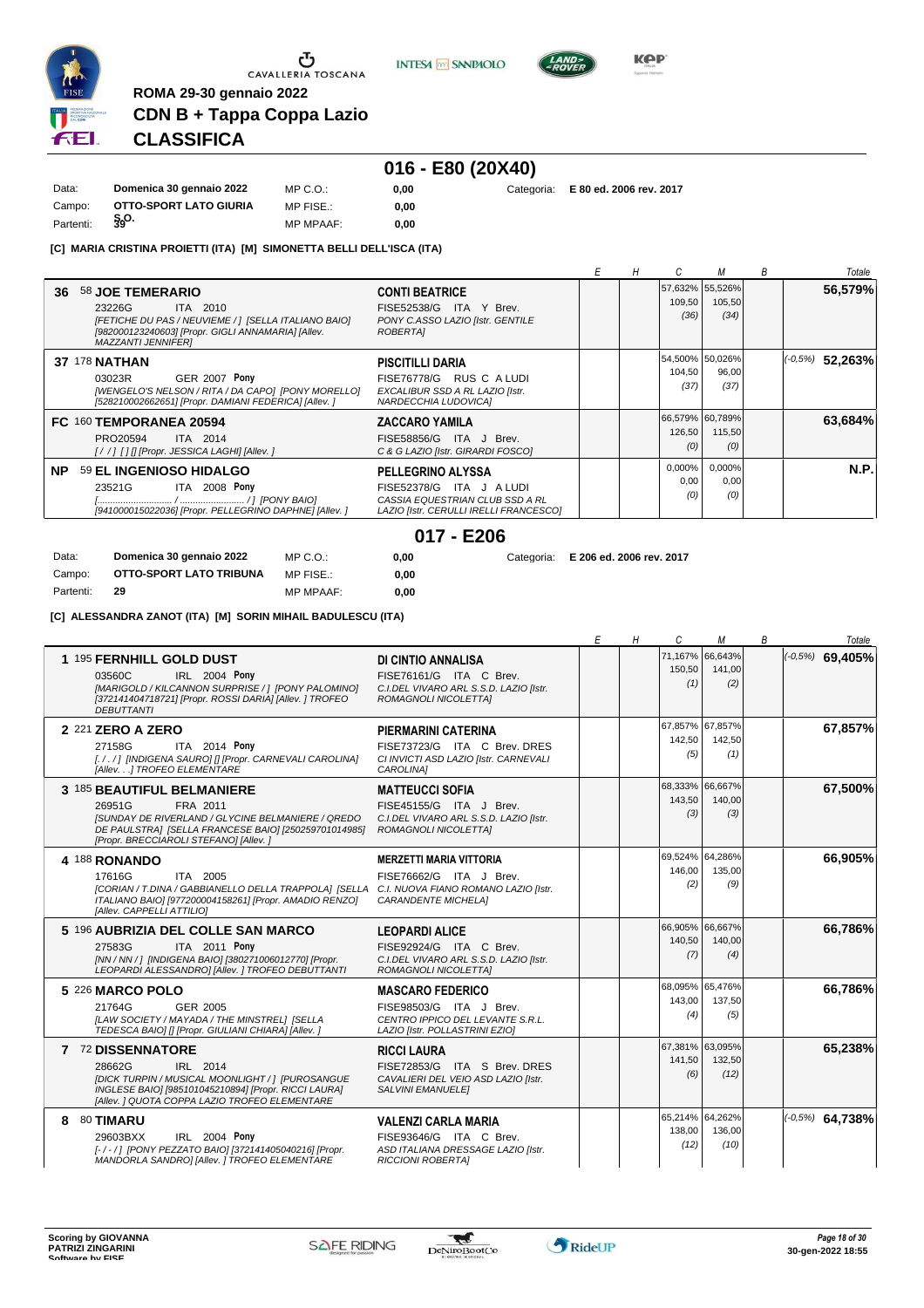

MP FISE.:

**INTESA** M SANPAOLO



**KPP** 

# **CDN B + Tappa Coppa Lazio CLASSIFICA**

**ROMA 29-30 gennaio 2022**

Campo: **OTTO-SPORT LATO TRIBUNA**

|       |                          |              | 017 - E206 |  |
|-------|--------------------------|--------------|------------|--|
| Data: | Domenica 30 gennaio 2022 | $MP C. O.$ : | 0.00       |  |

**0,00**

**0,00** Categoria: **E 206 ed. 2006 rev. 2017**

Partenti: **29** MP MPAAF: **0,00 [C] ALESSANDRA ZANOT (ITA) [M] SORIN MIHAIL BADULESCU (ITA)**

|                                                                                                                    |                                                                        | Е | Н | С               | М       | В | Totale              |
|--------------------------------------------------------------------------------------------------------------------|------------------------------------------------------------------------|---|---|-----------------|---------|---|---------------------|
| 9 184 BEST OF BREED DE KLOVER HILL                                                                                 | <b>D'ANGELI SOFIA</b>                                                  |   |   | 64,762%         | 64,524% |   | 64,643%             |
| BEL 1997 Pony<br>12553BXX                                                                                          | FISE82270/G ITA C Brev.                                                |   |   | 136,00          | 135,50  |   |                     |
| [LITTLE RASCAL / GLENCARRIG NIAMH / ASHFIELD STORMY LA VALLE ASD LAZIO [Istr. BOZZO MARTA]                         |                                                                        |   |   | (15)            | (7)     |   |                     |
| SPARROW] [CONNEMARA GRIGIO] [] [Propr. BOZZO FULVIO]                                                               |                                                                        |   |   |                 |         |   |                     |
| [Allev.]                                                                                                           |                                                                        |   |   |                 |         |   |                     |
| 10 66 J AXEN                                                                                                       | <b>MONTEVERDE SARA</b>                                                 |   |   | 65,714% 62,381% |         |   | 64,048%             |
| 24865G<br>ITA 2012                                                                                                 | FISE68296/G ITA J Brev.                                                |   |   | 138,00          | 131,00  |   |                     |
| [MISTER CHIN / WANIA'S / ] [SELLA ITALIANO BAIO]                                                                   | PONY C.ASSO LAZIO [Istr. GENTILE                                       |   |   | (8)             | (16)    |   |                     |
| [982000123238630] [Propr. TOMASSONI VALENTINA] [Allev.<br>GHIRALDO FERNANDO] LAZIO TROFEO ELEMENTARE               | ROBERTA]                                                               |   |   |                 |         |   |                     |
|                                                                                                                    |                                                                        |   |   | 63,571% 64,524% |         |   | 64,048%             |
| <b>10 191 LAURENT</b>                                                                                              | <b>CECCARELLI GIULIA</b>                                               |   |   | 133,50          | 135,50  |   |                     |
| 20494G<br>GER 2004<br>[LANDJONKER / ADANTE / ] [OLDENBURG BAIO] [] [Propr.                                         | FISE55881/KG ITA Y 1°G                                                 |   |   | (18)            | (7)     |   |                     |
| NARDECCHIA LUDOVICA] [Allev.]                                                                                      | EXCALIBUR SSD A RL LAZIO [Istr. DI<br><b>FEDERICO LUNAI</b>            |   |   |                 |         |   |                     |
| 10 224 ROSSORELATIVO                                                                                               | <b>SPADONI FRANCESCO</b>                                               |   |   | 65,238%         | 62,857% |   | 64.048%             |
|                                                                                                                    |                                                                        |   |   | 137,00          | 132,00  |   |                     |
| 25330G<br>ITA 2010<br>[LIBERTY LIFE / LE CORE DE LA MER / ] [SELLA ITALIANO                                        | 013067/G<br>ITA S Brev.<br>LA VALLE ASD LAZIO [Istr. SPADONI           |   |   | (10)            | (14)    |   |                     |
| BAIO SCURO] [] [Propr. LA CAMERA PAOLA] [Allev. GIUGLIANO                                                          | JACOPO]                                                                |   |   |                 |         |   |                     |
| <b>EDUARDO]</b>                                                                                                    |                                                                        |   |   |                 |         |   |                     |
| 13 189 CARING JUSTICE                                                                                              | <b>GAROTTA GIULIA</b>                                                  |   |   | 64,048% 63,333% |         |   | 63,690%             |
| <b>SWE 2008 Pony</b><br>12534F                                                                                     | FISE95173/G ITA J Brev. DRES                                           |   |   | 134,50          | 133,00  |   |                     |
| [CAREFUL / POETIC LILLY / POETIC JUSTICE] [SWEDISH                                                                 | EXCALIBUR SSD A RL LAZIO [Istr. DI                                     |   |   | (17)            | (11)    |   |                     |
| WARMBLOOD A. BAIO] [752098100434166] [Propr. AIAZZI<br>FRANCESCA] [Allev.]                                         | <b>FEDERICO LUNA]</b>                                                  |   |   |                 |         |   |                     |
|                                                                                                                    |                                                                        |   |   | 65,000% 61,429% |         |   | 63,214%             |
| 14 70 GLENCARRIG JUPITER                                                                                           | <b>CIANI MARIA</b>                                                     |   |   | 136,50          | 129,00  |   |                     |
| IRL 2013 Pony<br>17177P<br>[COOSHEEN STORMBOY / GLENCARRIG LISA / BUNOWEN                                          | FISE79064/G ITA C Brev.<br>PONY C.ASSO LAZIO [Istr. GENTILE            |   |   | (13)            | (17)    |   |                     |
| BOBBY] [CONNEMARA GRIGIO] [372100400027182] [Propr.                                                                | <b>ROBERTAI</b>                                                        |   |   |                 |         |   |                     |
| SPINELLI CHIARA] [Allev. ] LAZIO TROFEO ELEMENTARE                                                                 |                                                                        |   |   |                 |         |   |                     |
| 14 197 GHERARDESCA                                                                                                 | <b>CAMPANELLI ALESSIO</b>                                              |   |   | 60,952% 65,476% |         |   | 63,214%             |
| 06688F/ST<br>ITA 2002                                                                                              | FISE53356/G ITA J Brev.                                                |   |   | 128,00          | 137,50  |   |                     |
| IVOLTAIRE / MALIZIA DI LURIANO / 1 [SELLA ITALIANO                                                                 | ASD CIRCEO TEAM LAZIO [Istr.                                           |   |   | (23)            | (5)     |   |                     |
| SAURO] [] [Propr. S.A.S SANTA MARIA A PONETA DI VIOLANTI<br>S.] [Allev. S.A.S SANTA MARIA A PONETA DI VIOLANTI S.] | CAMPANELLI ANTONIO]                                                    |   |   |                 |         |   |                     |
|                                                                                                                    |                                                                        |   |   | 63,310% 63,071% |         |   |                     |
| 16 68 COLLIN                                                                                                       | <b>PAGLIARO SOFIA</b>                                                  |   |   | 134,00          | 133,50  |   | $(1-0.5\%)$ 63,190% |
| 24815G<br><b>NED 2007</b>                                                                                          | FISE54513/G ITA J Brev.                                                |   |   | (19)            | (13)    |   |                     |
| [TUSCHINSKI / SAFFIER / ] [KWPN BAIO] [528210000845336]<br>[Propr. AZ. AGR. ALBERTO MEONI] [Allev. ] TROFEO        | CI DELLA LEIA ASD LAZIO [Istr. ASCENZI<br><b>MARIA GABRIELLA1</b>      |   |   |                 |         |   |                     |
| <b>ELEMENTARE</b>                                                                                                  |                                                                        |   |   |                 |         |   |                     |
| <b>17 67 KADIN</b>                                                                                                 | DI ROCCO SARA                                                          |   |   | 64,286% 61,190% |         |   | 62,738%             |
| 29441G<br><b>NED 2015</b>                                                                                          | FISE21161/G ITA S Brev. DRES                                           |   |   | 135,00          | 128,50  |   |                     |
| [FOR GRIBALDI / ROZALIEN / 1 [KWPN BAIO]                                                                           | ASD EMOZIONI EQUESTRI LAZIO [Istr.                                     |   |   | (16)            | (18)    |   |                     |
| [528210004306015] [Propr. TONDI GISELLA] [Allev. ]                                                                 | <b>BASILE FEDERICO]</b>                                                |   |   |                 |         |   |                     |
| 17 194 FILIPPO IL GRANDE                                                                                           | PERCIABOSCO DILETTA                                                    |   |   | 65,238% 60,238% |         |   | 62,738%             |
| 10712G<br>IRL 2002                                                                                                 | FISE94682/G ITA Y Brev.                                                |   |   | 137,00          | 126,50  |   |                     |
| [CHARNWOOD FOREST / SHREWD GIRL / SAGACE]                                                                          | C.I.DEL VIVARO ARL S.S.D. LAZIO [Istr.                                 |   |   | (10)            | (20)    |   |                     |
| [PUROSANGUE INGLESE BAIO] [] [Propr. PALOMBI CINZIA]<br>[Allev.]                                                   | ROMAGNOLI NICOLETTA]                                                   |   |   |                 |         |   |                     |
|                                                                                                                    |                                                                        |   |   | 65,714% 59,048% |         |   |                     |
| 19 192 ROSSORELATIVO                                                                                               | <b>POMPILI FLAVIA</b>                                                  |   |   | 138,00          | 124,00  |   | 62,381%             |
| 25330G<br>ITA 2010<br>[LIBERTY LIFE / LE CORE DE LA MER / ] [SELLA ITALIANO                                        | FISE62669/G ITA J Brev.<br>LA VALLE ASD LAZIO [Istr. BOZZO MARTA]      |   |   | (8)             | (22)    |   |                     |
| BAIO SCURO] [982000123233620] [Propr. LA CAMERA PAOLA]                                                             |                                                                        |   |   |                 |         |   |                     |
| [Allev. GIUGLIANO EDUARDO]                                                                                         |                                                                        |   |   |                 |         |   |                     |
| 20 69 CRISTALLINA DI VILLA FRANCESCA                                                                               | <b>ANTOCI MATTEO</b>                                                   |   |   | 65,000% 59,286% |         |   | 62,143%             |
| 26302G<br>ITA 2009                                                                                                 | FISE52279/G ITA J Brev.                                                |   |   | 136,50          | 124,50  |   |                     |
| [CASTER DI VILLA FRANCESCA / CORTIANA DI VILLA                                                                     | SEABISCUIT ASD LAZIO [Istr. FALCINELLI                                 |   |   | (13)            | (21)    |   |                     |
| FRANCESCA / COR DE LA BRYERE] [SELLA ITALIANO BAIO]                                                                | <b>FILIPPO1</b>                                                        |   |   |                 |         |   |                     |
| [982000123243759] [Propr. SANNA CIELO] [Allev. VILLA<br>FRANCESCA S.R.L. UNIPERSONALE] TROFEO ELEMENTARE           |                                                                        |   |   |                 |         |   |                     |
|                                                                                                                    |                                                                        |   |   | 61,667% 62,619% |         |   | 62,143%             |
| 20 73 AMARCORD LIFT                                                                                                | <b>CARLUCCI LUDOVICA</b>                                               |   |   | 129,50          | 131,50  |   |                     |
| 09944F<br>ITA 2005<br>[ACOBAT II / FABIOLA / 1 [SELLA ITALIANO BAIO]                                               | FISE34960/G ITA S Brev. DRES<br>A.S.DILETTANTISTICA KAPPA LAZIO [Istr. |   |   | (21)            | (15)    |   |                     |
| [972000000558495] [Propr. ACERBI SANDRA] [Allev. ACERBI                                                            | <b>MAXIA ALESSIA]</b>                                                  |   |   |                 |         |   |                     |
| SANDRA] TROFEO ELEMENTARE                                                                                          |                                                                        |   |   |                 |         |   |                     |
|                                                                                                                    |                                                                        |   |   |                 |         |   |                     |

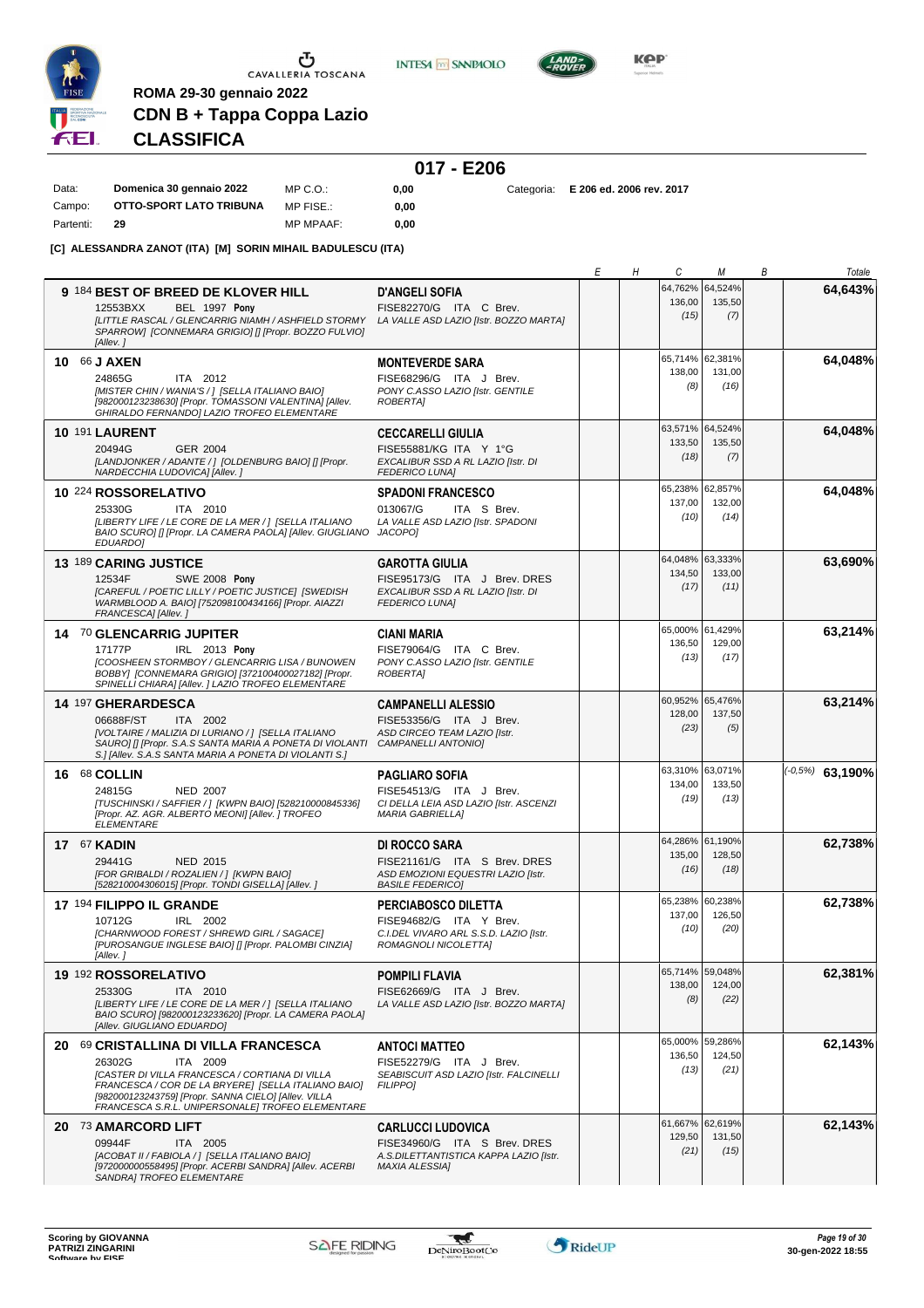

**INTESA** M SANPAOLO



**KPP** 

# **CDN B + Tappa Coppa Lazio CLASSIFICA**

**ROMA 29-30 gennaio 2022**

# **017 - E206**

Data: **Domenica 30 gennaio 2022** Campo: **OTTO-SPORT LATO TRIBUNA** Partenti: **29** MP C.O.: MP FISE.: MP MPAAF: **0,00 0,00**

**0,00** Categoria: **E 206 ed. 2006 rev. 2017**

**[C] ALESSANDRA ZANOT (ITA) [M] SORIN MIHAIL BADULESCU (ITA)**

|                                                                                                                                                                                                                                |                                                                                                                                                 | Е | Η | C                     | М                                 | В | Totale            |
|--------------------------------------------------------------------------------------------------------------------------------------------------------------------------------------------------------------------------------|-------------------------------------------------------------------------------------------------------------------------------------------------|---|---|-----------------------|-----------------------------------|---|-------------------|
| 22 81 IVETE<br>27204G<br>ITA 2013<br>[LIBERTY LIFE / ZAANDAM PRINCESS / ZAANDAM] [SELLA<br>ITALIANO BAIO SCURO] [982000192324256] [Propr.<br>CESAROTTI FILIPPOI [Allev. SCUDERIA FONTE BIANCA]<br><b>TROFEO DEBUTTANTI</b>     | <b>CESAROTTI CARLOTTA</b><br>FISE62484/G ITA J Brev.<br>PASSION HORSES LAZIO [Istr. BRUSA'<br><b>ANGELOI</b>                                    |   |   | 131,00<br>(20)        | 62,381% 58,810%<br>123,50<br>(24) |   | 60.595%           |
| 23 190 MASTER BENNY BOY<br>16501P<br>IRL 2005<br>[CAVALIERE / MAIDTOGROOVE / DON"T FORGET ME] [IRISH<br>SPORT HORSE SAURO] [0985101045013253] [Propr. AZ.<br>AGR.BABINI GIANCARLO] [Allev. ] LAZIO TROFEO<br><b>DEBUTTANTI</b> | <b>TURCHETTI GIULIA</b><br>FISE80831/G ITA J Brev.<br>C.I.DEL VIVARO ARL S.S.D. LAZIO [Istr.<br>ROMAGNOLI NICOLETTA]                            |   |   | 127,00<br>(24)        | 60,476% 60,476%<br>127,00<br>(19) |   | 60,476%           |
| 24 186 QUICK SARDINIEN<br>22561G<br>ITA 2009<br>[GRATIANUS / ESTRELLA MAR / ROMANTICO] [SELLA<br>ITALIANO BAIO] [982000123247272] [Propr. NIOLU<br>LEONARDO] [Allev. NIOLU LEONARDO]                                           | <b>CELEBRINI RICCARDO</b><br>FISE81726/G ITA J Brev.<br>C.I.DEL VIVARO ARL S.S.D. LAZIO Ilstr.<br>ROMAGNOLI NICOLETTA]                          |   |   | 129.00<br>(22)        | 61,429% 58,095%<br>122.00<br>(25) |   | 59,762%           |
| 25 71 JADE<br>28065G<br><b>NED 2014</b><br>[RHODIUM / CAMEE / FLORENCIO] [KWPN BAIO]<br>[528210004101675] [Propr. AIT FABIO] [Allev. ] QUOTA COPPA<br>LAZIO TROFEO DEBUTTANTI                                                  | <b>AIT MICHELE</b><br>FISE66354/G ITA J Brev. DRES<br>PASSION HORSES LAZIO [Istr. BRUSA'<br>ANGELO]                                             |   |   | 128,00<br>(25)        | 60,452% 59,024%<br>125,00<br>(23) |   | $(-0.5%)$ 59,738% |
|                                                                                                                                                                                                                                |                                                                                                                                                 |   |   |                       |                                   |   |                   |
| 26 65 ABENDSONNE<br>07742D<br>GER 2006<br>[ARGENTINUS / DIAGONE / DROSSELKLANG II] [HANNOVER<br>BAIO] [941000015414220] [Propr. MALUTA ANGELINA] [Allev.]<br><b>TROFEO ELEMENTARE</b>                                          | <b>TROJANO VIRGINIA</b><br>FISE85975/G ITA J Brev.<br>SEABISCUIT ASD LAZIO [Istr. FALCINELLI<br><b>FILIPPOI</b>                                 |   |   | 125,00<br>(26)        | 59.524% 57.857%<br>121,50<br>(26) |   | 58,690%           |
| NP 75 SLIM<br><b>SCN 2007 Pony</b><br>22263G<br>PEZZATO GRIGIO] [] [Propr. CANZANO ALESSANDRA] [Allev. ]                                                                                                                       | <b>FLORISSI LUCREZIA</b><br>FISE101683/G ITA C Brev.<br>SEABISCUIT ASD LAZIO [Istr. FALCINELLI<br><b>FILIPPO1</b>                               |   |   | 0,000%<br>0.00<br>(0) | 0,000%<br>0,00<br>(0)             |   | N.P.              |
| NP 95 KISBLUE VD WEZELSE HEIHOEVE<br>29370K<br>BEL 2012<br>[X / X / ] [BWP GRIGIO] [] [Propr. ] [Allev. ]                                                                                                                      | BENEDETTI LARA MARIA VITTORIA<br>FISE69629/G ITA J Brev.<br><b>HORSE &amp; FUN JUMPING TEAM SSDRL</b><br>LAZIO [Istr. CERULLI IRELLI FRANCESCO] |   |   | 0.000%<br>0,00<br>(0) | 0.000%<br>0,00<br>(0)             |   | N.P.              |
| NP 161 PORT LESTER<br>23728G<br>IRL 2005<br>[LUX Z / SALAMA / ] [IRISH HORSE BAIO] [372141404376196]<br>[Propr. AZIENDA AGRICOLA MARGHETITA CARAFA IACOBINI] ROMAGNOLI NICOLETTA]<br>[Allev.]                                  | <b>MATERAZZI VITTORIA</b><br>FISE98821/G ITA Y A LUDI<br>C.I.DEL VIVARO ARL S.S.D. LAZIO [Istr.                                                 |   |   | 0,000%<br>0.00<br>(0) | 0,000%<br>0,00<br>(0)             |   | N.P.              |
|                                                                                                                                                                                                                                | $018 - E210$                                                                                                                                    |   |   |                       |                                   |   |                   |

Campo: **OTTO-SPORT LATO GIURIA**<br>Partenti: \$00. **S.O.** Partenti: **<sup>30</sup>** MP FISE.: MP MPAAF: **0,00 0,00**

**[C] CLAUDIA ACCORRONI (ITA) [M] EUGENIA ELISABETTA MAGISTRI (ITA)**

|                                                                                                                                                                                                                                  |                                                                                           |               | М                                 | B | Totale  |
|----------------------------------------------------------------------------------------------------------------------------------------------------------------------------------------------------------------------------------|-------------------------------------------------------------------------------------------|---------------|-----------------------------------|---|---------|
| 204 MAGGIO CIONDOLO DEL COLLE SAN MARCO<br><b>ITA 2008 Pony</b><br>16746P<br>[SCONOSCIUTO / SCONOSCIUTA / ] [PONY GRIGIO]<br>[380271006007850] [Propr. LEOPARDI FEDERICA] [Allev. ]                                              | <b>LEOPARDI FEDERICA</b><br>FISE90513/G ITA C Brev.<br>C & G LAZIO [Istr. GIRARDI FOSCO]  | 173,50<br>(1) | 75,435% 71,304%<br>164,00<br>(4)  |   | 73,370% |
| 2 202 DANCING QUEEN<br><b>GIRARDI LEVANTE</b><br>POR 2012<br>47556B<br>[DANONE I / MILVA IV / ] [HANNOVER BAIO]<br>[620098100551592] [Propr. GEE CAROL ANN] [Allev. ]                                                            | FISE73121/G ITA C Brev.<br>C & G LAZIO [Istr. GIRARDI FOSCO]                              | 172,00<br>(3) | 74,783% 71,957%<br>165,50<br>(2)  |   | 73,370% |
| 3 185 BEAUTIFUL BELMANIERE<br><b>MATTEUCCI SOFIA</b><br>26951G<br>FRA 2011<br>[SUNDAY DE RIVERLAND / GLYCINE BELMANIERE / QREDO<br>DE PAULSTRAI [SELLA FRANCESE BAIO] [250259701014985]<br>[Propr. BRECCIAROLI STEFANO] [Allev.] | FISE45155/G ITA J Brev.<br>C.I.DEL VIVARO ARL S.S.D. LAZIO [Istr.<br>ROMAGNOLI NICOLETTA] | 172,00<br>(2) | 74,783% 69,565%<br>160,00<br>(6)  |   | 72,174% |
| 4 200 TUCKER<br><b>PONZO SUHAMI</b><br><b>IRL 2013 Pony</b><br>30140G<br>[. / . / ] [IRISH PONY BAIO] [372140316842184] [Propr. PONZO<br>SUHAMI] [Allev. ]                                                                       | FISE71165/G ITA C Brev.<br>C & G LAZIO [Istr. GIRARDI FOSCO]                              | 169,00<br>(4) | 73,478% 68,478%<br>157,50<br>(10) |   | 70.978% |
|                                                                                                                                                                                                                                  | $\sim$                                                                                    |               |                                   |   |         |

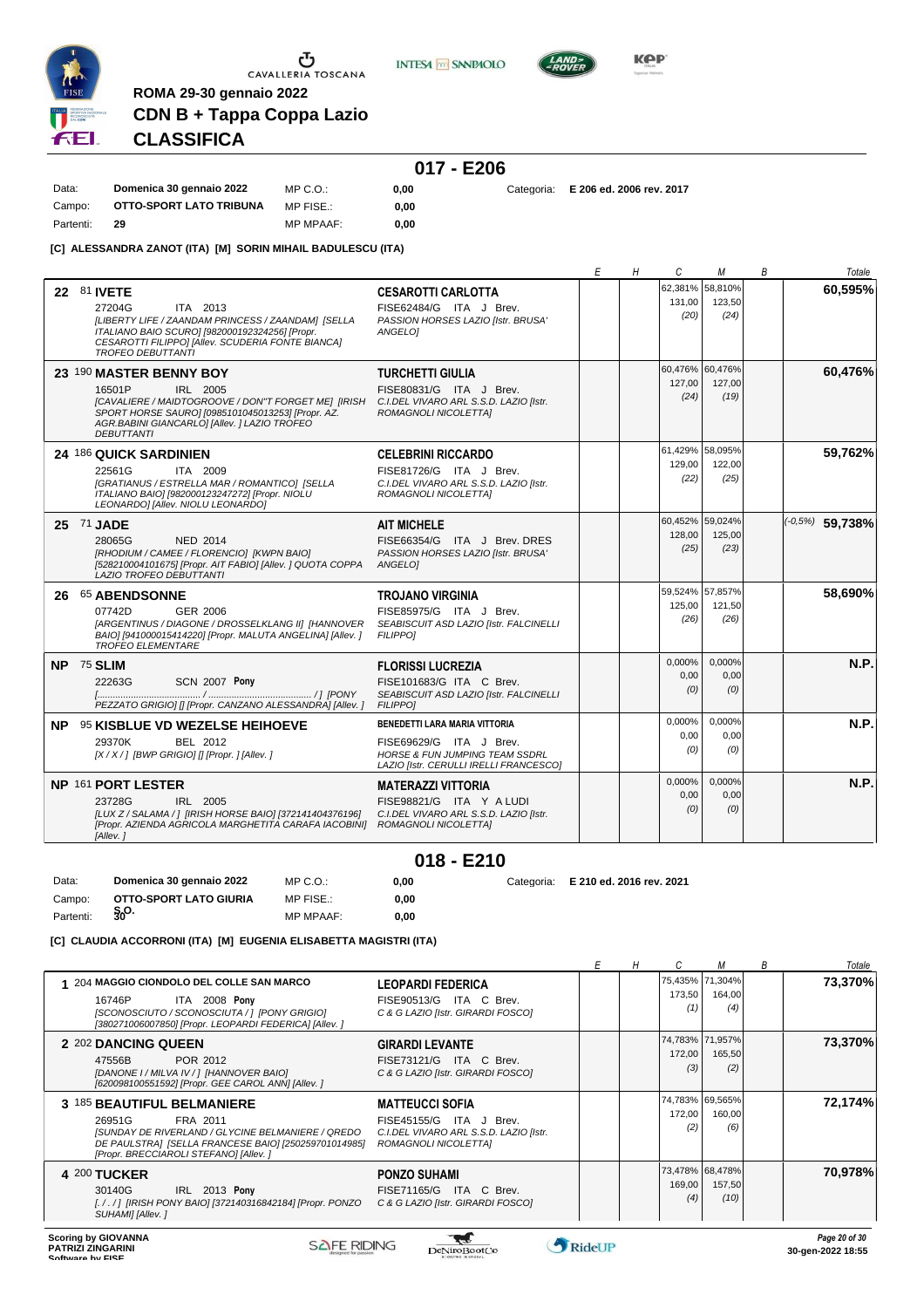

**INTESA** M SANPAOLO



**CDN B + Tappa Coppa Lazio CLASSIFICA**

**ROMA 29-30 gennaio 2022**

# **018 - E210**

| Data:     | Domenica 30 gennaio 2022 | MP C.O.:         | 0.00 | Categoria: E 210 ed. 2016 rev. 2021 |
|-----------|--------------------------|------------------|------|-------------------------------------|
| Campo:    | OTTO-SPORT LATO GIURIA   | MP FISE.:        | 0.00 |                                     |
| Partenti: | $\mathbf{S}_0$ O.        | <b>MP MPAAF:</b> | 0.00 |                                     |

**[C] CLAUDIA ACCORRONI (ITA) [M] EUGENIA ELISABETTA MAGISTRI (ITA)**

|                                                                                                                                                                                                                                   |                                                                                                | Е | Η | C                         | М                         | В | Totale  |
|-----------------------------------------------------------------------------------------------------------------------------------------------------------------------------------------------------------------------------------|------------------------------------------------------------------------------------------------|---|---|---------------------------|---------------------------|---|---------|
| 5 207 CARLO IL GRANDE<br>26948G<br>ITA 2013                                                                                                                                                                                       | <b>DE NEGRI ASIA</b><br>FISE62962/G ITA J 1°G                                                  |   |   | 68,261%<br>157,00         | 72,826%<br>167,50         |   | 70,543% |
| [LINCOLM L / AXIA II / MALEIK] [SELLA ITALIANO BAIO]<br>[982000192764679] [Propr. PALLI LUISA] [Allev. PALLI LUISA]                                                                                                               | C & G LAZIO [Istr. GIRARDI FOSCO]                                                              |   |   | (9)                       | (1)                       |   |         |
| 6 195 FERNHILL GOLD DUST                                                                                                                                                                                                          | DI CINTIO ANNALISA                                                                             |   |   | 70.000%<br>161,00         | 69,565%<br>160,00         |   | 69,783% |
| IRL 2004 Pony<br>03560C<br>[MARIGOLD / KILCANNON SURPRISE / ] [PONY PALOMINO]<br>[372141404718721] [Propr. ROSSI DARIA] [Allev. ] TROFEO<br><b>DEBUTTANTI</b>                                                                     | FISE76161/G ITA C Brev.<br>C.I.DEL VIVARO ARL S.S.D. LAZIO [Istr.<br>ROMAGNOLI NICOLETTA]      |   |   | (5)                       | (6)                       |   |         |
| 7 92 DEEP IMPACT                                                                                                                                                                                                                  | <b>ARNOFI SOFIA</b>                                                                            |   |   | 68,043%<br>156,50         | 71,304%<br>164,00         |   | 69,674% |
| 28752G<br>GER 2011<br>[DIATANO / RICCARA / RICCIONE] [WESTFALEN MORELLO]<br>[276020000204212] [Propr. ARNOFI AUGUSTO] [Allev. ] QUOTA<br>COPPA LAZIO TROFEO DEBUTTANTI EMERGENTI                                                  | FISE69553/G ITA C Brev.<br>CI ASTERIX ASD LAZIO [Istr. VARONE<br>CINZIA]                       |   |   | (10)                      | (3)                       |   |         |
| 8 <sup>196</sup> AUBRIZIA DEL COLLE SAN MARCO                                                                                                                                                                                     | <b>LEOPARDI ALICE</b>                                                                          |   |   | 68,696%<br>158,00         | 70,217%<br>161,50         |   | 69,457% |
| ITA 2011 Pony<br>27583G<br>[NN / NN / ] [INDIGENA BAIO] [380271006012770] [Propr.<br>LEOPARDI ALESSANDRO] [Allev. ] TROFEO DEBUTTANTI                                                                                             | FISE92924/G ITA C Brev.<br>C.I.DEL VIVARO ARL S.S.D. LAZIO [Istr.<br>ROMAGNOLI NICOLETTA]      |   |   | (7)                       | (5)                       |   |         |
| 9 199 TINTORETTO DEL QUADRIFOGLIO<br>ITA 2013<br>19613A                                                                                                                                                                           | <b>GOLDSCHLAG SARAH GIULIA</b><br>FISE61444/G ITA J 1°G                                        |   |   | 67,391% 69,348%<br>155,00 | 159,50                    |   | 68,370% |
| [JAGUAR MAIL / MALVA DEL QUANDRIFOGLIO / QUICK STAR] C & G LAZIO [Istr. GIRARDI FOSCO]<br>[SELLA ITALIANO BAIO SCURO] [982000192322630] [Propr.<br>THE CLOVER DI A. BOLAFFI SASI [Allev. SPORT E CULTURA<br>DI A.BOLAFFI & C SASI |                                                                                                |   |   | (13)                      | (9)                       |   |         |
| <b>10 137 QUATZAR</b>                                                                                                                                                                                                             | <b>CANTELLA GAIA</b>                                                                           |   |   | 69,565%<br>160,00         | 66.304%<br>152,50         |   | 67,935% |
| 27269M<br>ITA 2009<br>[GRATIANUS / VALLE DORATA / AXEL DE CHALEZAC] [SELLA CAVALIERE COUNTRY CLUB SSD A RL<br>ITALIANO BAIO] [982000121903582] [Propr. RUSSO PIER<br>PAOLO  [Allev. RUSSO PIER PAOLO]                             | FISE25155/H ITA C Brev. DRES<br>CAMPANIA [Istr. MARCHETTI ANTONIO]                             |   |   | (6)                       | (21)                      |   |         |
| 11 96 CLONMORE CHARLOTTE                                                                                                                                                                                                          | DE LUNA LUDOVICA CORNELIA                                                                      |   |   | 68,478% 66,957%<br>157,50 | 154,00                    |   | 67,717% |
| 28693G<br>IRL 2014 Pony<br>[GWENNIC DE GOARIVA / MISTY LADY / ] [CONNEMARA<br>BAIO] [372100400050626] [Propr. DE LUNA ADOLFO] [Allev. ]<br><b>TROFEO DEBUTTANTI</b>                                                               | FISE63142/G ITA J Brev.<br>C.I. CASALE SAN NICOLA SSD A RL LAZIO<br>[Istr. CANEVARO ANTONELLA] |   |   | (8)                       | (18)                      |   |         |
| <b>12 206 BONSAI</b>                                                                                                                                                                                                              | <b>LAGANÀ DANILA</b>                                                                           |   |   | 66,739%<br>153,50         | 68,478%<br>157,50         |   | 67,609% |
| 28551G<br>ITA 2015 Pony<br>[. / . / ] [INDIGENA BAIO] [380271006012482] [Propr.<br>LANCELLOTTI ASCANIO MASSIMO] [Allev.]                                                                                                          | FISE75149/G ITA C Brev.<br>C & G LAZIO [Istr. GIRARDI FOSCO]                                   |   |   | (15)                      | (10)                      |   |         |
| <b>13 226 MARCO POLO</b><br>21764G<br>GER 2005                                                                                                                                                                                    | <b>MASCARO FEDERICO</b><br>FISE98503/G ITA J Brev.                                             |   |   | 67,391% 67,609%<br>155,00 | 155,50                    |   | 67,500% |
| [LAW SOCIETY / MAYADA / THE MINSTREL] [SELLA<br>TEDESCA BAIO] [] [Propr. GIULIANI CHIARA] [Allev. ]                                                                                                                               | CENTRO IPPICO DEL LEVANTE S.R.L.<br>LAZIO [Istr. POLLASTRINI EZIO]                             |   |   | (13)                      | (14)                      |   |         |
| <b>14 186 QUICK SARDINIEN</b>                                                                                                                                                                                                     | <b>CELEBRINI RICCARDO</b>                                                                      |   |   | 65,217%<br>150,00         | 69,565%<br>160,00         |   | 67,391% |
| ITA 2009<br>22561G<br>[GRATIANUS / ESTRELLA MAR / ROMANTICO] [SELLA<br>ITALIANO BAIO] [982000123247272] [Propr. NIOLU<br>LEONARDO] [Allev. NIOLU LEONARDO]                                                                        | FISE81726/G ITA J Brev.<br>C.I.DEL VIVARO ARL S.S.D. LAZIO [Istr.<br>ROMAGNOLI NICOLETTA]      |   |   | (20)                      | (6)                       |   |         |
| 15 90 GEUM                                                                                                                                                                                                                        | <b>SERAFINI SILVIA</b>                                                                         |   |   | 67,826% 65,870%<br>156,00 | 151,50                    |   | 66,848% |
| 24030G<br>ITA 2010<br>[SILVIO I / ALTEIA / AHORN Z] [SELLA ITALIANO BAIO]<br>[982000123227454] [Propr. SERAFINI SILVIA] [Allev.<br>RAMAZZOTTI GIULIO] QUOTA COPPA LAZIO TROFEO<br><b>DEBUTTANTI</b>                               | FISE59137/G ITA J Brev.<br>PONY C.ASSO LAZIO [Istr. GENTILE<br><b>ROBERTAI</b>                 |   |   | (12)                      | (23)                      |   |         |
| 16 89 DUSTIN                                                                                                                                                                                                                      | <b>VALENTINI SIMONA</b>                                                                        |   |   | 152,50                    | 66,304% 67,174%<br>154,50 |   | 66,739% |
| 24813G<br>ITA 2011<br>[//////] [INDIGENA MORELLO] [380271001010982] [Propr.<br>VALENTINI SIMONA] [Allev. ] QUOTA COPPA LAZIO TROFEO<br><b>DEBUTTANTI</b>                                                                          | FISE13286/G ITA S Brev.<br>PONY C.ASSO LAZIO [Istr. GENTILE<br><b>ROBERTAI</b>                 |   |   | (18)                      | (16)                      |   |         |
| <b>16 98 NATAL</b>                                                                                                                                                                                                                | <b>PROSPERI EMANUELE</b>                                                                       |   |   | 68,043% 65,435%<br>156,50 | 150,50                    |   | 66,739% |
| 20121G<br>ITA 2007<br>[GRAF STYLE LE DUNE / EVITA DEL BELAGAIO / ] [SELLA<br>ITALIANO BAIO] [985000380507213] [Propr. CECI<br>FRANCESCO] [Allev. CECI FRANCESCO]                                                                  | FISE38172/G ITA S Brev.<br>C.I. ACQUASANTA ASD LAZIO [Istr. BOSSI<br>CARLOTTA]                 |   |   | (10)                      | (25)                      |   |         |

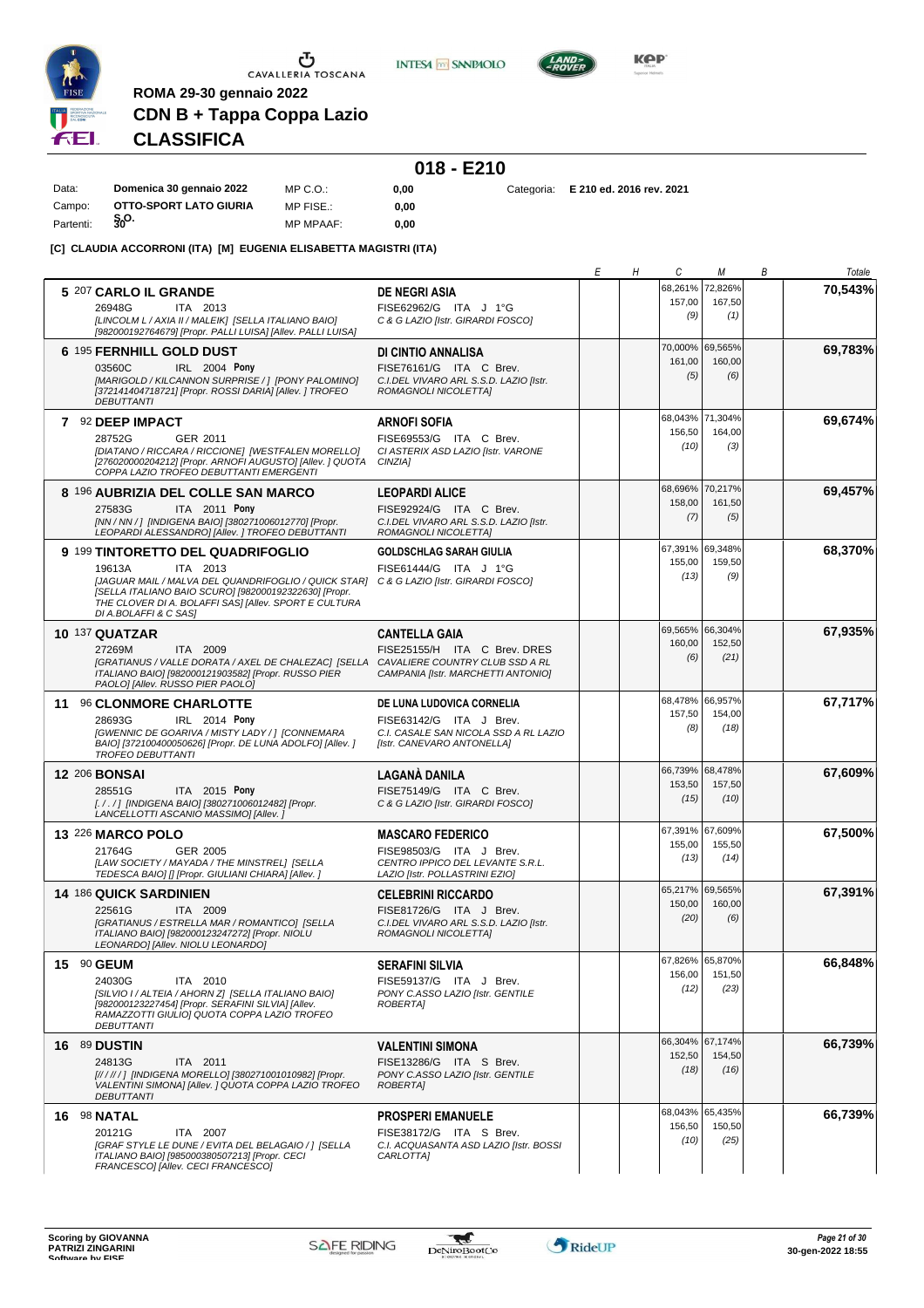

**S.O.** Partenti: **<sup>30</sup>**

 $\begin{array}{c}\n\bullet \\
\bullet \\
\bullet \\
\bullet\n\end{array}$  CAVALLERIA TOSCANA

**INTESA** M SANPAOLO



**KPP** 

# **CLASSIFICA**

**ROMA 29-30 gennaio 2022**

|           |                          |                  | $018 - E210$ |        |  |
|-----------|--------------------------|------------------|--------------|--------|--|
| Data:     | Domenica 30 gennaio 2022 | $MP C. Q$ .      | 0.00         | Catego |  |
| Campo:    | OTTO-SPORT LATO GIURIA   | MP FISE.:        | 0.00         |        |  |
| Partenti: | §ი <sup>0.</sup>         | <b>MP MPAAF:</b> | 0.00         |        |  |

MP MPAAF: **0,00**

**0,00** Categoria: **E 210 ed. 2016 rev. 2021**

**[C] CLAUDIA ACCORRONI (ITA) [M] EUGENIA ELISABETTA MAGISTRI (ITA)**

**CDN B + Tappa Coppa Lazio**

|                                                                                                                                                                                                                                   |                                                                                                                                                 | Е | Η | C                                 | М                         | В | Totale  |
|-----------------------------------------------------------------------------------------------------------------------------------------------------------------------------------------------------------------------------------|-------------------------------------------------------------------------------------------------------------------------------------------------|---|---|-----------------------------------|---------------------------|---|---------|
| <b>18 188 RONANDO</b><br>17616G<br>ITA 2005<br>ICORIAN / T. DINA / GABBIANELLO DELLA TRAPPOLAI ISELLA C.I. NUOVA FIANO ROMANO LAZIO Ilstr.<br>ITALIANO BAIO] [977200004158261] [Propr. AMADIO RENZO]<br>[Allev. CAPPELLI ATTILIO] | <b>MERZETTI MARIA VITTORIA</b><br>FISE76662/G ITA J Brev.<br><b>CARANDENTE MICHELA]</b>                                                         |   |   | 66,739%<br>153,50<br>(15)         | 66,522%<br>153,00<br>(20) |   | 66,630% |
| <b>19 198 FRECCIA STELLARE</b><br>28714G<br>ITA 2016<br>[GLADIATORUS / CHRYSE / ] [PUROSANGUE INGLESE<br>SAURO] [380271000016284] [Propr. ZACCARO YAMILA] [Allev. ]                                                               | <b>ZACCARO YAMILA</b><br>FISE58856/G ITA J Brev.<br>C & G LAZIO [Istr. GIRARDI FOSCO]                                                           |   |   | 65,652%<br>151,00<br>(19)         | 66,739%<br>153,50<br>(19) |   | 66,196% |
| 20 97 CONWAY<br>23908G<br><b>GER 2008</b><br>[CON AIR / U-WALDFEE / 1 [HOLSTEINER BAIO]<br>[000011058022039] [Propr. BERLINER JENS] [Allev. ] TROFEO<br><b>DEBUTTANTI</b>                                                         | <b>BERLINER JENS</b><br>FISE50026/G GER S Brev.<br>A.S.DILETTANTISTICA KAPPA LAZIO [Istr.<br><b>MAXIA ALESSIA]</b>                              |   |   | 66,522%<br>153,00<br>(17)         | 65,217%<br>150,00<br>(26) |   | 65,870% |
| 21 205 WALCHIRIA DEL TIGLIO<br>22731G<br>ITA 2009<br>[WADI KID M / LADY JANE DEL TIGLIO / LUSTLING] [SELLA<br>ITALIANO SAURO] [] [Propr. FOSSATI CRISTINA] [Allev. AZ.<br><b>AGRICOLA IL TIGLIO]</b>                              | <b>FORTINI EDOARDO</b><br>FISE34133/G ITA Y 1°G<br>C & G LAZIO [Istr. CIANFANELLI MARIA<br>LAURA]                                               |   |   | 64,348%<br>148,00<br>(21)         | 67,174%<br>154,50<br>(16) |   | 65,761% |
| 22 <sup>194</sup> FILIPPO IL GRANDE<br>IRL 2002<br>10712G<br>[CHARNWOOD FOREST / SHREWD GIRL / SAGACE]<br>[PUROSANGUE INGLESE BAIO] [] [Propr. PALOMBI CINZIA]<br>[Allev. 1                                                       | PERCIABOSCO DILETTA<br>FISE94682/G ITA Y Brev.<br>C.I.DEL VIVARO ARL S.S.D. LAZIO [Istr.<br>ROMAGNOLI NICOLETTA]                                |   |   | 63,913% 67,391%<br>147,00<br>(22) | 155,00<br>(15)            |   | 65,652% |
| 23 86 SARRACINO<br>GER 2008<br>23266G<br>[STARN / SAMONA / ] [HANNOVER BAIO SCURO] [] [Propr.<br>PETROCCHI DOMENICO] [Allev. ] QUOTA COPPA LAZIO<br><b>TROFEO DEBUTTANTI</b>                                                      | <b>PETROCCHI VERDIANA</b><br>FISE72246/G ITA Y Brev.<br>SCUD. LA ZERLINA ASD LAZIO [Istr.<br><b>GENTILE ALESSANDRA]</b>                         |   |   | 62,826%<br>144,50<br>(24)         | 67,826%<br>156,00<br>(13) |   | 65,326% |
| 24 99 NAVARINO<br>19438G<br><b>SCN 2002 Pony</b><br>[//] [SCONOSCIUTA GRIGIO] [] [Propr. CIRCOLO IPPICO DEL ASD EMOZIONI EQUESTRI LAZIO [Istr.<br>VIVARO SOC. SP. DIL. A R.L.] [Allev.]                                           | <b>MASTROGIROLAMO ALICE</b><br>FISE103629/G ITA J Brev. DRES<br><b>BASILE FEDERICO]</b>                                                         |   |   | 62,174% 68,261%<br>143,00<br>(27) | 157,00<br>(12)            |   | 65,217% |
| <b>25 100 NASH QUIK</b><br>30613G<br>NED 2018<br>[INCOGNITO / MAYFAIR / DASHINE BLADE] [KWPN BAIO<br>SCURO] [528210004526527] [Propr. ANGELONI ASIA] [Allev.]                                                                     | <b>ANGELONI ASIA</b><br>FISE15674/P ITA S Brev. DRES<br>TREKKING CLUB S.S.D.A R.L. LAZIO [Istr.<br>COPPETTA GIANLUCA]                           |   |   | 63,261%<br>145,50<br>(23)         | 65,652%<br>151,00<br>(24) |   | 64,457% |
| 25 101 GOLDEN EMOTION<br>23558G<br>GER 2010<br>[QUATERBACK / DREAM GIRL / ] [WESTFALEN SAURO]<br>[276020000104193] [Propr. PAGANINI ALESSANDRO] [Allev.]                                                                          | <b>PAGANINI ALESSANDRO</b><br>FISE70404/G ITA S Brev. DRES<br>SALARIA HORSE CLUB LAZIO [Istr. HOLLIS<br><b>FIONA MARY]</b>                      |   |   | 62,826%<br>144,50<br>(24)         | 66,087%<br>152,00<br>(22) |   | 64,457% |
| 27 190 MASTER BENNY BOY<br>16501P<br>IRL 2005<br>[CAVALIERE / MAIDTOGROOVE / DON"T FORGET ME] [IRISH<br>SPORT HORSE SAURO] [0985101045013253] [Propr. AZ.<br>AGR.BABINI GIANCARLO] [Allev. ] LAZIO TROFEO<br><b>DEBUTTANTI</b>    | <b>TURCHETTI GIULIA</b><br>FISE80831/G ITA J Brev.<br>C.I.DEL VIVARO ARL S.S.D. LAZIO [Istr.<br>ROMAGNOLI NICOLETTA]                            |   |   | 62,391%<br>143,50<br>(26)         | 62,391%<br>143,50<br>(27) |   | 62,391% |
| NP 82 BABACOOL<br>24542G<br>ITA 2010<br>[DOM MIRAUMONT / EURANIE DU MONTOIS / LEOPARDI]<br>[SELLA ITALIANO BAIO] [982000123228860] [Propr. DE<br>ANGELIS SABATINO] [Allev. DE ANGELIS SABATINO]                                   | <b>FORTI CLAUDIA</b><br>FISE94999/G ITA J 1°G<br>HORSE FARM S.S.D.R.L LAZIO [Istr.<br>VALENZA FRANCESCO]                                        |   |   | 0,000%<br>0,00<br>(0)             | 0,000%<br>0,00<br>(0)     |   | N.P.    |
| <b>NP 95 KISBLUE VD WEZELSE HEIHOEVE</b><br>29370K<br>BEL 2012<br>$[X/X/$ ] [BWP GRIGIO] [] [Propr. ] [Allev. ]                                                                                                                   | BENEDETTI LARA MARIA VITTORIA<br>FISE69629/G ITA J Brev.<br><b>HORSE &amp; FUN JUMPING TEAM SSDRL</b><br>LAZIO [Istr. CERULLI IRELLI FRANCESCO] |   |   | 0,000%<br>0,00<br>(0)             | 0,000%<br>0,00<br>(0)     |   | N.P.    |
| NP 104 NEBBIA DI GABI<br>10619G<br>ITA 2002<br>[ACROBAT I / ORSAIOLA (II) / ABELE III] [SELLA ITALIANO<br>GRIGIO] [968000001109777] [Propr. COLOTTI SALVATORE]<br>[Allev. CAVAZZA PAOLO EMILIO]                                   | <b>COLOTTI SALVATORE</b><br>007074/G<br>ITA S Brev.<br>C.E. PORTA DI ROMA ASD LAZIO [Istr.<br><b>FRATTURA PAOLA]</b>                            |   |   | 0,000%<br>0,00<br>(0)             | 0,000%<br>0,00<br>(0)     |   | N.P.    |

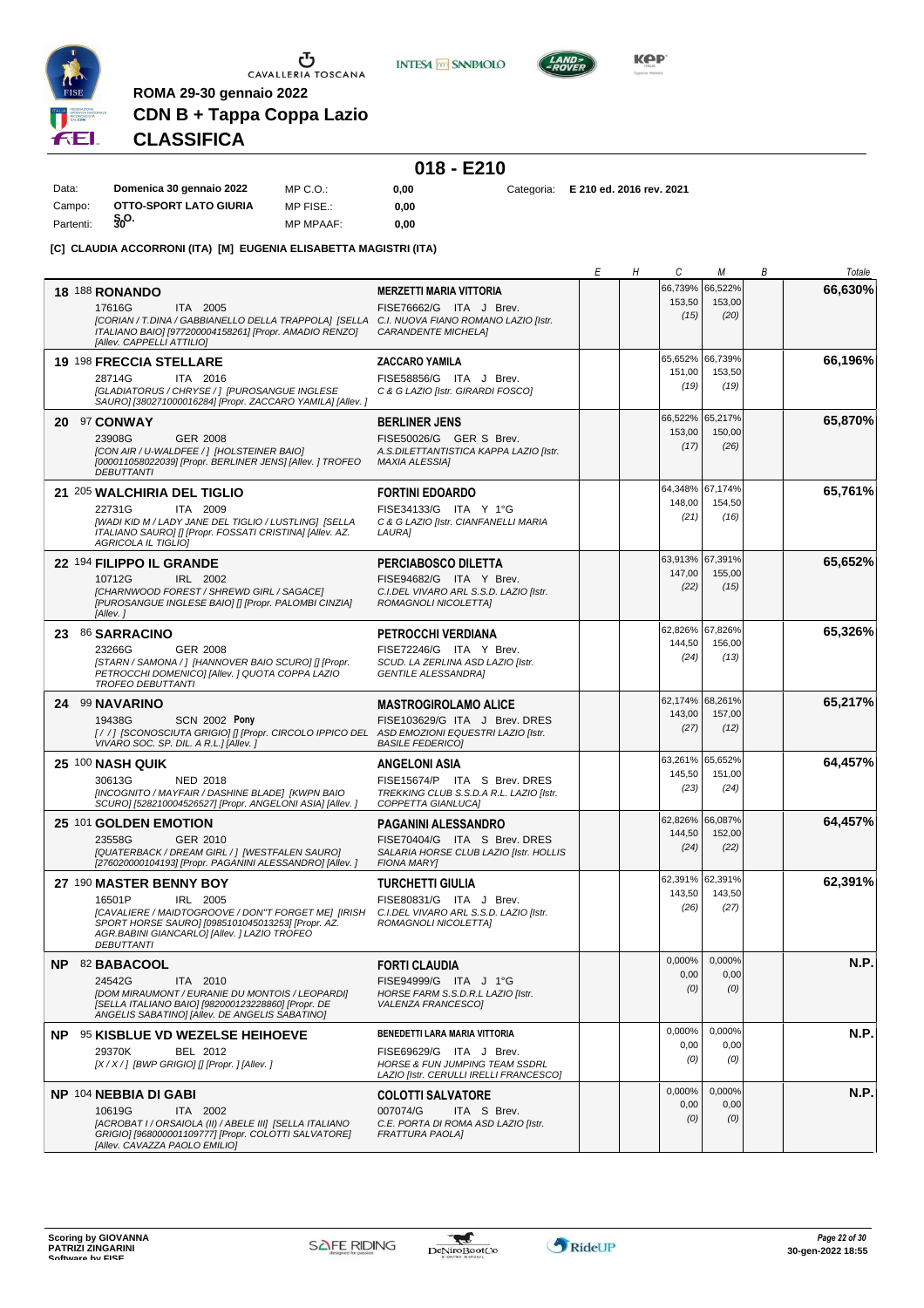

Data: Campo: Partenti: **12**  $\begin{array}{c}\n\bullet \\
\bullet \\
\bullet \\
\bullet\n\end{array}$  CAVALLERIA TOSCANA

**INTESA** M SANPAOLO



**KPP** 

# **CLASSIFICA**

**ROMA 29-30 gennaio 2022**

**CDN B + Tappa Coppa Lazio**

| Domenica 30 gennaio 2022 | MP C.O.:  | 0.00 |  | Categoria: F 105 ed. 2006/ Rev. 2018 |
|--------------------------|-----------|------|--|--------------------------------------|
| OTTO-SPORT LATO TRIBUNA  | MP FISE.: | 0.00 |  |                                      |

MP MPAAF: **0,00**

**[E] SIMONETTA BELLI DELL'ISCA (ITA) [C] MARCELLO BERNARD (ITA) [M] MARIA CRISTINA PROIETTI (ITA)**

|                                                                                                                                                                                                                                                                                               |                                                                                                                             | Е                         | C<br>Η                    | М                                 | В | Totale  |
|-----------------------------------------------------------------------------------------------------------------------------------------------------------------------------------------------------------------------------------------------------------------------------------------------|-----------------------------------------------------------------------------------------------------------------------------|---------------------------|---------------------------|-----------------------------------|---|---------|
| 1 115 ESTRATEGICO FM<br>30619G<br>ITA 2017<br>[OBLIGADO JF II / TARDECITA / ] [PURA RAZZA SPAGNOLA<br>MORELLO] [380271000026000] [Propr. MITTIGA FRANCESCA]<br>[Allev.]                                                                                                                       | <b>GIOVANNINI ANDREA</b><br>FISE28079/G ITA S 1°G DRES<br>CAE LAZIO [Istr.]                                                 | 63,226%<br>196,00<br>(6)  | 67,097%<br>208,00<br>(1)  | 68,226%<br>211,50<br>(2)          |   | 66,183% |
| 2 202 DANCING QUEEN<br>47556B<br>POR 2012<br>[DANONE I / MILVA IV / ] [HANNOVER BAIO]<br>[620098100551592] [Propr. GEE CAROL ANN] [Allev. ]                                                                                                                                                   | <b>GIRARDI LEVANTE</b><br>FISE73121/G ITA C Brev.<br>C & G LAZIO [Istr. GIRARDI FOSCO]                                      | 65,323%<br>202,50<br>(3)  | 65,806%<br>204,00<br>(3)  | 65,806%<br>204,00<br>(5)          |   | 65.645% |
| 3 105 IF YOU WANT V WENDY KURT HOEVE<br>21969G<br><b>BEL 2008</b><br>[PAVAROTTI V7DE HELLE / DORIEN VAN WENDY KURT<br>HOVE / CICERO VAN DE HELLE] [BEL. WARMBLOEDPAARD<br>BAIO] [967000001470843] [Propr. SQUARTI CARLA] [Allev.]<br>QUOTA COPPA LAZIO TROFEO EMERGENTI                       | <b>MARAZZOTTI SOFIA</b><br>FISE87759/G ITA J Brev. DRES<br>C.I. CASALE SAN NICOLA SSD A RL LAZIO<br>[Istr. FRULIO ROSALIA]  | 63,387%<br>196,50<br>(5)  | 66,774%<br>207,00<br>(2)  | 66,452%<br>206,00<br>(3)          |   | 65,538% |
| 3 108 JANNE<br>29326G<br>NED 2014<br>[BORDEAUX / WONNEKE / ] [KWPN BAIO] [528210004069850]<br>[Propr. CLARK VICKI LYNN] [Allev. ] TROFEO EMERGENTI                                                                                                                                            | <b>D'ANGELO LORENZO</b><br>FISE67404/G ITA C Brev.<br>007 CAVALLI OLGIATA ASD LAZIO [Istr.<br><b>CLARK VICKI LYNNI</b>      | 65,968%<br>204,50<br>(2)  | 64,677%<br>200,50<br>(4)  | 65,968%<br>204,50<br>(4)          |   | 65,538% |
| 5 110 FLY BY NIGHT<br>035231<br>ITA 2008<br>SCURO] [941000011647708] [Propr. STILING ELEANOR<br>FRANCES] [Allev. STILING ELEANOR FRANCES] TROFEO<br><b>EMERGENTI</b>                                                                                                                          | <b>CUNETTA GIOVANNA</b><br>FISE32390/G ITA S Brev.<br>007 CAVALLI OLGIATA ASD LAZIO [Istr.<br><b>CLARK VICKI LYNNI</b>      | 66,129%<br>205,00<br>(1)  | 186,00<br>(10)            | 60,000% 68,710%<br>213,00<br>(1)  |   | 64,946% |
| 6 227 OLIMPICO PERALTA<br>ESP 2017<br>30658G<br>[LEON AP III / OLIMPICA AP / ] [PURA RAZZA SPAGNOLA<br>BAIO SCUROI [] [Propr. SINGH DHARMINDER] [Allev. ]<br><b>TROFEO EMERGENTI</b>                                                                                                          | <b>DE CAROLIS MARIO</b><br>FISE46445/G ITA S 1°G DRES<br>S.S.D. I PIOPPI LAZIO [Istr. MALLONI<br><b>RAFFAELE</b>            | 64,032%<br>198,50<br>(4)  | 63,710%<br>197,50<br>(6)  | 65,323%<br>202,50<br>(7)          |   | 64,355% |
| 7 207 CARLO IL GRANDE<br>ITA 2013<br>26948G<br>[LINCOLM L / AXIA II / MALEIK] [SELLA ITALIANO BAIO]<br>[982000192764679] [Propr. PALLI LUISA] [Allev. PALLI LUISA]                                                                                                                            | <b>DE NEGRI ASIA</b><br>FISE62962/G ITA J 1°G<br>C & G LAZIO [Istr. GIRARDI FOSCO]                                          | 62,742%<br>194,50<br>(7)  | 62,742%<br>194,50<br>(7)  | 65,484%<br>203,00<br>(6)          |   | 63,656% |
| 8 102 EOLO<br>ESP 2009<br>30634G<br>[././] [LUSITANO BAIO] [] [Propr. TREKKING CLUB S.S.D. A<br>$R.L.$ ] [Allev.]                                                                                                                                                                             | <b>PELONERO VITTORIA</b><br>FISE66465/G ITA Y Brev. DRES<br>TREKKING CLUB S.S.D.A R.L. LAZIO [Istr.<br><b>GUBINI MIRKO]</b> | 59,677%<br>185,00<br>(9)  | 64,516%<br>200,00<br>(5)  | 63,065%<br>195,50<br>(9)          |   | 62,419% |
| 9 113 ELIKO<br>23928G<br>FIN 2001<br>[ZEB-ELEMENT / LIEPA / ] [LATV GRIGIO] [380271001037897]<br>[Propr. AZ. AGR. VESCOVI EMANUELA] [Allev.]                                                                                                                                                  | <b>GNASSI CRISTINA</b><br>FISE16155/G ITA S Brev. DRES<br>SALARIA HORSE CLUB LAZIO [Istr. HOLLIS<br><b>FIONA MARY]</b>      | 60,968%<br>189,00<br>(8)  | 60,484%<br>187,50<br>(9)  | 60,000%<br>186,00<br>(11)         |   | 60,484% |
| 10 111 GEKO<br>28435G<br>GER 2015<br>[FINEST / WICKIE / ] [HANNOVER BAIO SCURO]<br>[276020000482123] [Propr. BASILE ALBERTO] [Allev.]                                                                                                                                                         | <b>BASILE FEDERICO</b><br>FISE24000/G ITA S 1°G DRES<br>ASD EMOZIONI EQUESTRI LAZIO [Istr.<br><b>BASILE FEDERICO1</b>       | 59,516%<br>184,50<br>(10) | 59,839%<br>185,50<br>(11) | 61,452%<br>190,50<br>(10)         |   | 60.269% |
| 11 222 FURIOSO DI FONTEABETI<br>21417A<br>ITA 2016<br>[APACHE / BURSTINELS / ] [HANNOVER SAURO] [] [Propr.<br>LUCCIARINI LUCAI [Allev. ] TROFEO EMERGENTI                                                                                                                                     | <b>LUCCIARINI MIRTA</b><br>FISE10055/S ITA J Brev.<br>CI INVICTI ASD LAZIO [Istr. CARNEVALI<br>CAROLINA]                    | 55.161%<br>171,00<br>(12) | 190,00<br>(8)             | 61,290% 63,387%<br>196,50<br>(8)  |   | 59,946% |
| 12 199 TINTORETTO DEL QUADRIFOGLIO<br>19613A<br>ITA 2013<br>[JAGUAR MAIL / MALVA DEL QUANDRIFOGLIO / QUICK STAR] C & G LAZIO [Istr. GIRARDI FOSCO]<br>[SELLA ITALIANO BAIO SCURO] [982000192322630] [Propr.<br>THE CLOVER DI A. BOLAFFI SAS] [Allev. SPORT E CULTURA<br>DI A.BOLAFFI & C SAS] | <b>GOLDSCHLAG SARAH GIULIA</b><br>FISE61444/G ITA J 1°G                                                                     | 55,323%<br>171,50<br>(11) | 179,50<br>(12)            | 57,903% 60,000%<br>186,00<br>(11) |   | 57,742% |

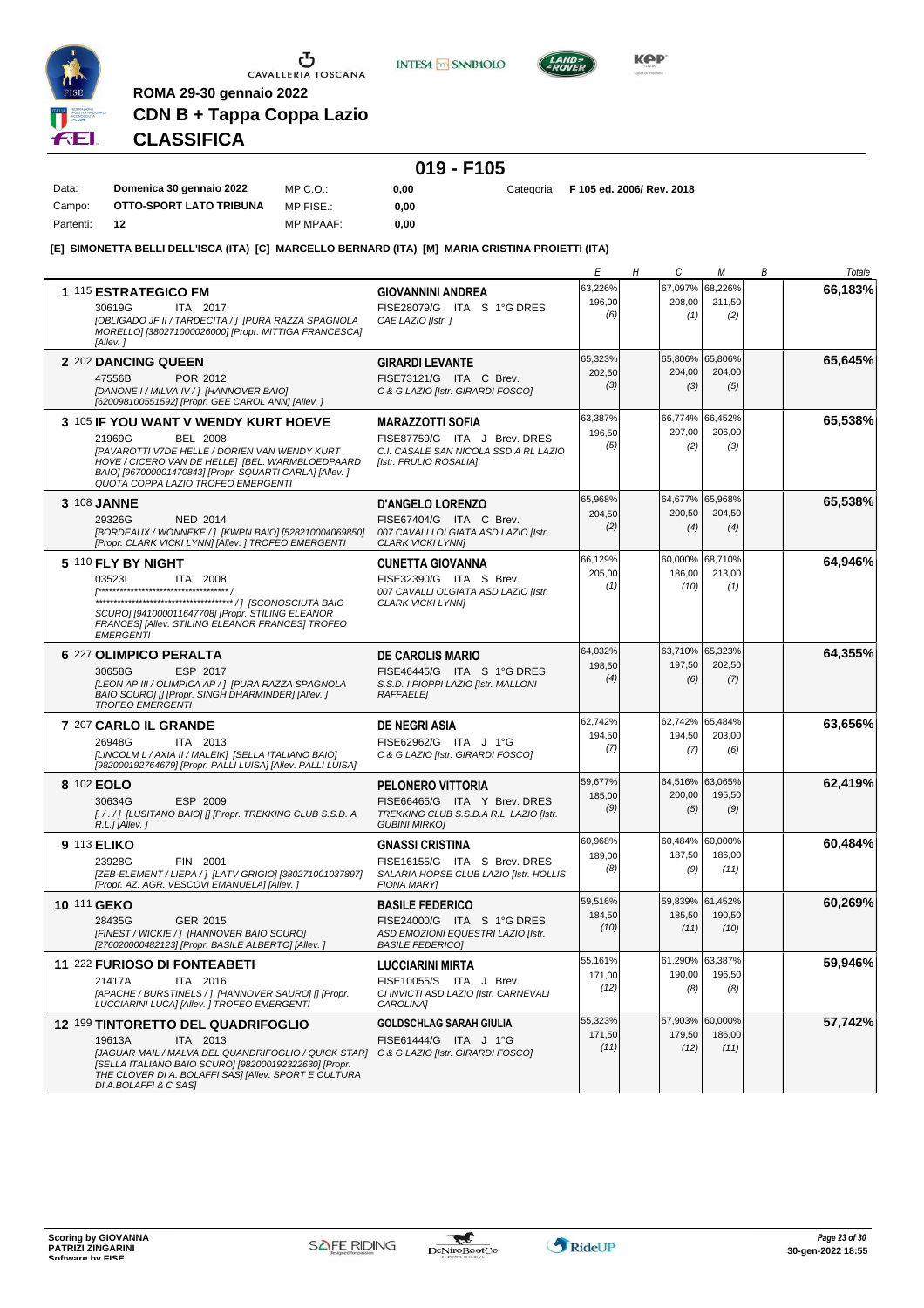

**INTESA** M SANPAOLO



**KPP** 

# **CLASSIFICA**

**ROMA 29-30 gennaio 2022**

**CDN B + Tappa Coppa Lazio**

#### **020 - M105**

Data: **Domenica 30 gennaio 2022** Campo: **OTTO-SPORT LATO TRIBUNA** Partenti: **8** MP C.O.: MP FISE.: MP MPAAF: **0,00 0,00 0,00** Categoria: **M105 ed.2009 rev. 2017 FEI Regional Games Prel. Comp. Test**

**[E] SORIN MIHAIL BADULESCU (ITA) [C] ALESSANDRA ZANOT (ITA) [M] MARCELLO BERNARD (ITA)**

|                                                                                                                                                                                                                                               |                                                                                                                           | Е                        | Η | C                                | М                        | В | Totale            |
|-----------------------------------------------------------------------------------------------------------------------------------------------------------------------------------------------------------------------------------------------|---------------------------------------------------------------------------------------------------------------------------|--------------------------|---|----------------------------------|--------------------------|---|-------------------|
| 1 123 PREDILCTO FM<br>30618G<br>ITA 2016<br>[PIROPO XXX / AZTECA XXI / 1 [PURA RAZZA SPAGNOLA<br>GRIGIO FERRO] [380271000015262] [Propr. MITTIGA<br>FRANCESCAI [Allev.]                                                                       | <b>GIOVANNINI ANDREA</b><br>FISE28079/G ITA S 1°G DRES<br>CAE LAZIO [Istr.]                                               | 67,357%<br>190,00<br>(1) |   | 67,714%<br>191.00<br>(1)         | 69.143%<br>195.00<br>(1) |   | $(-0.5%)$ 68,071% |
| 2 124 SHERLOCK 39<br>27786G<br>GER 2010<br>[SIR DONNERHALL / HIGH VALUE / HOHENSTEIN]<br>[OLDENBURG BAIO] [276020000027012] [Propr. RUDA<br>AMANDA] [Allev.]                                                                                  | <b>RUDA AMANDA</b><br>FISE58692/G ITA Y 1°G DRES<br>ARS EQUESTRE ASD LAZIO [Istr. DI MAURO<br><b>GIULIA EVAI</b>          | 65,714%<br>184,00<br>(2) |   | 67,500%<br>189.00<br>(2)         | 68,929%<br>193.00<br>(2) |   | 67,381%           |
| 3 116 PEGASUS DELL'AMERINA<br>22222G<br>ITA 2009<br>[PRINZ CLEARCENTO / SOAVE DELLA VIGNA / WENTWOOD]<br>[SELLA ITALIANO BAIO] [982000121896511] [Propr.<br>ZACCHERINI GIUSEPPE ANDREA] [Allev. ZACCHERINI<br>GIUSEPPE ANDREA] TROFEO AMATORI | <b>BAGAGLI VITTORIA</b><br>009999/G<br>ITA S 1°G DRES<br>007 CAVALLI OLGIATA ASD LAZIO [Istr.<br><b>CLARK VICKI LYNNI</b> | 64,643%<br>181.00<br>(3) |   | 66,786% 64,464%<br>187,00<br>(3) | 180.50<br>(4)            |   | 65,298%           |
| <b>4 117 IDUNDO</b><br>29083G<br>NED 2013<br>[././] [SCONOSCIUTA BAIO] [528210002991951] [Propr.<br>TREKKING CLUB ROMA S.S.D.A R.L.] [Allev.]                                                                                                 | <b>SCOCCIA MARTINA</b><br>FISE50315/G ITA Y 1°G DRES<br>TREKKING CLUB S.S.D.A R.L. LAZIO [Istr.<br>COPPETTA GIANLUCA]     | 63.036%<br>176,50<br>(4) |   | 66.071% 66.071%<br>185,00<br>(4) | 185,00<br>(3)            |   | 65,060%           |
| 5 118 JOLINDA G<br>27790G<br><b>NED 2014</b><br>[ZHIVAGO / URCHIONESS G. / NEGRO] [KWPN SAURO]<br>[528210004175358] [Propr. GALOPPANDO 5.0 SRL] [Allev.]                                                                                      | <b>VISCHI MARTA</b><br>FISE12075/G ITA S 1°G DRES<br>TREKKING CLUB S.S.D.A R.L. LAZIO [Istr.<br><b>GUBINI MIRKOI</b>      | 62,857%<br>176,00<br>(5) |   | 65,179% 63,750%<br>182.50<br>(6) | 178.50<br>(5)            |   | 63,929%           |
| 5 122 CONCEDIDO<br>11437G<br>ESP 2002<br>[GUASON-MAC / CONCEDIDA III / IBERICO VII] [PURA RAZZA<br>SPAGNOLA GRIGIO] [985100010075785] [Propr. BASILE<br>FEDERICO] [Allev.]                                                                    | <b>CELLI ARIANNA</b><br>FISE105035/G ITA J 1°G DRES<br>ASD EMOZIONI EQUESTRI LAZIO [Istr.<br><b>BASILE FEDERICO1</b>      | 62,321%<br>174,50<br>(6) |   | 66,071% 63,393%<br>185,00<br>(4) | 177.50<br>(6)            |   | 63,929%           |
| <b>7 119 SILVER</b><br>26602M<br>GER 2008<br>[SANDRO HIT / DOLINA / DONNERHALL] [OLDENBURG BAIO<br>SCURO] [380271006009858] [Propr. SPERANZA MANUELA]<br>[Allev.]                                                                             | <b>SPERANZA MANUELA</b><br>ITA S 1°G<br>001231/G<br>A.S.LF QUARTER HORSES LAZIO [Istr.<br>SPERANZA MANUELA]               | 48,929%<br>137,00<br>(7) |   | 55,357% 52,500%<br>155.00<br>(7) | 147.00<br>(7)            |   | 52,262%           |
| NP 121 VANNIO<br>12649G<br>ITA 2002<br>[????????????????????? / CAROLA / ] [SELLA ITALIANO BAIO] SEABISCUIT ASD LAZIO [Istr. FALCINELLI<br>[968000000819502] [Propr. BUCCITTI NADIA] [Allev.<br><b>MARCHETTI MARIOI</b>                       | <b>PAGANINI GIADA</b><br>FISE11223/G ITA S 1°G DRES<br><b>FILIPPO1</b>                                                    | 0.000%<br>0.00<br>(0)    |   | 0,000%<br>0,00<br>(0)            | 0.000%<br>0,00<br>(0)    |   | N.P.              |

### **021 - D1**

Data: **Domenica 30 gennaio 2022** Campo: **OTTO-SPORT LATO TRIBUNA** Partenti: **5** MP C.O.: MP FISE.: MP MPAAF: **0,00 0,00 0,00** Categoria: **D 1 ed. 2016 rev. 2017**

**[E] ALESSANDRA ZANOT (ITA) [C] SORIN MIHAIL BADULESCU (ITA) [M] MARCELLO BERNARD (ITA)**

|                                                                                                                                                                                                                                                                                         |                                                                                                                                |                          |                                  |                                  | В | Totale  |
|-----------------------------------------------------------------------------------------------------------------------------------------------------------------------------------------------------------------------------------------------------------------------------------------|--------------------------------------------------------------------------------------------------------------------------------|--------------------------|----------------------------------|----------------------------------|---|---------|
| 1 126 JAMBO DEAA<br>NED 2014<br>29573G<br>[FIDERBACH / LANDREA / AMETHIST] [KWPN BAIO]<br>[528210004145859] [Propr. DESIDERI FABIOLA] [Allev. ]                                                                                                                                         | <b>PARADISI UMBERTO</b><br>FISE10531/G ITA S 1°G DRES<br>CAE LAZIO [Istr.]                                                     | 66,912%<br>227,50        | 230,00<br>(1)                    | 67,647% 66,618%<br>226,50<br>(1) |   | 67,059% |
| <b>2 127 ERBIT GT</b><br>29445G<br><b>UKR 2014</b><br>[BUTAFOV / ELIZABET / ] [UKRAINIAN RIDING BAIO]<br>[804098100017761] [Propr. CIAMPA ROBERTA] [Allev. CIAMPA<br>ROBERTAI                                                                                                           | <b>CIAMPA ROBERTA</b><br>ITA S 2°G DRES<br>3987/H<br>CASSIA EQUESTRIAN CLUB SSD A RL<br>LAZIO [Istr. CERULLI IRELLI FRANCESCO] | 66,029%<br>224,50<br>(2) | 62,500% 63,235%<br>212,50<br>(2) | 215,00<br>(2)                    |   | 63,922% |
| 3 125 SEMPRE DI GABI<br>19877G<br>ITA 2007<br>[STARON / NEBBIA DI GABI / ACOBAT I] [SELLA ITALIANO<br>BAIO] [985000380502940] [Propr. AZ. DEL PESCATORE S.N.C.<br>SOC. AGRICOLA DI CAVAZZA ISOLANI G. & C.] [Allev.<br>CAVAZZA PAOLO EMILIO] QUOTA COPPA LAZIO TROFEO<br><b>ESPERTI</b> | <b>CLARK VICKI LYNN</b><br>FISE23950/G AUS S 1°G<br>007 CAVALLI OLGIATA ASD LAZIO [Istr.<br><b>CLARK VICKI LYNNI</b>           | 64,706%<br>220,00<br>(3) | 61,618% 60,735%<br>209,50<br>(3) | 206,50<br>(3)                    |   | 62,353% |

 $\tau$ 

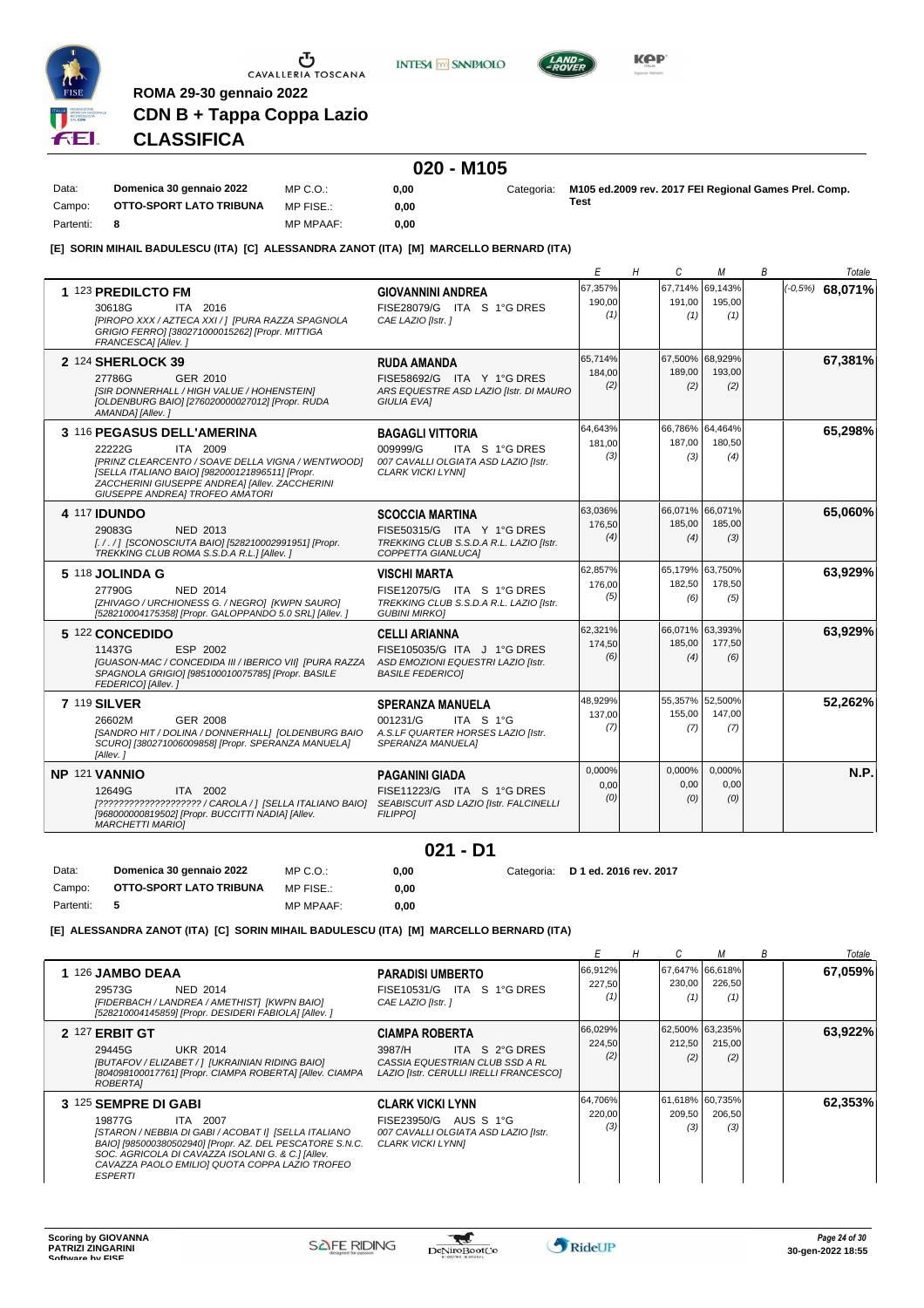

**INTESA** M SANPAOLO



**Kep** 

# **CLASSIFICA**

**ROMA 29-30 gennaio 2022**

**CDN B + Tappa Coppa Lazio**

|           |                          |                  |      | $021 - D1$ |                                   |
|-----------|--------------------------|------------------|------|------------|-----------------------------------|
| Data:     | Domenica 30 gennaio 2022 | $MP C. Q$ .      | 0.00 |            | Categoria: D 1 ed. 2016 rev. 2017 |
| Campo:    | OTTO-SPORT LATO TRIBUNA  | MP FISE.:        | 0.00 |            |                                   |
| Partenti: | -5                       | <b>MP MPAAF:</b> | 0.00 |            |                                   |

#### **[E] ALESSANDRA ZANOT (ITA) [C] SORIN MIHAIL BADULESCU (ITA) [M] MARCELLO BERNARD (ITA)**

|                                                                                                                 |                                                                     |         |                 |           | Totale  |
|-----------------------------------------------------------------------------------------------------------------|---------------------------------------------------------------------|---------|-----------------|-----------|---------|
| 4 129 VULCANO                                                                                                   | TODARO FRANCESCA ROMANA                                             | 60.441% | 60,735% 60,441% |           | 60,539% |
| 22094G<br>NED 2002                                                                                              | ITA S 1°G DRES<br>FISE30100/F                                       | 205.50  | 206.50          | 205.50    |         |
| [OBELISK / KAROLIENTJE / FRHULING] [KWPN BAIO SCURO]<br>[528219000066089NLD] [Propr. VICINELLI ELENA] [Allev. ] | C.I. CASALE SAN NICOLA SSD A RL LAZIO<br>[Istr. BONACCORSI CLAUDIA] | (4)     | (4)             | (4)       |         |
| 130 HAVANO                                                                                                      | PASQUARELLI BARBARA                                                 | 0,000%  | $0.000\%$       | $0.000\%$ | Rit.    |
| 27489G<br>POR 2012                                                                                              | ITA S 1°G DRES<br>004130/G                                          | 0.00    | 0.00            | 0,00      |         |
| [ZEUS / DELICADA / ] [LUSITANO BAIO] [620094100035209]                                                          | C.I. CASALE SAN NICOLA SSD A RL LAZIO                               | (0)     | (0)             | (0)       |         |
| [Propr. PASQUARELLI BARBARA] [Allev.]                                                                           | [Istr. BONACCORSI CLAUDIA]                                          |         |                 |           |         |
|                                                                                                                 |                                                                     |         |                 |           |         |

### **023 - E60 (20X40)**

| Data:     | Domenica 30 gennaio 2022 | MP C.O.:         | 0.00 |  | Categoria: E 60 ed. 2016 rev. 2017 |
|-----------|--------------------------|------------------|------|--|------------------------------------|
| Campo:    | OTTO-SPORT LATO GIURIA   | MP FISE.:        | 0.00 |  |                                    |
| Partenti: | — Ş.O.                   | <b>MP MPAAF:</b> | 0.00 |  |                                    |

**[C] EUGENIA ELISABETTA MAGISTRI (ITA) [M] CLAUDIA ACCORRONI (ITA)**

|           |                                                                                                                                                                                                               |                                                                                                                              | Е | H | C                                | М                                | B | Totale             |
|-----------|---------------------------------------------------------------------------------------------------------------------------------------------------------------------------------------------------------------|------------------------------------------------------------------------------------------------------------------------------|---|---|----------------------------------|----------------------------------|---|--------------------|
|           | 1 163 POPEYE DU JETH<br>28007BXX<br><b>FRA 2003 Pony</b><br><b>IDUC DE LOULAY / ERMINE DES CHOUANS / ORIENT LA</b><br>BREE] [WELSH PALOMINO] [250259799018461] [Propr.<br>CENTRO IPPICO LA CAMILLA] [Allev. ] | <b>GNONI VALERIO</b><br>FISE85756/G ITA C A LUDI<br>C.I. ACQUASANTA ASD LAZIO [Istr. GNONI<br><b>GIANLUCAI</b>               |   |   | 72,895% 71,316%<br>138,50<br>(1) | 135,50<br>(1)                    |   | 72,105%            |
|           | 2 171 CAMILLA<br>ITA 2014 Pony<br>29925G<br>[././] [SCONOSCIUTA BAIO] [380271006042604] [Propr.<br>ANDRENACCI VALERIA] [Allev.]                                                                               | <b>FERRETTI FEDERICO</b><br>FISE55565/G ITA J A LUDI<br>MONTE D'ORO LAZIO [Istr. D'AMORE<br><b>FEDERICA1</b>                 |   |   | 135,50<br>(2)                    | 71,316% 67,895%<br>129,00<br>(2) |   | 69,605%            |
|           | 3 182 WABERTHA<br><b>NED 2003</b><br>15997G<br>[MONTREUX / BUBERTHA / JOOST] [KWPN BAIO]<br>[528219000100500] [Propr. BALDI MARIA CRISTINA] [Allev.]                                                          | <b>BALVETTI ALESSANDRO</b><br>FISE99231/G ITA C A LUDI<br>MONTE D'ORO LAZIO [Istr. SOZZI BALDI<br><b>MARIA FIORA1</b>        |   |   | 66,579% 65,526%<br>126,50<br>(3) | 124,50<br>(3)                    |   | 66,053%            |
|           | 4 225 WABERTHA<br>15997G<br><b>NED 2003</b><br>[MONTREUX / BUBERTHA / JOOST] [KWPN BAIO] [] [Propr.<br><b>BALDI MARIA CRISTINA] [Allev. ]</b>                                                                 | <b>CAPOCCITTI ALESSIO</b><br>FISE106601/G ITA C A LUDI<br>CENTRO IPPICO DEL LEVANTE S.R.L.<br>LAZIO [Istr. POLLASTRINI EZIO] |   |   | 65,000% 61,842%<br>123,50<br>(4) | 117.50<br>(4)                    |   | 63,421%            |
|           | 5 172 ISABEL<br>ITA 2015<br>30079G<br>[SCONOSCIUTO / SCONOSCIUTO / ] [SCONOSCIUTA SAURO<br>ORDINARIO] [380271006026762] [Propr. C. I. ACQUASANTA<br>ASD E DI PROMOZIONE SOCIALE] [Allev. ]                    | <b>BENEZZOLI GINEVRA ADRIANA</b><br>FISE105230/G ITA J A LUDI<br>C.I. ACQUASANTA ASD LAZIO [Istr. GNONI<br>GIANLUCA1         |   |   | 64,474% 61,842%<br>122,50<br>(6) | 117,50<br>(4)                    |   | 63,158%            |
|           | 6 167 SELENE DEL CHIRONE<br>22160G<br>GER 2008<br>[STARON / FOR OLYMPIA / FOR PLEASURE] [HANNOVER]<br>SAURO] [941000014853403] [Propr. LUGLIO LAVINIA] [Allev. ]                                              | <b>PANICHELLI RACHELE</b><br>FISE74875/G ITA C A LUDI<br>C.I. ACQUASANTA ASD LAZIO [Istr. GNONI<br><b>GIANLUCAI</b>          |   |   | 64,500% 58,974%<br>123,50<br>(5) | 113,00<br>(6)                    |   | $(10.5\%)$ 61,737% |
| <b>NP</b> | 40 BOLIVARE<br><b>FRA 2011 Pony</b><br>30043G<br>[ROSCO DE BELLEFOND / HAVANA / ] [ BAIO]<br>[250259806005397] [Propr. D'EUGENIO FABRIZIO] [Allev. ]                                                          | <b>D'EUGENIO MATILDE</b><br>FISE74351/G ITA C A LUDI<br>C.C.CASCIANESE ASD LAZIO [Istr.<br>D'ANGELO PAOLA]                   |   |   | $0,000\%$<br>0,00<br>(0)         | 0,000%<br>0,00<br>(0)            |   | N.P.               |
|           |                                                                                                                                                                                                               |                                                                                                                              |   |   |                                  |                                  |   |                    |

### **024 - E100 (20X40)**

| Data:     | Domenica 30 gennaio 2022 | $MP C. Q$ .      | 0.00 |  | Categoria: E 100 ed. 2006 rev. 2017 |
|-----------|--------------------------|------------------|------|--|-------------------------------------|
| Campo:    | <b>INDOOR (20X40)</b>    | MP FISE.:        | 0.00 |  |                                     |
| Partenti: | - 4                      | <b>MP MPAAF:</b> | 0.00 |  |                                     |

#### **[H] MARIA SCHIAVONE (ITA) [C] MARCELLO BERNARD (ITA)**

|                                                                                                                                                                                                                                                                                                |               |                                  |  | Totale  |
|------------------------------------------------------------------------------------------------------------------------------------------------------------------------------------------------------------------------------------------------------------------------------------------------|---------------|----------------------------------|--|---------|
| <b>133 EURYTHMICS</b><br><b>SOLLAZZI CORINNA</b><br>FISE31154/G ITA S Brev.<br>23464G<br>NED 2009<br>[CARUSO'S BLUR / ANIKA / CELANO] [NEDERLANDS<br>SCUD. LA ZERLINA ASD LAZIO [Istr.<br>RIJPAAR. BAIO] [528210002442467] [Propr. SOLLAZZI<br><b>GENTILE ALESSANDRAI</b><br>CORINNA] [Allev.] | 120.50<br>(1) | 63,421% 62,895%<br>119.50<br>(1) |  | 63.158% |

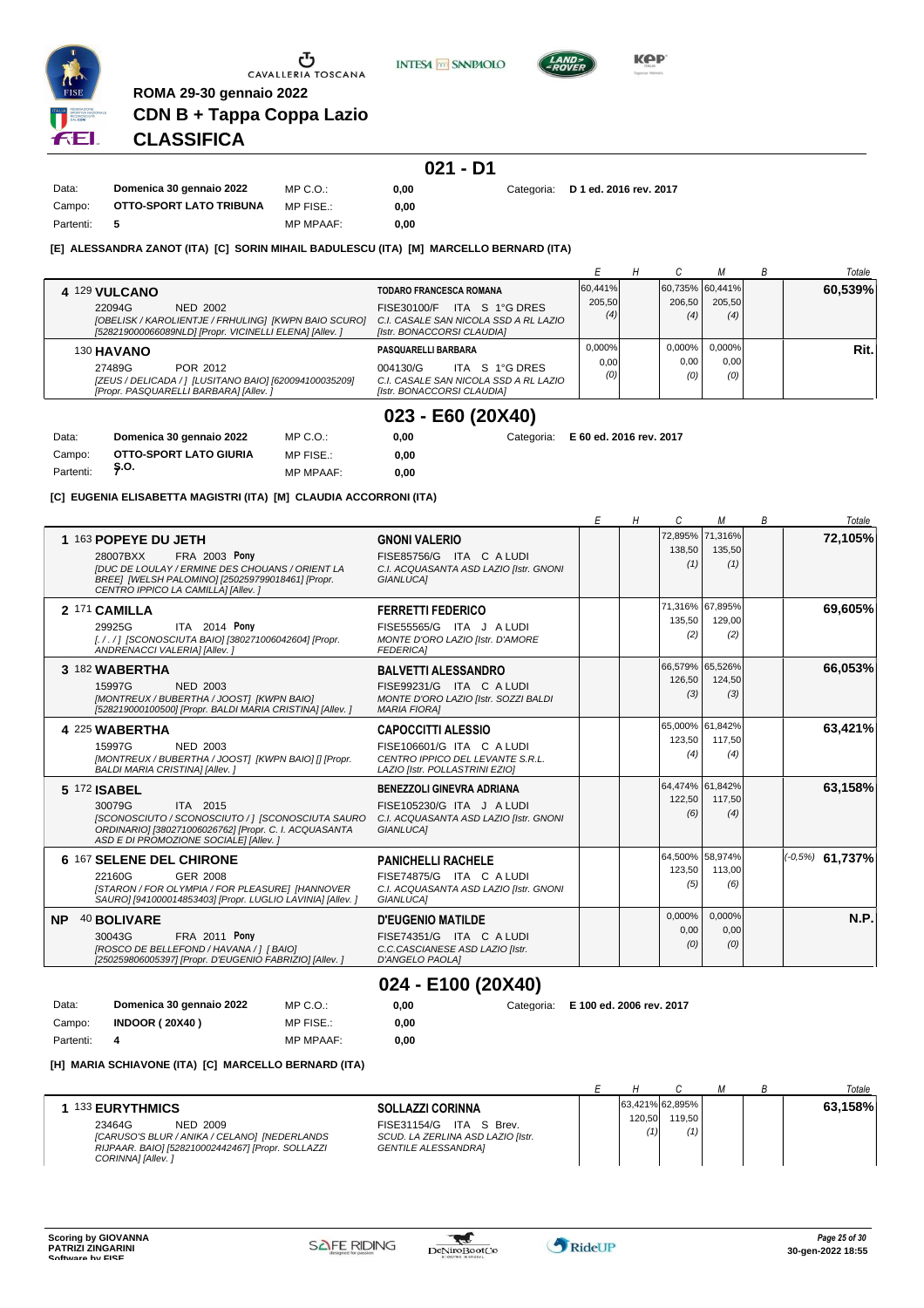





**KOP** 

### **CDN B + Tappa Coppa Lazio CLASSIFICA**

**ROMA 29-30 gennaio 2022**

# **024 - E100 (20X40)**

| Data:     | Domenica 30 gennaio 2022 | MP C. O.         | 0.00 |
|-----------|--------------------------|------------------|------|
| Campo:    | <b>INDOOR (20X40)</b>    | MP FISE.:        | 0.00 |
| Partenti: |                          | <b>MP MPAAF:</b> | 0.00 |

**0,00 0,00** Categoria: **E 100 ed. 2006 rev. 2017**

**[H] MARIA SCHIAVONE (ITA) [C] MARCELLO BERNARD (ITA)**

|                                                                                                                                                                                                                                                                                                             |               |                                  |  | Totale  |
|-------------------------------------------------------------------------------------------------------------------------------------------------------------------------------------------------------------------------------------------------------------------------------------------------------------|---------------|----------------------------------|--|---------|
| 2 132 DELASCO<br>PIIRA JOHANNA EMILIA<br>FISE95622/G FIN S A LUDI<br>15559P<br>ITA 2005<br>[VOLTAIRE / N-CARISSIMA / CARETINO] [SELLA ITALIANO<br>A.S.DILETTANTISTICA KAPPA LAZIO [Istr.<br>SAUROI II [Propr. MARTI LAURA NICOLA] [Allev. AZ.AGR.<br><b>MAXIA ALESSIAI</b><br>ROSA STEFANO & SHERER MONIKA] | 114,00<br>(4) | 60,000% 60,263%<br>114,50<br>(2) |  | 60,132% |
| 3 168 STELLA<br><b>ROMANO NINA</b><br><b>SCN 2004 Pony</b><br>FISE73122/G ITA J Brev.<br>15557P<br>[././] [SCONOSCIUTA SAURO] [941000011388302] [Propr.<br>C & G LAZIO [Istr. GIRARDI FOSCO]<br>ROMANO NINAI [Allev. ]                                                                                      | 118.50<br>(3) | 62,368% 56,053%<br>106.50<br>(3) |  | 59,211% |
| <b>4 212 AUBURN SILVER II</b><br><b>BERNONI BEATRICE</b><br><b>IRL 2010 Pony</b><br>FISE84653/G ITA C Brev.<br>18048A<br>[XXX / XXX / ] [PONY GRIGIO] [941000015683636] [Propr.<br>C & G LAZIO IIstr. GIRARDI FOSCOI<br><b>HORSE COUNTRY] [Allev. ]</b>                                                     | 119.50<br>(2) | 62,895% 54,737%<br>104.00<br>(4) |  | 58,816% |

**025 - E110 (20X40)**

| Data:     | Domenica 30 gennaio 2022 | MP C.O.:         | 0.00 | Categoria: E 110 ed. 2018 |
|-----------|--------------------------|------------------|------|---------------------------|
| Campo:    | OTTO-SPORT LATO GIURIA   | MP FISE.:        | 0.00 |                           |
| Partenti: | Ş.O.                     | <b>MP MPAAF:</b> | 0.00 |                           |

#### **[C] MARIA CRISTINA PROIETTI (ITA) [M] SIMONETTA BELLI DELL'ISCA (ITA)**

|                                                                                                                                                                            |                                                                                                                       |  |                                    |               | Totale  |
|----------------------------------------------------------------------------------------------------------------------------------------------------------------------------|-----------------------------------------------------------------------------------------------------------------------|--|------------------------------------|---------------|---------|
| 1 213 CATHERSTON BRIGHT SPARK<br><b>GBR 2006 Pony</b><br>28445G<br>[LITTLEDALE BRIGHT STAR / LILIBET / 1 [PONY BAIO]<br>[958000001688340] [Propr. LEOPARDI ASIA] [Allev. ] | LEOPARDI ASIA<br>ITA G Brev.<br>FISE90512/G<br>C & G LAZIO [Istr. GIRARDI FOSCO]                                      |  | 67,368% 67,895%<br>128.00<br>(1)   | 129.00<br>(1) | 67.632% |
| 2 136 MADONNA<br>19782G<br>BEL 2004<br>[MADNESS / RIANA / MECENAS] [SELLA BELGA PEZZATO<br>BAIO] [250259600116988] [Propr. HLAVACKOVA DANIELA]<br>[Allev.]                 | <b>FERRACCI AZZURRA</b><br>J Brev. DRES<br>ITA<br>FISE56206/G<br>PASSION HORSES LAZIO [Istr. BRUSA'<br><b>ANGELOI</b> |  | [61,053% 58,158%]<br>116.00<br>(2) | 110.50<br>(2) | 59.605% |

### **026 - D3 FEI INT.1**

0.00 **0,00**

| Data:     | Domenica 30 gennaio 2022 | MP C. O.         | 0.00 |
|-----------|--------------------------|------------------|------|
| Campo:    | OTTO-SPORT LATO TRIBUNA  | MP FISE.:        | 0.00 |
| Partenti: |                          | <b>MP MPAAF:</b> | 0.00 |

**[E] ALESSANDRA ZANOT (ITA) [C] SORIN MIHAIL BADULESCU (ITA) [M] MARCELLO BERNARD (ITA)**

|                                                                                                                                                                                                     |                                                                              |                   |               |                                  | Totale  |
|-----------------------------------------------------------------------------------------------------------------------------------------------------------------------------------------------------|------------------------------------------------------------------------------|-------------------|---------------|----------------------------------|---------|
| 139 AFORTUNADO MAC<br>26629G<br>ESP 2013<br>[FUEGO DWE CARDENAS / GALILEA MAC / ] [PURA RAZZA<br>SPAGNOLA GRIGIO] [724010150041126] [Propr. MITTIGA<br>FRANCESCAI [Allev. DE CARDENAS MIGUEL ANGEL] | <b>GIOVANNINI ANDREA</b><br>FISE28079/G ITA S 1°G DRES<br>CAE LAZIO IIstr. 1 | 70,000%<br>238,00 | 219.00<br>(1) | 64.412% 68.676%<br>233.50<br>(1) | 67.696% |

### **028 - TEST DI ESERCIZIO E200**

| Data:     | Domenica 30 gennaio 2022 | MP C. O.         |
|-----------|--------------------------|------------------|
| Campo:    | OTTO-SPORT LATO TRIBUNA  | MP FISE.:        |
| Partenti: |                          | <b>MP MPAAF:</b> |

**0,00** Categoria: **E 200 ed. 2006 rev. 2017**

**0,00** Categoria: **D 3 F.E.I. Intermediaire I ed. 2009 rev. 2021**

#### **[C] SORIN MIHAIL BADULESCU (ITA) [M] ALESSANDRA ZANOT (ITA)**

|           |                                                                                                                               |                                                                                     |  |             |             | Totale |
|-----------|-------------------------------------------------------------------------------------------------------------------------------|-------------------------------------------------------------------------------------|--|-------------|-------------|--------|
| <b>NP</b> | 79 DOLCE D.M.                                                                                                                 | <b>CORTESE DOMENICA</b>                                                             |  | $0.000\%$   | $0.000\%$   | N.P.   |
|           | 29458G<br><b>NED 2008</b><br>[SPIELBERG / DONNA LISA / 1 [KWPN BAIO]<br>[528210002107759] [Propr. CORTESE DOMENICA] [Allev. ] | 001502/G<br>FRA S 1°G<br>007 CAVALLI OLGIATA ASD LAZIO [Istr.<br>BARTALUCCI DUCCIOI |  | 0.00<br>(0) | 0,00<br>(0) |        |

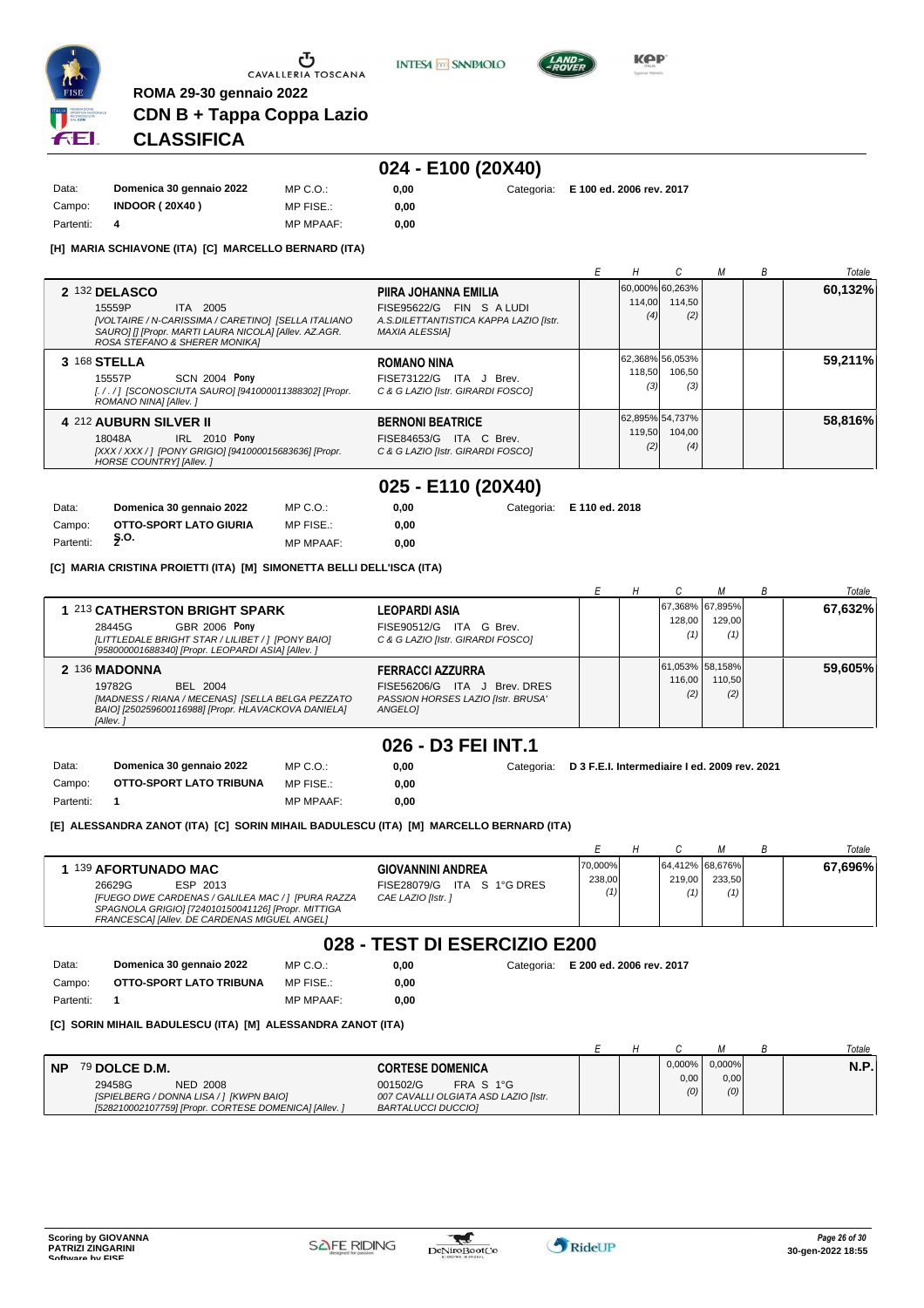|           | <b>ROMA 29-30 gennaio 2022</b>                                                                                              | Ⴠ<br>CAVALLERIA TOSCANA | <b>INTESA M SANPAOLO</b>                                         |            |                                                             | KAP |               |               |   |                                                                       |
|-----------|-----------------------------------------------------------------------------------------------------------------------------|-------------------------|------------------------------------------------------------------|------------|-------------------------------------------------------------|-----|---------------|---------------|---|-----------------------------------------------------------------------|
|           | CDN B + Tappa Coppa Lazio                                                                                                   |                         |                                                                  |            |                                                             |     |               |               |   |                                                                       |
| £ЕІ       | <b>CLASSIFICA</b>                                                                                                           |                         |                                                                  |            |                                                             |     |               |               |   |                                                                       |
|           |                                                                                                                             |                         | 029 - TEST DI ESERCIZIO 4 ANNI                                   |            |                                                             |     |               |               |   |                                                                       |
| Data:     | Domenica 30 gennaio 2022                                                                                                    | $MP C. O.$ :            | 0,00                                                             |            | Categoria: F.E.I. Giovani Cavalli 4 anni ed. 2005 rev. 2017 |     |               |               |   |                                                                       |
| Campo:    | OTTO-SPORT LATO TRIBUNA                                                                                                     | MP FISE.:               | 0,00                                                             |            |                                                             |     |               |               |   |                                                                       |
| Partenti: | 1                                                                                                                           | <b>MP MPAAF:</b>        | 0,00                                                             |            |                                                             |     |               |               |   |                                                                       |
|           | [C] SORIN MIHAIL BADULESCU (ITA) [M] MARCELLO BERNARD (ITA) ALESSANDRA ZANOT (ITA)                                          |                         |                                                                  |            |                                                             |     |               |               |   |                                                                       |
|           |                                                                                                                             |                         |                                                                  |            | Е                                                           | Н   | С             | М             | В | Totale                                                                |
|           | <b>NP 214 ROSE FROM DESERT</b>                                                                                              |                         | <b>ARCIONI MANUELA</b>                                           |            |                                                             |     | 0,000%        | 0,000%        |   | N.P.                                                                  |
|           | 30511G<br>ITA 2017                                                                                                          |                         | 001538/G<br>ITA S 1°G                                            |            |                                                             |     | 0,00<br>(0)   | 0,00<br>(0)   |   |                                                                       |
|           | [DESERT PRINCE / FUJICO / MUJAHID] [PUROSANGUE<br>INGLESE BAIO] [380271000022302] [Propr. ASS.IPPICA<br>SANT'ELIA] [Allev.] |                         | A.I.SANT'ELIA LAZIO [Istr. ARCIONI<br><b>MANUELA]</b>            |            |                                                             |     |               |               |   |                                                                       |
|           |                                                                                                                             |                         | 030 - TEST DI ESERCIZIO D2 ST.GEORGE                             |            |                                                             |     |               |               |   |                                                                       |
| Data:     | Domenica 30 gennaio 2022                                                                                                    | MP C.O.:                | 0,00                                                             |            | Categoria: D 2 Prix St. Georges ed. 2009 rev. 2021          |     |               |               |   |                                                                       |
| Campo:    | OTTO-SPORT LATO TRIBUNA                                                                                                     | MP FISE.:               | 0,00                                                             |            |                                                             |     |               |               |   |                                                                       |
| Partenti: | 1                                                                                                                           | <b>MP MPAAF:</b>        | 0,00                                                             |            |                                                             |     |               |               |   |                                                                       |
|           | [E]  ALESSANDRA ZANOT (ITA)  [C]  SORIN MIHAIL BADULESCU (ITA)  [M]  MARCELLO BERNARD (ITA)                                 |                         |                                                                  |            |                                                             |     |               |               |   |                                                                       |
|           |                                                                                                                             |                         |                                                                  |            | Е                                                           | Η   | С             | М             | В | Totale                                                                |
|           | 1 215 ZANDOR UTOPIA                                                                                                         |                         | <b>RASILE GAIA</b>                                               |            | 66,324%                                                     |     | 66,324%       | 65,147%       |   | 65,931%                                                               |
|           | 16074G<br><b>NED 2004</b><br>[TANGO / CHARISMA UTOPIA / H TRANSVAAL] [KWPN                                                  |                         | FISE16282/G ITA S 1°G DRES<br>A.I.SANT'ELIA LAZIO [Istr. ARCIONI |            | 225,50<br>(1)                                               |     | 225,50<br>(1) | 221,50<br>(1) |   |                                                                       |
|           | GRIGIO] [528210000551794] [Propr. ARCIONI MANUELA]<br>[Allev.]                                                              |                         | <b>MANUELA]</b>                                                  |            |                                                             |     |               |               |   |                                                                       |
|           |                                                                                                                             |                         | 031 - TEST DI ESERCIZIO D5 FEI GRAND PRIX                        |            |                                                             |     |               |               |   |                                                                       |
| Data:     | Sabato 29 gennaio 2022                                                                                                      | MP C. O.                | 0,00                                                             | Categoria: | D 5 F.E.I. Grand Prix ed. 2009 rev. 2021                    |     |               |               |   |                                                                       |
| Campo:    | OTTO-SPORT LATO TRIBUNA                                                                                                     | MP FISE.:               | 0,00                                                             |            |                                                             |     |               |               |   |                                                                       |
| Partenti: | 1                                                                                                                           | <b>MP MPAAF:</b>        | 0,00                                                             |            |                                                             |     |               |               |   |                                                                       |
|           | [C] SORIN MIHAIL BADULESCU (ITA)                                                                                            |                         |                                                                  |            |                                                             |     |               |               |   |                                                                       |
|           |                                                                                                                             |                         |                                                                  |            | Е                                                           | Н   | С             | М             | В | Totale                                                                |
|           | 1 216 THE BEST                                                                                                              |                         | <b>GIOVANNINI ANDREA</b>                                         |            |                                                             |     | 69.674%       |               |   | 69,674%                                                               |
|           | 30382BXX<br>GER 2011                                                                                                        |                         | FISE28079/G ITA S 1°G DRES                                       |            |                                                             |     | 320,50<br>(1) |               |   |                                                                       |
|           | [TOUCH ME / DELIA / DON GREGORY] [OLDENBURG BAIO]<br>[276020000052505] [Propr. MITTIGA FRANCESCA] [Allev. ]                 |                         | CAE LAZIO [Istr.]                                                |            |                                                             |     |               |               |   |                                                                       |
|           |                                                                                                                             |                         | 032 - TEST DI ESERCIZIO D5 FEI GRAND PRIX                        |            |                                                             |     |               |               |   |                                                                       |
| Data:     | Domenica 30 gennaio 2022                                                                                                    | $MP C. O.$ :            | 0,00                                                             |            | Categoria: D 5 F.E.I. Grand Prix ed. 2009 rev. 2021         |     |               |               |   |                                                                       |
| Campo:    | OTTO-SPORT LATO TRIBUNA                                                                                                     | MP FISE.:               | 0,00                                                             |            |                                                             |     |               |               |   |                                                                       |
| Partenti: | 1                                                                                                                           | <b>MP MPAAF:</b>        | 0,00                                                             |            |                                                             |     |               |               |   |                                                                       |
|           | [C] SORIN MIHAIL BADULESCU (ITA)                                                                                            |                         |                                                                  |            |                                                             |     |               |               |   |                                                                       |
|           |                                                                                                                             |                         |                                                                  |            | Е                                                           | Н   | С             | М             | В | Totale                                                                |
|           | 1 216 THE BEST                                                                                                              |                         | <b>GIOVANNINI ANDREA</b>                                         |            |                                                             |     | 70,978%       |               |   | 70,978%                                                               |
|           | 30382BXX<br>GER 2011                                                                                                        |                         | FISE28079/G ITA S 1°G DRES                                       |            |                                                             |     | 326,50<br>(1) |               |   |                                                                       |
|           | [TOUCH ME / DELIA / DON GREGORY] [OLDENBURG BAIO]<br>[276020000052505] [Propr. MITTIGA FRANCESCA] [Allev. ]                 |                         | CAE LAZIO [Istr.]                                                |            |                                                             |     |               |               |   |                                                                       |
|           |                                                                                                                             |                         | 033 - TEST DI ESERCIZIO M FEI COMPETITION TEST JUNIORES          |            |                                                             |     |               |               |   |                                                                       |
| Data:     | Sabato 29 gennaio 2022                                                                                                      | $MP C. O.$ :            | 0,00                                                             |            |                                                             |     |               |               |   | Categoria: M F.E.I. Team Competition Test Juniores ed. 2009 rev. 2021 |
| Campo:    | OTTO-SPORT LATO TRIBUNA                                                                                                     | MP FISE.:               | 0,00                                                             |            |                                                             |     |               |               |   |                                                                       |
| Partenti: | 1                                                                                                                           | <b>MP MPAAF:</b>        | 0,00                                                             |            |                                                             |     |               |               |   |                                                                       |
|           | [E] SORIN MIHAIL BADULESCU (ITA) [C] ALESSANDRA ZANOT (ITA) [M] MARCELLO BERNARD (ITA)                                      |                         |                                                                  |            |                                                             |     |               |               |   |                                                                       |
|           |                                                                                                                             |                         |                                                                  |            | Е                                                           | Η   | С             | М             | В | Totale                                                                |
|           | 1 143 COCO FEE                                                                                                              |                         | <b>CICORIA CATERINA</b>                                          |            | 65,000%                                                     |     | 65,000%       | 65,455%       |   | 65,152%                                                               |
|           | 22890G<br>GER 2004                                                                                                          |                         | FISE62550/G ITA J 1°G DRES                                       |            | 214,50<br>(1)                                               |     | 214,50<br>(1) | 216,00<br>(1) |   |                                                                       |
|           | [CHICO'S BOY / WIENERIN / ] [HANNOVER BAIO]<br>[981100002978338] [Propr. GRUPPO ITALIANO MANGIMI SPA]<br>[Allev.]           |                         | CASSIA EQUESTRIAN CLUB SSD A RL<br>LAZIO [Istr. CIAMPA ROBERTA]  |            |                                                             |     |               |               |   |                                                                       |

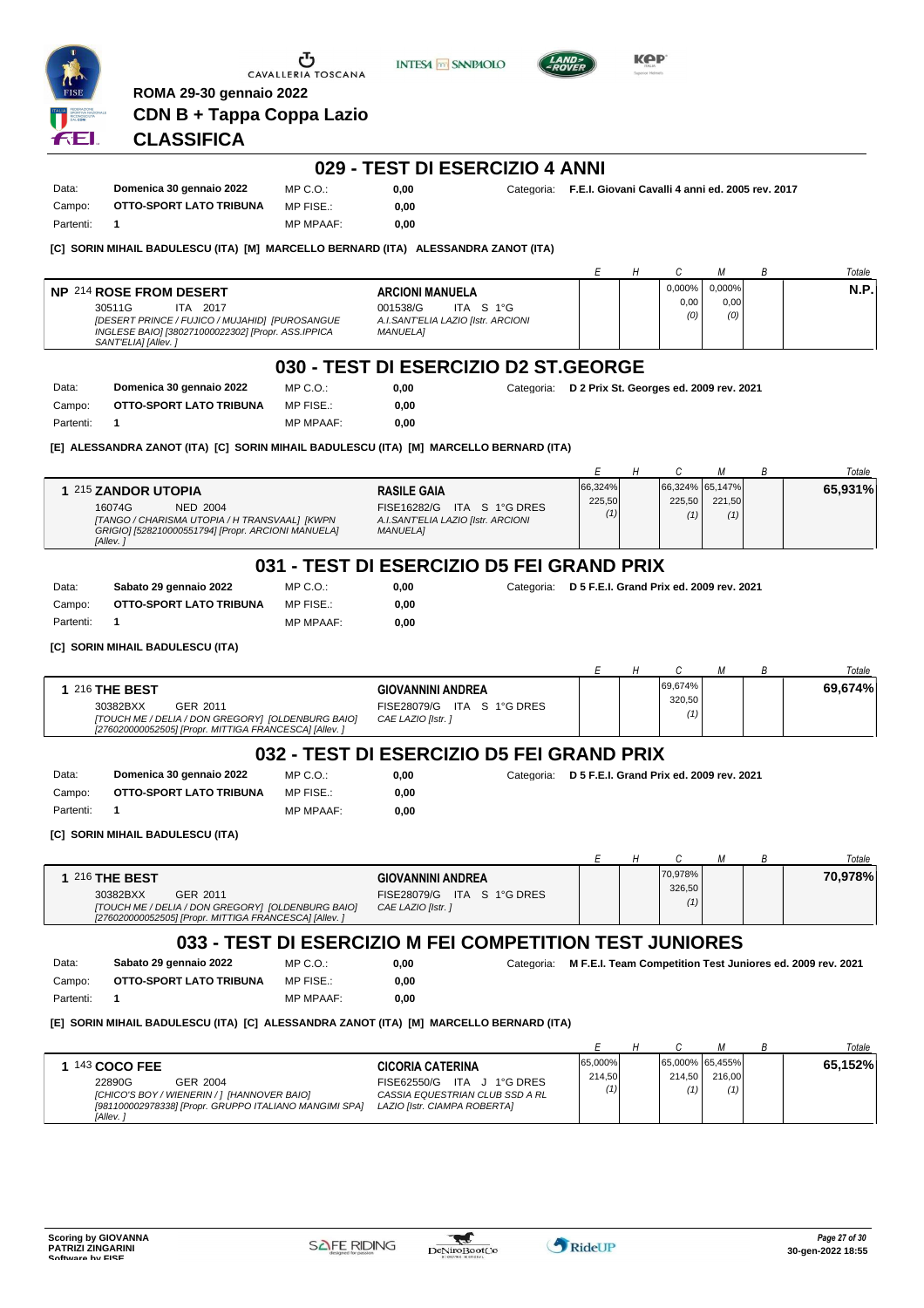

Partenti: **2**

CAVALLERIA TOSCANA

**INTESA** M SANPAOLO



KOP

**0,00** Categoria: **F F.E.I. Team Competition Test Children ed. 2015 rev. 2020**

# **CLASSIFICA**

**ROMA 29-30 gennaio 2022**

**CDN B + Tappa Coppa Lazio**

#### **034 - TEST DI ESERCIZIO M FEI INDIVIDUAL COMP.TEST JUNIORES**

Data: **Domenica 30 gennaio 2022** Campo: **OTTO-SPORT LATO TRIBUNA** Partenti: **1**

 $MP C. O.$ MP FISE.: MP MPAAF: **0,00**

**0,00**

**0,00** Categoria: **M F.E.I. Individual Competition Test Juniores ed. 2009 rev. 2021**

**[E] SORIN MIHAIL BADULESCU (ITA) [C] ALESSANDRA ZANOT (ITA) [M] MARCELLO BERNARD (ITA)**

|                                                                                                                                         |                                                                                               |               |                 |               |  | Totale              |
|-----------------------------------------------------------------------------------------------------------------------------------------|-----------------------------------------------------------------------------------------------|---------------|-----------------|---------------|--|---------------------|
| <b>143 COCO FEE</b>                                                                                                                     | <b>CICORIA CATERINA</b>                                                                       | 62,735%       | 65,088% 66,265% |               |  | $ (-0.5\%)$ 65,196% |
| 22890G<br>GER 2004<br>[CHICO'S BOY / WIENERIN / 1 [HANNOVER BAIO]<br>[981100002978338] [Propr. GRUPPO ITALIANO MANGIMI SPA]<br>[Allev.] | FISE62550/G ITA J 1°G DRES<br>CASSIA EQUESTRIAN CLUB SSD A RL<br>LAZIO [Istr. CIAMPA ROBERTA] | 215,00<br>(1) | 223.00<br>'1)   | 227.00<br>(1) |  |                     |

### **035 - TEST DI ESERCIZIO F FEI TEAM COMPETITION TEST CHILDREN**

Data: **Sabato 29 gennaio 2022** Campo: **OTTO-SPORT LATO TRIBUNA**

MP C.O.:

MP FISE.: MP MPAAF: **0,00 0,00**

**[C] SIMONETTA BELLI DELL'ISCA (ITA) [M] MARIA SCHIAVONE (ITA)**

|                                                                                                                                                                                            |                                                                                                                                      |  |                       |                                   | B | Totale  |
|--------------------------------------------------------------------------------------------------------------------------------------------------------------------------------------------|--------------------------------------------------------------------------------------------------------------------------------------|--|-----------------------|-----------------------------------|---|---------|
| 1 141 RAMAZOTTI 151<br>20928G<br>GER 2005<br>[ROMAN NATURE / DAYREEN / DAMENSTOLZ] [SELLA<br>TEDESCA BAIO] [528210002195945] [Propr. WEATHERHOGG<br>JULIA] [Allev.]                        | <b>SCOTTO DI CARLO MONICA</b><br>ITA C Brev.<br>FISE30706/H<br>CAVALIERE COUNTRY CLUB SSD A RL<br>CAMPANIA [Istr. MARCHETTI ANTONIO] |  | 140.<br>199.50<br>(1) | 130 <sub>1</sub><br>188.50<br>(1) |   | 67,675% |
| 2 137 QUATZAR<br>2009<br>27269M<br>ITA.<br>[GRATIANUS / VALLE DORATA / AXEL DE CHALEZAC] [SELLA<br>ITALIANO BAIO] [982000121903582] [Propr. RUSSO PIER<br>PAOLOI [Allev. RUSSO PIER PAOLO] | <b>CANTELLA GAIA</b><br>ITA C Brev. DRES<br>FISE25155/H<br>CAVALIERE COUNTRY CLUB SSD A RL<br>CAMPANIA [Istr. MARCHETTI ANTONIO]     |  | 123.<br>174.50<br>(2) | 118.1<br>172.00<br>(2)            |   | 60,375% |

### **036 - TEST DI ESERCIZIO F FEI TEAM COMPETITION TEST CHILDREN**

 $0,00$ **0,00**

| Data:     | Domenica 30 gennaio 2022 | $MP C. Q$ .:     |
|-----------|--------------------------|------------------|
| Campo:    | OTTO-SPORT LATO TRIBUNA  | MP FISE.:        |
| Partenti: |                          | <b>MP MPAAF:</b> |

**0,00** Categoria: **F F.E.I. Team Competition Test Children ed. 2015 rev. 2020**

**[C] SORIN MIHAIL BADULESCU (ITA) ALESSANDRA ZANOT (ITA)**

|           |                                                                                                                                                                                          |                  |                                     |                                                                                              |                                                             |  |                      |  | В | Totale  |
|-----------|------------------------------------------------------------------------------------------------------------------------------------------------------------------------------------------|------------------|-------------------------------------|----------------------------------------------------------------------------------------------|-------------------------------------------------------------|--|----------------------|--|---|---------|
|           | 137 QUATZAR<br>ITA.<br>2009<br>27269M<br>[GRATIANUS / VALLE DORATA / AXEL DE CHALEZAC] [SELLA<br>ITALIANO BAIO] [982000121903582] [Propr. RUSSO PIER<br>PAOLOI [Allev. RUSSO PIER PAOLO] |                  | <b>CANTELLA GAIA</b><br>FISE25155/H | ITA<br>C Brev. DRES<br>CAVALIERE COUNTRY CLUB SSD A RL<br>CAMPANIA [Istr. MARCHETTI ANTONIO] |                                                             |  | 131<br>186,80<br>(1) |  |   | 65,500% |
|           | 037 - TEST DI ESERCIZIO F FEI INDIVIDUAL COMPETITION TEST CHILDREN                                                                                                                       |                  |                                     |                                                                                              |                                                             |  |                      |  |   |         |
| Data:     | Domenica 30 gennaio 2022                                                                                                                                                                 | $MP C. Q$ .:     | 0.00                                | Categoria:                                                                                   | F F.E.I. Individual Competition Test Children ed. 2014 rev. |  |                      |  |   |         |
| Campo:    | OTTO-SPORT LATO TRIBUNA                                                                                                                                                                  | MP FISE.:        | 0,00                                |                                                                                              | 2020                                                        |  |                      |  |   |         |
| Partenti: |                                                                                                                                                                                          | <b>MP MPAAF:</b> | 0,00                                |                                                                                              |                                                             |  |                      |  |   |         |

**[C] SORIN MIHAIL BADULESCU (ITA) ALESSANDRA ZANOT (ITA)**

|                                                                                                                                                                                                      |                                                                                                  |  |                       |  |  | Totale  |  |  |
|------------------------------------------------------------------------------------------------------------------------------------------------------------------------------------------------------|--------------------------------------------------------------------------------------------------|--|-----------------------|--|--|---------|--|--|
| <b>SCOTTO DI CARLO MONICA</b><br>1 141 RAMAZOTTI 151<br>20928G<br>GER 2005<br>[ROMAN NATURE / DAYREEN / DAMENSTOLZ] [SELLA<br>TEDESCA BAIO] [528210002195945] [Propr. WEATHERHOGG<br>JULIA] [Allev.] | FISE30706/H ITA C Brev.<br>CAVALIERE COUNTRY CLUB SSD A RL<br>CAMPANIA [Istr. MARCHETTI ANTONIO] |  | 131.<br>201.80<br>(1) |  |  | 65,907% |  |  |
| $0.29$ TEST DI ESEDPITIO EEI PP $3*D$                                                                                                                                                                |                                                                                                  |  |                       |  |  |         |  |  |

#### **038 - TEST DI ESERCIZIO FEI CC 2\*B** Data: **Sabato 29 gennaio 2022** MP C.O.: **0,00** Categoria: **F.E.I. 2\* B ed. 2021**

0,00 **0,00**

| Campo:    | OTTO-SPORT LATO TRIBUNA | MP FISE.:        |
|-----------|-------------------------|------------------|
| Partenti: |                         | <b>MP MPAAF:</b> |

#### **[C] SIMONETTA BELLI DELL'ISCA (ITA) [M] SORIN MIHAIL BADULESCU (ITA)**

|                                                                                                                                                                                                                                                                                             |  |               |                           | Totale  |
|---------------------------------------------------------------------------------------------------------------------------------------------------------------------------------------------------------------------------------------------------------------------------------------------|--|---------------|---------------------------|---------|
| <b>142 HYASINTHE</b><br><b>VINCENTI LUDOVICA</b><br>FISE31484/G ITA Y 2°G COMP<br>21953G<br>BEL 2007<br>[WIINNINGMOOD VAN DE ARENBERG / QARPADO / ] [BWP<br>SCUDERIA VINCENTI S.S.D. A R.L. LAZIO<br>BAIO] [981100000055640] [Propr. VINCENTI FABRIZIO] [Allev. ]<br>[Istr. VINCENTI ELISA] |  | 152,00<br>(1) | 69,091% 72,727%<br>160.00 | 70.909% |

w

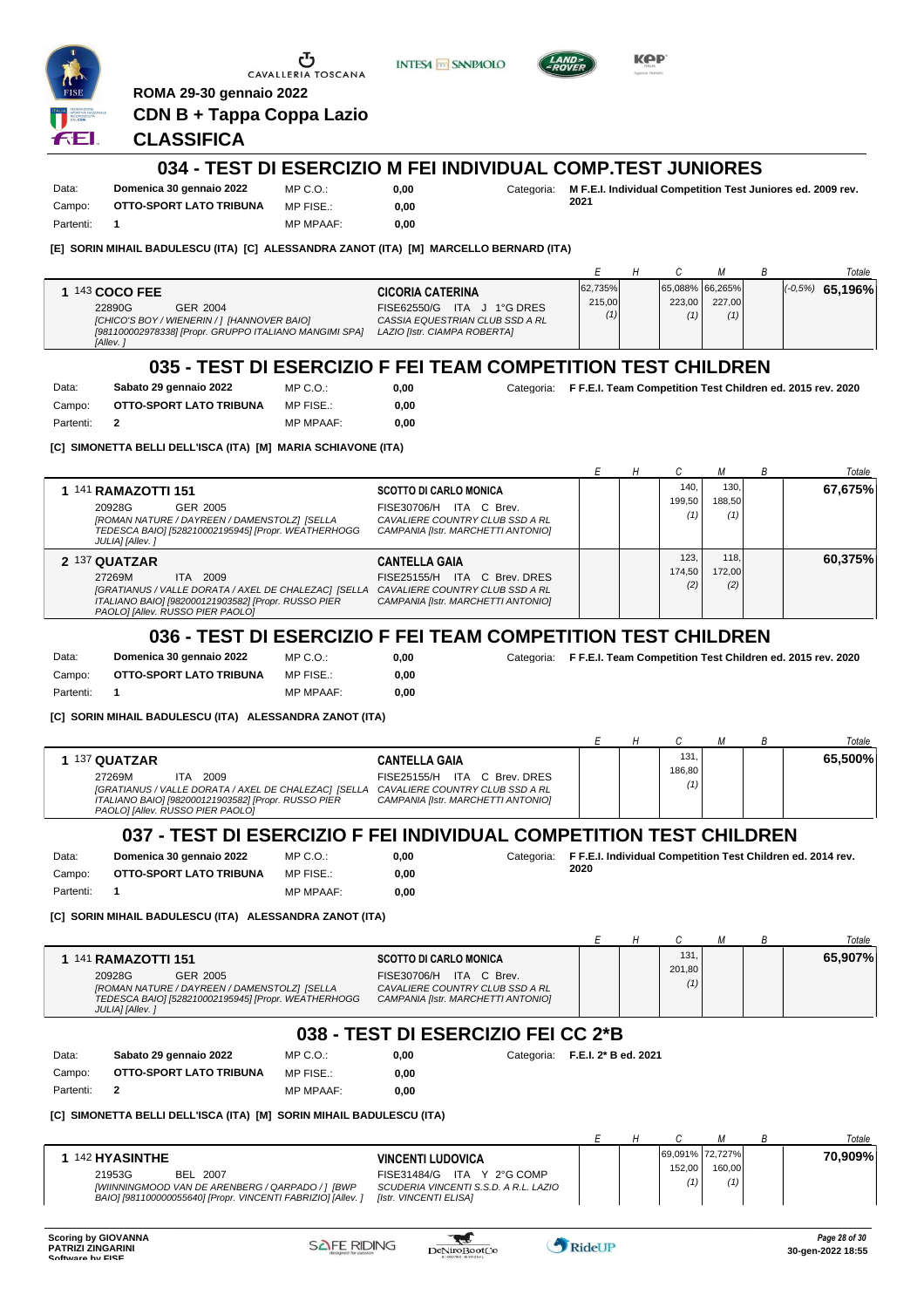

3 E I

CAVALLERIA TOSCANA





**0,00** Categoria: **F.E.I. 2\* B ed. 2021**

KOP

# **CLASSIFICA**

|  | 038 - TEST DI ESERCIZIO FEI CC 2*B |  |  |
|--|------------------------------------|--|--|
|--|------------------------------------|--|--|

| Data:     | Sabato 29 gennaio 2022  | MP C. O.         | 0.00 |
|-----------|-------------------------|------------------|------|
| Campo:    | OTTO-SPORT LATO TRIBUNA | MP FISE.:        | 0.00 |
| Partenti: |                         | <b>MP MPAAF:</b> | 0.00 |

**[C] SIMONETTA BELLI DELL'ISCA (ITA) [M] SORIN MIHAIL BADULESCU (ITA)**

|           |                                                                                                                                                  |                  |                                                                                                                      |                | E                         | Н | C             |                                  | В | Totale  |
|-----------|--------------------------------------------------------------------------------------------------------------------------------------------------|------------------|----------------------------------------------------------------------------------------------------------------------|----------------|---------------------------|---|---------------|----------------------------------|---|---------|
|           | 2 220 BAD BOY Z<br><b>ITA 2013</b><br>34401BXX<br>[BAEDEKER / H CALINA / CALYPSO II] [ZANGERSHEIDE<br>BAIO] [] [Propr. BERRETTA DIANE] [Allev. ] |                  | <b>VINCENTI FEDERICA</b><br>FISE58261/G ITA J 1°G<br>SCUDERIA VINCENTI S.S.D. A R.L. LAZIO<br>[Istr. VINCENTI ELISA] |                |                           |   | 148,00<br>(2) | 67,273% 68,182%<br>150,00<br>(2) |   | 67,727% |
|           |                                                                                                                                                  |                  | 039 - TEST DI ESERCIZIO F105                                                                                         |                |                           |   |               |                                  |   |         |
| Data:     | Sabato 29 gennaio 2022                                                                                                                           | MP C.O.:         | 0.00                                                                                                                 | Categoria:     | F 105 ed. 2006/ Rev. 2018 |   |               |                                  |   |         |
| Campo:    | OTTO-SPORT LATO TRIBUNA                                                                                                                          | MP FISE.:        | 0,00                                                                                                                 |                |                           |   |               |                                  |   |         |
| Partenti: |                                                                                                                                                  | <b>MP MPAAF:</b> | 0,00                                                                                                                 |                |                           |   |               |                                  |   |         |
|           | [E] SORIN MIHAIL BADULESCU (ITA) [C] ALESSANDRA ZANOT (ITA) [M] MARCELLO BERNARD (ITA)                                                           |                  |                                                                                                                      |                | E                         | H | C             | М                                | В | Totale  |
|           | <b>142 HYASINTHE</b>                                                                                                                             |                  | <b>VINCENTI LUDOVICA</b>                                                                                             |                | 63,871%                   |   |               | 66,935% 62,581%                  |   | 64,462% |
|           | 21953G<br>BEL 2007                                                                                                                               |                  | FISE31484/G                                                                                                          | ITA Y 2°G COMP | 198,00                    |   | 207,50        | 194,00                           |   |         |
|           | [WIINNINGMOOD VAN DE ARENBERG / QARPADO / 1 [BWP<br>BAIO] [981100000055640] [Propr. VINCENTI FABRIZIO] [Allev.]                                  |                  | SCUDERIA VINCENTI S.S.D. A R.L. LAZIO<br>[Istr. VINCENTI ELISA]                                                      |                | (1)                       |   | (1)           | (1)                              |   |         |

# **040 - TEST DI ESERCIZIO F FEI INDIVIDUAL COMPETITION TEST PONY**

Data: **Sabato 29 gennaio 2022** Campo: **OTTO-SPORT LATO TRIBUNA** Partenti: **1** MP C.O.:

- **0,00 0,00** Categoria: **F F.E.I. Individual Competition Test Pony ed. 2012 rev. 2021**
- 

MP FISE.: MP MPAAF: **0,00**

**[C] SIMONETTA BELLI DELL'ISCA (ITA) [M] MARIA SCHIAVONE (ITA)**

| <b>144 SWAROVSKI</b><br><b>FERRACCI AZZURRA</b>                                                                                                                                                                                            |                                    |               | Totale  |
|--------------------------------------------------------------------------------------------------------------------------------------------------------------------------------------------------------------------------------------------|------------------------------------|---------------|---------|
| 18351G<br><b>GER 2005 Pony</b><br>FISE56206/G ITA<br>J Brev. DRES<br>PASSION HORSES LAZIO [Istr. BRUSA'<br>[BOTTICELLI / GIRADINA / KAISERJAEGER] [DEUTSCHES<br>REITPFERD SAURO] [] [Propr. SEMERARO GIOVANNI] [Allev. ]<br><b>ANGELOI</b> | [70,135% 64,865%]<br>259.50<br>(1) | 240.00<br>(1) | 67,500% |

#### **041 - TEST DI ESERCIZIO F FEI INDIVIDUAL COMPETITION TEST PONY**

**0,00**

Data: **Domenica 30 gennaio 2022** Campo: **OTTO-SPORT LATO TRIBUNA** Partenti: **1** MP C.O.: MP FISE.: MP MPAAF: **0,00**

**0,00** Categoria: **F F.E.I. Individual Competition Test Pony ed. 2012 rev. 2021**

**[C] SORIN MIHAIL BADULESCU (ITA) [M] ALESSANDRA ZANOT (ITA)**

|                                                                                                                                                                  |                                                                                                          |  |                           |               | Totale  |
|------------------------------------------------------------------------------------------------------------------------------------------------------------------|----------------------------------------------------------------------------------------------------------|--|---------------------------|---------------|---------|
| <b>144 SWAROVSKI</b><br>GER 2005 Pony<br>18351G<br>[BOTTICELLI / GIRADINA / KAISERJAEGER] [DEUTSCHES<br>REITPFERD SAURO] [] [Propr. SEMERARO GIOVANNI] [Allev. ] | <b>FERRACCI AZZURRA</b><br>FISE56206/G ITA J Brev. DRES<br>PASSION HORSES LAZIO [Istr. BRUSA'<br>ANGELOI |  | 67,568% 68,514%<br>250.00 | 253.50<br>(1) | 68,041% |

### **042 - TEST D2 PRIX ST GEORGE**

**0,00**

Data: **Sabato 29 gennaio 2022** Campo: **OTTO-SPORT LATO TRIBUNA** Partenti: **1** MP C.O.: MP FISE.: MP MPAAF: **0,00**

**0,00** Categoria: **D 2 Prix St. Georges ed. 2009 rev. 2021**

**[C] MARCELLO BERNARD (ITA) [M] ALESSANDRA ZANOT (ITA)**

|                                                                                                                             |                                                                                                                     |  |                                  |               | Totale  |
|-----------------------------------------------------------------------------------------------------------------------------|---------------------------------------------------------------------------------------------------------------------|--|----------------------------------|---------------|---------|
| 166 LINKEDIN<br>24638G<br>GER 2011<br>[LEVISONN / ELECTRA / ] [HANNOVER GRIGIO] [] [Propr.<br>CARNEVALI CAROLINA] [Allev. ] | <b>CARNEVALI CAROLINA</b><br>ITA S 2°G COMP<br>FISE9566/G<br>CI INVICTI ASD LAZIO [Istr. SERVENTI<br><b>GIULIA1</b> |  | 69.412% 69.853%<br>236.00<br>(1) | 237.50<br>(1) | 69,632% |